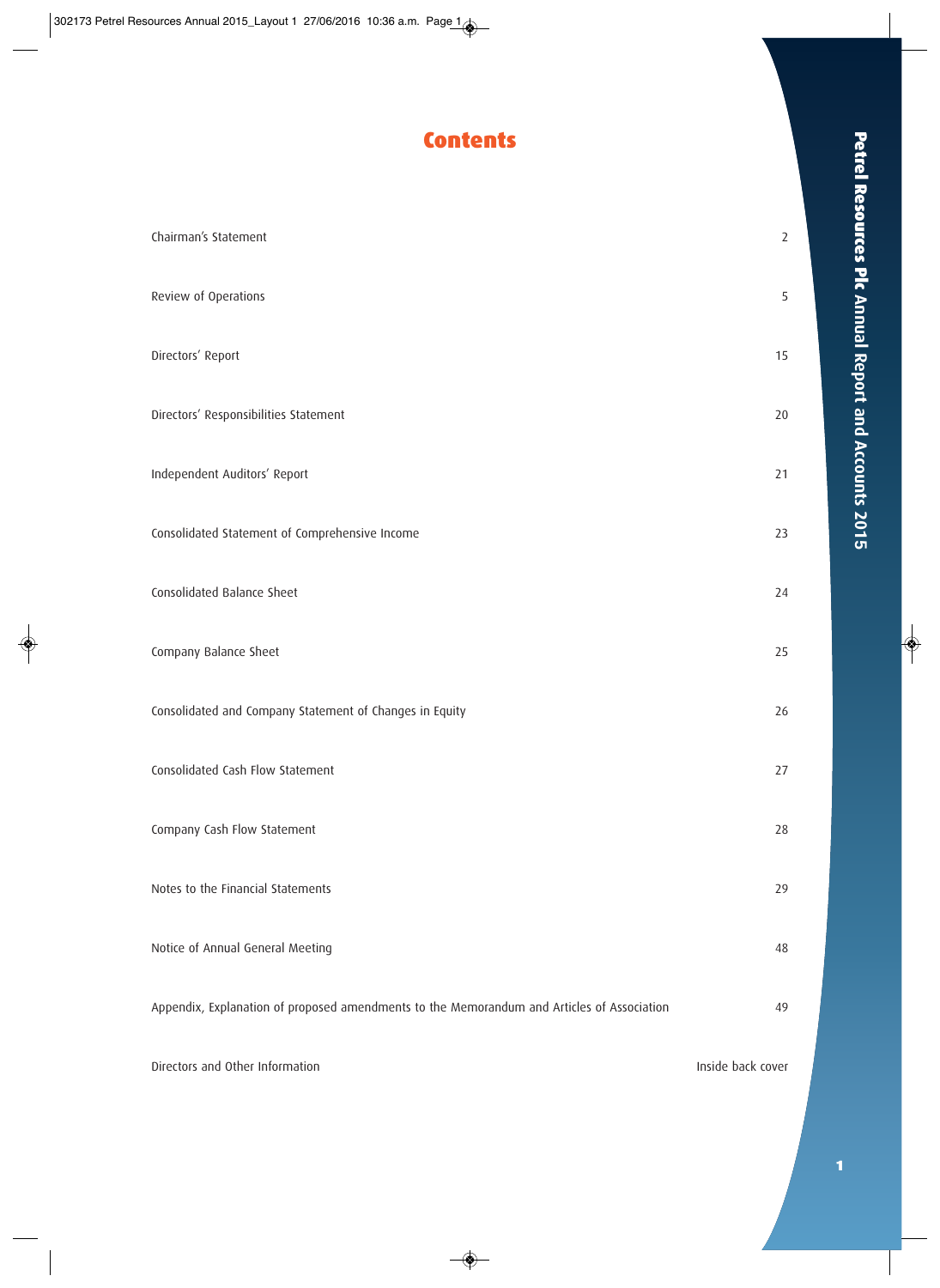# Chairman's Statement

In a world of significant political and economic uncertainty it is good to have some positive news to report. In the recent Irish Offshore oil bid round Petrel received two awards under two-year Licencing Options comprising three blocks and two part-blocks. On our two Frontier Exploration Licences in the Irish Atlantic, where we have joint ventured with Woodside, an extensive seismic programme has commenced.

Irish offshore exploration is a two generation story starting in the Celtic Sea in the late 1960s and as technology improved exploration shifting to the Atlantic in the late 1970s. Success was hard to come by – one gas field with small satellites in the Celtic Sea, Kinsale, and one gas field in the Atlantic, Corrib, on stream in 2015.

The Atlantic Ocean is the focus of Petrel's activities. The Company was formed in 1983 to participate in groups exploring offshore Ireland, and during this period a large database of seismic and well logs was acquired. The company lay dormant for a number of years until it was revived by the present Directors who maintained an interest in Irish exploration while focusing activities in Iraq and Africa.

It is said that technology improvement means that exploration frontiers are re-established every 20 years, and so it is with the Irish offshore. The Irish Atlantic is a live exploration frontier. Despite 43 Atlantic wells over 38 years and the Corrib gas discovery, it is significantly under explored. The challenges are big, but so too the potential prize. What is known about the geology, and knowledge is growing every year, suggests the presence of large geological traps, which if they contain hydrocarbons, could be major discoveries. That's the prize but the challenges are also significant - weather, wind, waves and water depths will test the best technology and best operators in the world. Exploration is hugely expensive, seismic can cost up to \$5,000 per square kilometre, and thousands of square-kilometres may be needed to define a prospect, while drilling one well can cost in excess of \$100 million, and may take over 100 days. One exploration success will lead to further "proving up" expenditure and multi-billion dollar development projects if an economic resource is shown to exist.

Oil prices, costs and taxes all contribute to the economics of a physical discovery. So too do the estimates of risk and uncertainty that decide the discount rate to be applied to the financial numbers. In a new oil frontier, like the Irish Atlantic, there are significant unknowns. The very best geological, technical, scientific and engineering professionals will be used to reduce the uncertainties but risk cannot be eliminated. The people making the final decision to commit billions to a risky project must weigh the rewards against the risk. This is where the role of the State is so important. The State take and how they take it is often a critical factor in whether or not a project proceeds.

Irish Offshore exploration is a failure so far. More money has been lost than made. Twenty years ago the Irish Government recognised this and revised their tax code and their licencing procedures to entice risk takers. It had limited success though the terms were very good. A few holes were drilled and some ground licenced in the 2011 bid round but, in most years, like 2016, no holes were drilled. Remember the only true lie detector is a drill hole.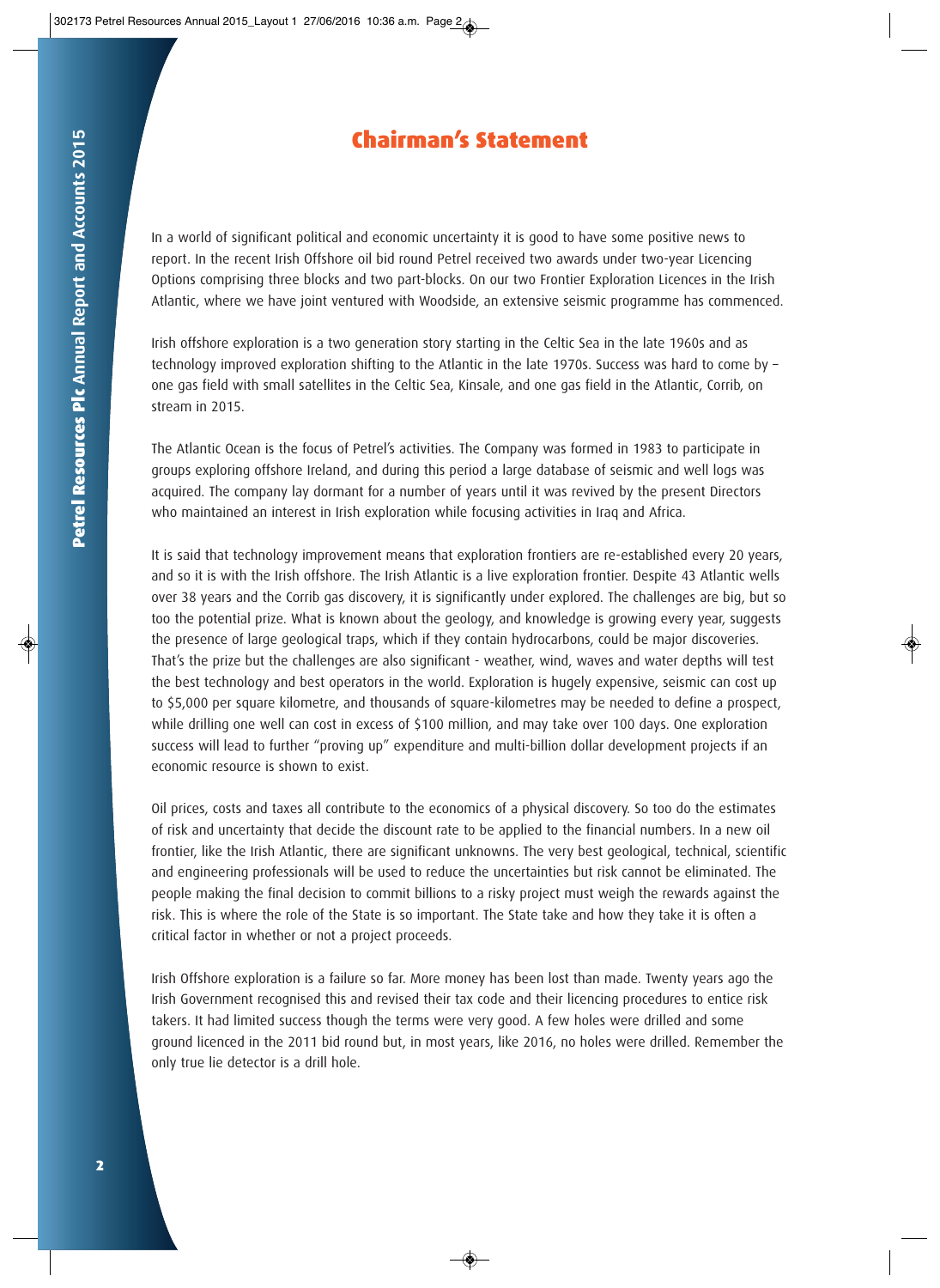# Chairman's Statement (continued)

High oil prices, improved technology and exploration success in the Atlantic offshore Africa, Canada and Brazil improved the Risk/Reward profile of the Irish Atlantic. Unfortunately, the one well drilled in recent years, at a rumoured cost of \$200 million, the Exxon well on the Dunquin target in the south-western Porcupine offshore Ireland, failed to find commercial hydrocarbons. The fifteen year debacle over the Corrib gas development resulting in a tripling in capital cost and reputational damage to participants raised concerns among international explorers/producers. Promised wells did not get drilled. A limited amount of 3D seismic was gathered. The collapse of the oil price should have been the nail in the coffin of this generation of Atlantic oil explorers. But what could have been and may yet be the final nail was the totally inexplicable decision of the State to revise the tax code – upward. An effective 5% royalty was introduced – a tax hated by every producer as it does not allow for profitability – you pay even if you are losing money.

Under pressure from radicals the State began an examination of Irish oil licence terms in 2013 when oil prices were over \$100 a barrel, but only introduced new higher taxes in 2015 when prices were circa \$50 per barrel. To compound this error of judgement, the oil taxation code is now complex and difficult to understand thus breaking one of the canons of taxation.

Despite all of the above, the 2015 Second Round of Offshore Licence Options was successful with some super major oil companies obtaining blocks in the first awards in early 2016. Petrel, was among the smaller companies obtaining ground in the second phase of awards in June 2016 - but note there are options to proceed - not well commitments.

In 2013, Petrel persuaded the successful Australian gas major, Woodside, to joint venture the two Petrel Licencing Options and to convert these into full licences. Currently, Woodside is undertaking an extensive 3D seismic programme on Petrel licence 3/14 offshore Kerry in waters up to 1,000 metres deep. Should the results of the seismic be positive, then the expectation is that at least one well will be drilled. Petrel is covered for all costs up to and including one well, subject to a capped well cost which is unlikely to be reached at present cost levels.

The new ground awarded to Petrel in June 2016 totals 924 sq km including 664 sq km bordering the 1983 Connemara discovery made by BP in the north west Porcupine. The second Option covers 260 sq km in the eastern Porcupine and is covered by recent 3D seismic. We have commenced our agreed work programme which we expect will identify potential targets of significant size. We will use this work to entice partners to undertake the expensive part of exploring the Atlantic.

#### Other Activities

Petrel has interests in Ghana and Iraq. In 2008 a consortium in which Petrel now holds a 30% stake agreed an exploration licence over block Tano 2A in Ghana with the Ghanaian National Petroleum Company. The agreement has never been ratified, despite the expenditure by the consortium of up to \$2 million on technical work, political entreaties and eventually legal proceedings. We had a favourable outcome from the legal proceedings yet procrastination continues. In a separate development we were invited to apply for acreage in a deeper part of the Tano basin. We lodged an application and we have been invited to negotiate with the authorities.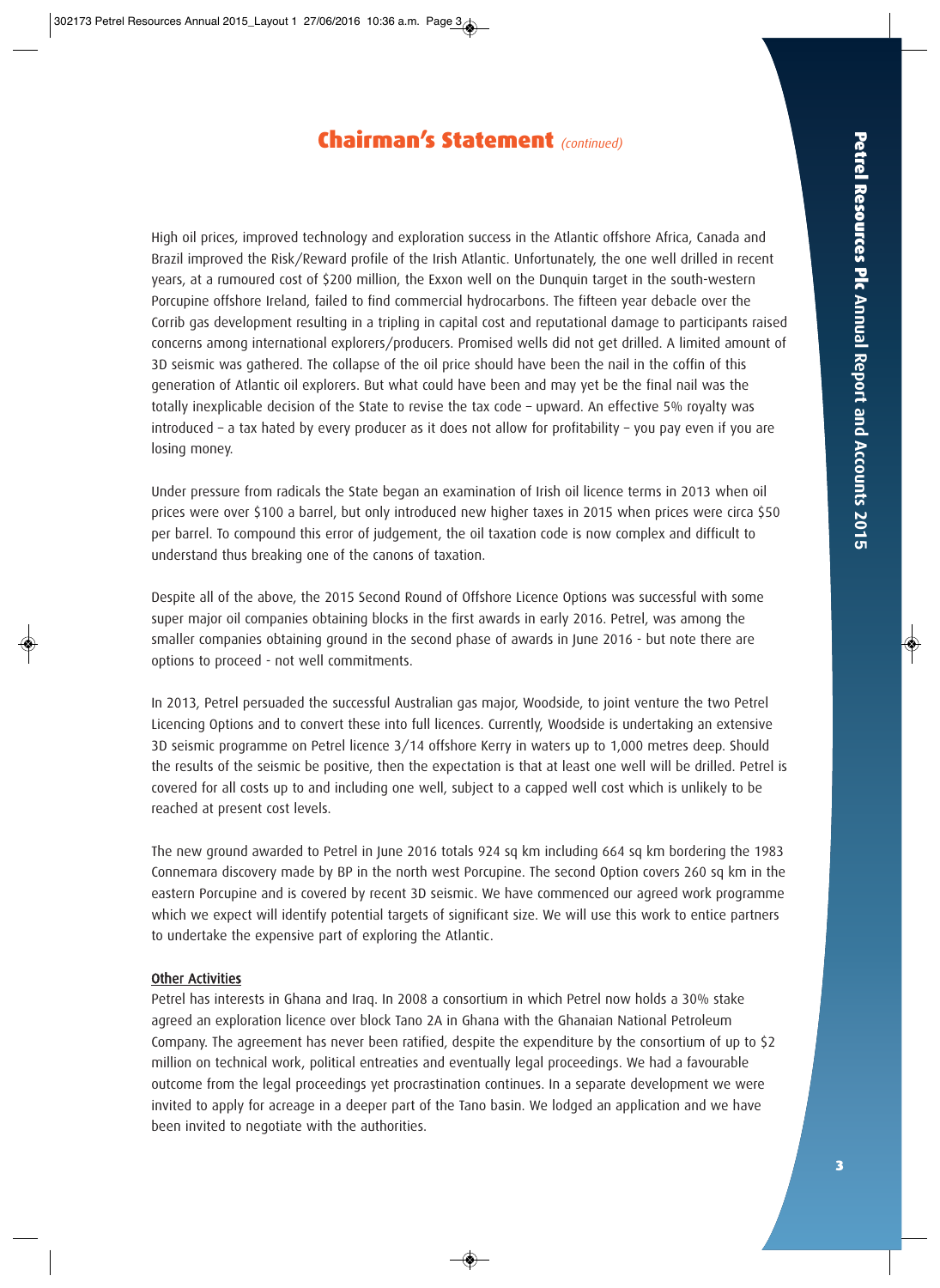# Chairman's Statement (continued)

Our Iraqi interests are at a standstill. We hold a 5% free carry through to production on licences held by Oryx, a Canadian company, in the Wasit province. Oryx has been unable to get permits to drill in Wasit.

Our second interest is an exploration licence over 10,000 sq km in the Western Desert between Baghdad and the Jordanian border. The area is controlled by ISIS so it is a no go area to any outsider.

#### Future

The immediate and near term future success of Petrel is in the Atlantic offshore Ireland. We hold good acreage, we have a good partner doing good work.

We are financed for the future. The ongoing extensive work programme in the Atlantic is fully funded by Woodside. In Iraq, if and when work starts we are fully carried by Oryx. Our new Licence Options in the Atlantic have an agree work programme over the next two years. This is funded.

◈

Techno

John Teeling Chairman 23 June 2016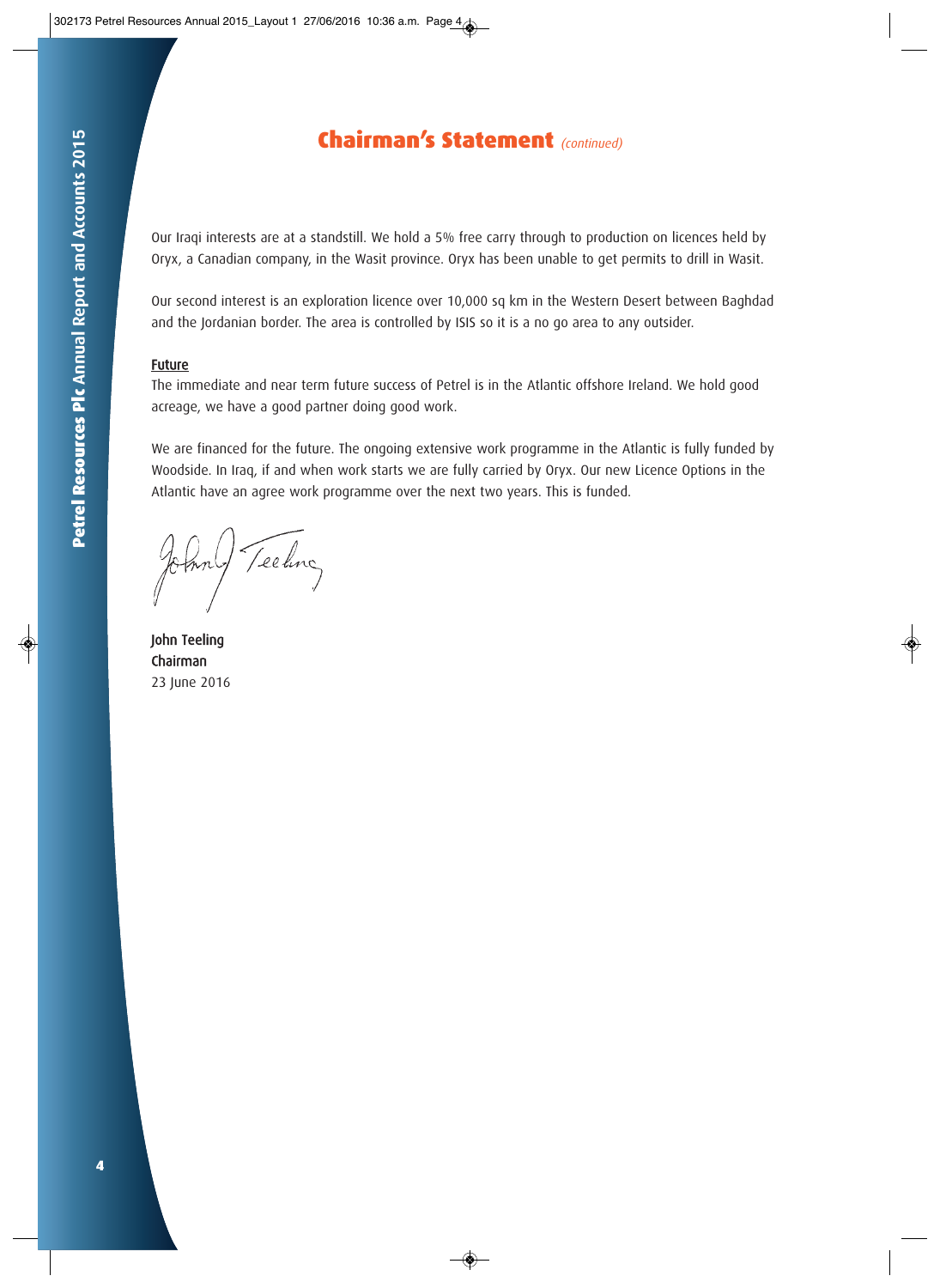# Review of Operations

#### **Highlights**

#### 2015 Irish Atlantic Bid Round

- Petrel was awarded 924 km<sup>2</sup> of prospective Irish Atlantic Porcupine Basin acreage in June 2016 by way of two Licensing Options.
- The newly awarded Licensing Option  $16/24$  includes 664 km<sup>2</sup> bordering the Connemara oil-field discovered by BP in 1983.
- Licensing Option 16/24 work programme is now underway with the acquisition of available seismic not already in Petrel's database. These North-Western Porcupine Basin blocks are our current priority, giving the best shot at a quality farm-out. We aim to achieve state-of-the-art interpretation in one phase rather than in incremental steps.

#### JV with Woodside in the Irish Atlantic:

- The 'Granuaile' 3D seismic acquisition of c.1,579 km<sup>2</sup> of state-of-the-art 3D seismic with PGS as contractor over Licence Option LO 16/14 is now underway (May-June 2016) South-West (170km) off the Cork coast, South-Western Ireland (see map).
- Immediately after the Granuaile 3D seismic acquisition (early July 2016) the PGS vessels will deploy to FEL 3/14, in which Petrel has a 15% carry from operator Woodside Energy (see map).
- This work is intended to de-risk identified Jurassic and Cretaceous plays that may lead to one or more well commitment in the phase 2017 through 2021.

#### Introduction

Petrel Resources plc is an Irish-based junior oil and gas Exploration Company with activities in Iraq, Ghana and Ireland. Petrel is listed on the London Stock Exchange's Alternative Investment Market (PET).

Petrel Resources plc has explored for oil & gas since 1983 (since 1997 under current management).

Petrel is active in the Irish offshore Atlantic Margin, Ghana's Tano Basin and Iraq.

Petrel holds a 15% interest in 1,050km of prospective acreage in the Porcupine Basin of the Irish offshore (FEL 3/14 and 4/14). Petrel is substantially carried by operator Woodside Energy through the technical work programme. Petrel also operates 924 km<sup>2</sup> of 100% owned Licensing Options also in the Porcupine Basin.

Petrel has a 30% interest in a signed Petroleum Agreement in the Ghanaian Tano 2A Block, close to circa 2 billion barrels of recent discoveries. Following a dispute with the Ghanaian authorities in 2014 we agreed to vary our coordinates and that the Ghanaian authorities will move promptly to ratify the Petroleum Agreement with the revised coordinates. Ratification had not occurred as of end June 2016. Discussions on alternative acreage is ongoing.

Petrel has an effective 5% carry with Oryx Petroleum on licences with the Wasit Governate in Iraq. Oryx has applied for permits to conduct its seismic survey. The seismic permits have not been issued as of end June 2016. Wasit is east of Baghdad in a Shia region and remains relatively unaffected by disturbances west and north of Baghdad.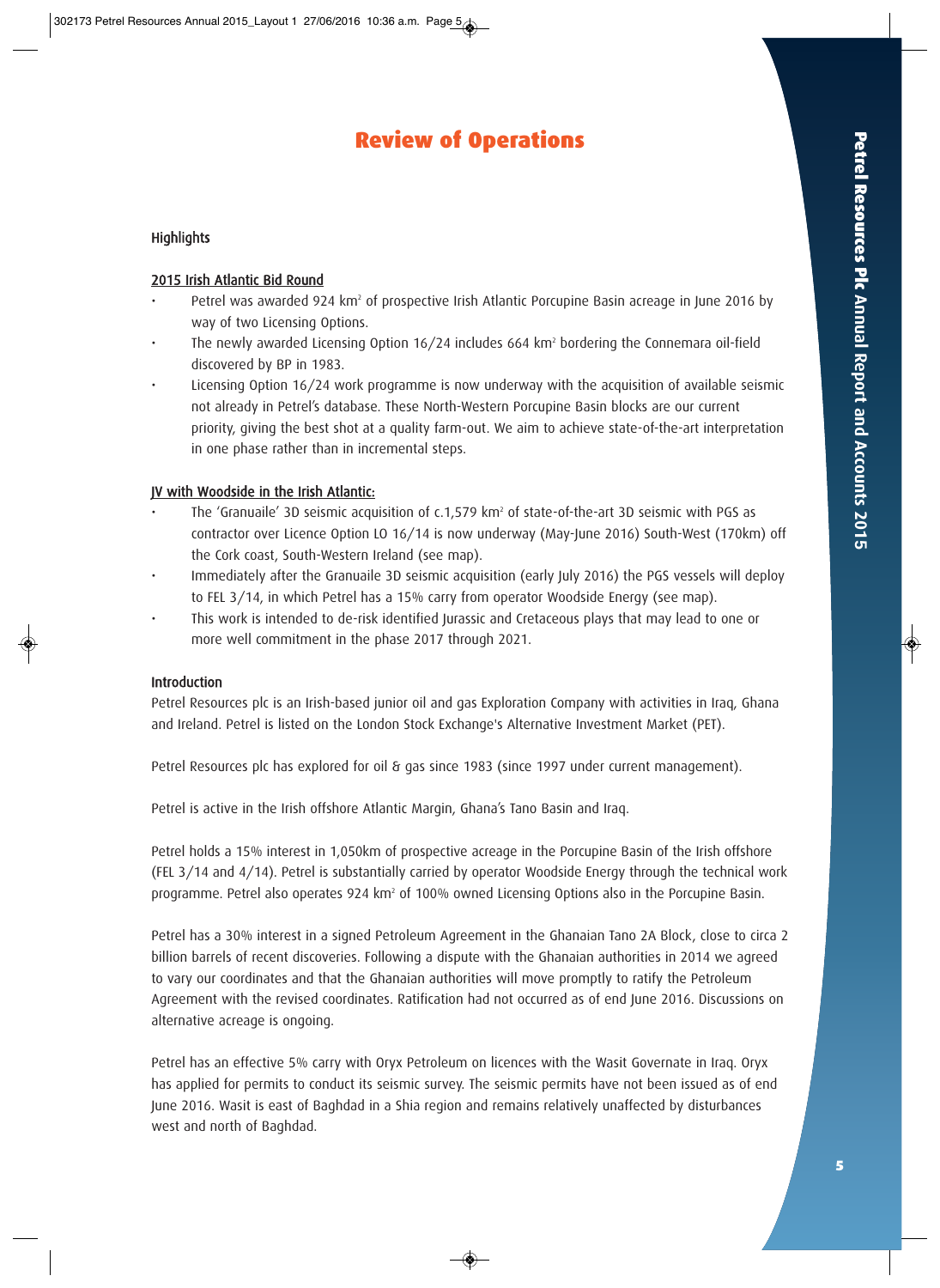#### Irish Atlantic Offshore Operations:

With few Irish wells, many were impressed at the success of the 2015 Irish Atlantic Bid Round - which was powered mainly by events elsewhere.

The Irish offshore Atlantic is a play whose time has come: due to a combination of a high oil price, success of frontier plays elsewhere, dramatically improving technology and competitive fiscal terms. Threats to European gas and oil supplies, and the need for local reserves, have never been more obvious.

There have been very few wells drilled in Irish waters in recent years: in the Celtic Sea, the 2012 Barryroe oil-well exceeded expectations, though the partners have struggled to develop the discovery. In 2015, Petronas drilled the Midleton gas prospect in an effort to prolong their Kinsale infrastructure, but it was dry. In the south-west Porcupine Exxon drilled the 1,600 metre water-depth Dún Chaoin structure, on 2D seismic only and with no nearby well-control, in 2013, but it was sub-commercial. The northern Porcupine Spanish Point discovery, which is not far from Petrel's new Licensing Option 16/24, was originally due to be re-drilled in 2014, and then in 2015, but the partners postponed drilling apparently mainly due to low oil prices.

While the Celtic Sea has languished, the Porcupine Basin has become an international exploration 'hot-spot':

Following discussions with large international oil companies, Petrel realised that the 2015 bid round would be competitive, especially for the Porcupine Basin. In preparing its applications, Petrel's strategy therefore was to seek prospective acreage, in reasonable depth water (c.500 to 1,000 metres), close to existing discoveries, like Connemara, Burren and Spanish Point. Despite being named after onshore beauty-spots, all of these historic discoveries are in medium water-depth (250 to 350 metres), over 200km west of Co. Clare. Advances in technology mean that these prospects have only recently become feasible, so these are effectively new plays for explorers.

Accordingly, Petrel Resources plc applied for acreage in the northern and eastern areas of the Porcupine Basin with geological potential. Petrel bid on three packages of acreage and was awarded two new Licensing Options (the 'LOs') in the Porcupine Basin, offshore Ireland, as part of phase 2 of the 2015 Atlantic Ireland round. Petrel is the 100% Operator of these 2 year Licensing Options.

Our work programme includes the purchase, reprocessing and reinterpretation of historic seismic and other data that is not already in the Petrel database, as well as the application of innovative exploration techniques.

The award to Petrel Resources plc is in two separate Licence Options: the north-western Porcupine Licence Option abuts the Connemara oil-field found by BP in 1983, and includes Block 35/01 and the available portion of Block 35/02, which are immediately to the west of the Connemara oil-field. This licence also includes Block 26/26 and the available portion of Block 26/27, immediately to the north-west of the Connemara oil-field, with similar structures identified.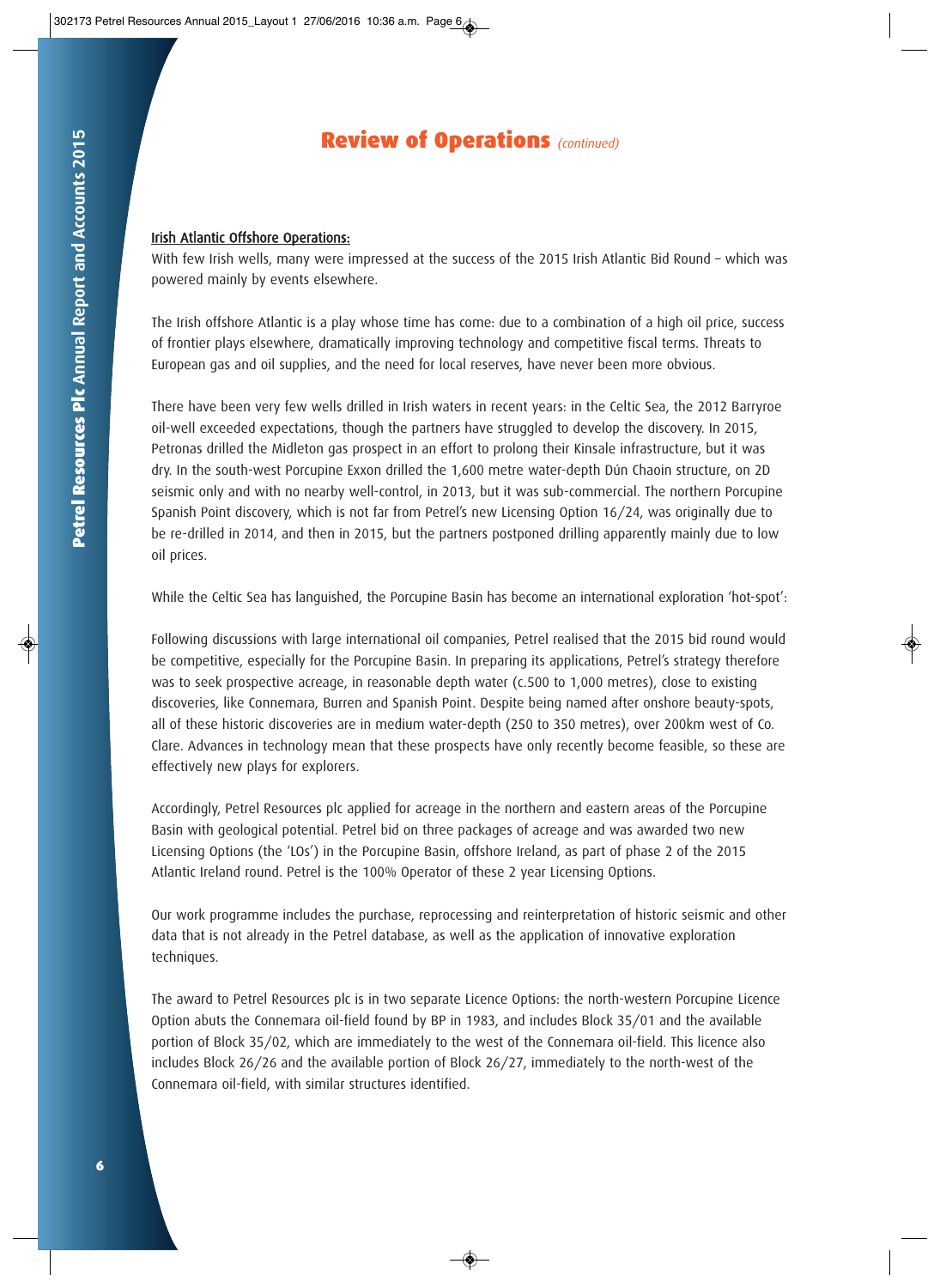The second Licence Option in the Eastern Porcupine includes the entirety of Block 45/27, which has been covered by a 3D seismic programme in 2013. This area was sought-after and abuts acreage awarded after aggressive work programme bids by larger companies.

The sea-bed area of LO 16/24 is 663.988 km<sup>2</sup>.

The sea-bed area of LO 16/25 is 259.8712  $\text{km}^2$ .

This gives a total award of 924  $km^2$ .

Petrel has started a two year work programme on the two Licencing Options, aiming to identify prospects to attract partners to fund seismic and wells:

Licensing Option 16/24, in the North-Eastern Porcupine Basin, is a considerable grant of 664  $km^2$ encompassing the entirety of Blocks 26/26, and 35/01, as well as available parts of 26/27 and 35/02.

LO 16/24 is located in a strategic sector of the Porcupine Basin close to the known hydrocarbon discoveries of Burren (Lower Cretaceous), Spanish Point (Jurassic) and Connemara (Jurassic). There are few emerging exploration areas with so many potential plays as the Porcupine - an under-explored basin with up to 10km of sediment. The recent major discoveries in the Flemish Pass basin, offshore eastern Canada, have re-focussed industry attention on the Upper Jurassic, particularly in South Porcupine, while along the basin margins the exciting potential in the Lower Cretaceous, prolific in West Africa, also remains undrilled. LO 16/24 has potential for both Jurassic and Lower Cretaceous prospects.

Petrel's technical experts' interpretation of legacy traditional 2D seismic data indicated Lower Cretaceous 'pinch-out plays' in the southern section of the acreage, with the potential for up to 310 million barrels of oil equivalent gross mean un-risked indicative resources. Separate Apto-Albian plays in the northern section of the acreage awarded also have considerable potential, but need reprocessing and reinterpretation of the expanded seismic data set to give estimates with greater confidence.

Licensing Option 16/25 is in the Eastern Porcupine Basin, closer to shore, and encompasses 260 km<sup>2</sup> of the entirety of Block 45/27.

Block 45/27 lies within an embayment on the eastern margin of the Porcupine Basin. Sediment was fed into this area in Lower Cretaceous time from the Celtic Platform to the east, and particularly from the adjacent Túr Igneous Centre. The principal play, so far identified, is for up-dip pinch-out of Lower Cretaceous units against the basin margin. Interpretation of legacy 2D seismic data indicates potential for closure at these levels within the block. It is premature to estimate recoverable volumes but the strength of competing bids and companies operating on similar acreage nearby highlights the prospectivity of this part of the Porcupine. This area is covered by the 3D seismic programme acquired by Kosmos Energy in 2013.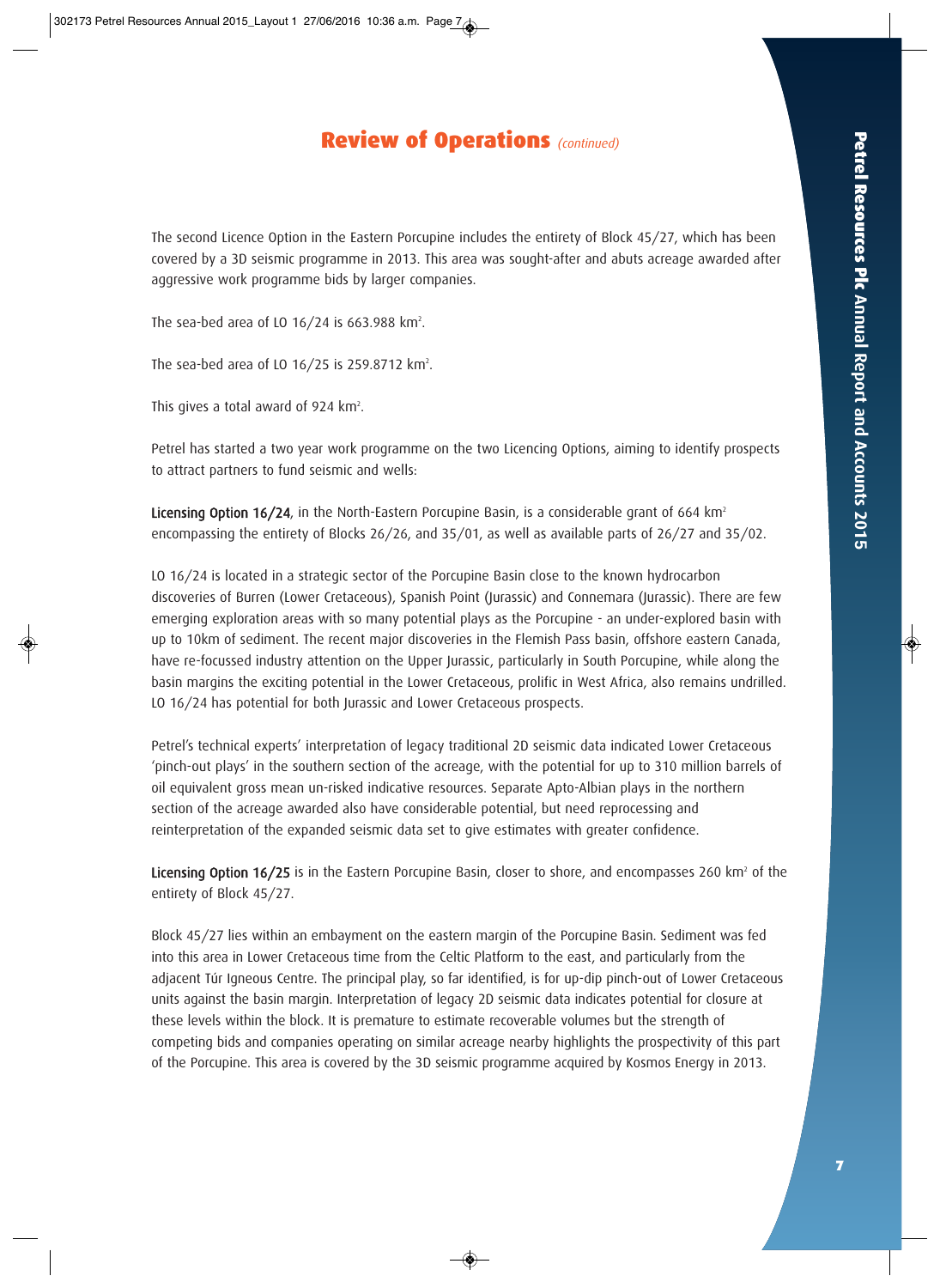Petrel has bid and agreed a work programme on each Licensing Option. This includes the purchase of additional seismic data (not already in Petrel's database), after which we will reprocess and re-interpret the enlarged dataset. Following the completion of this work programme, Petrel will have the option to apply to convert each LO into a full Frontier Exploration Licence (FEL).

The Department of Natural Resources will shortly publish a map showing the blocks awarded and the companies obtaining the awards. Petrel has a 100% interest in the two-year Licensing Options. Following the completion of a work programme, Petrel has the option to apply to convert the licences into Frontier Exploration Licences (FELs).

The award of these Licensing Options is seen as an important vote of confidence, particularly given the strength of competing bids. The quality of our new acreage is shown by the participation of larger companies in the round, and the aggressive work programmes they bid.

When we first applied for acreage in 2011 it was a lonely path. Financial markets were sceptical and the industry unconvinced. We have persisted with our work on and our promotion of the Porcupine Basin.

There were three discoveries in the Porcupine Basin in the period 1978-1981, of which the Spanish Point discovery is due to be re-drilled by Capricorn (Cairn Energy). Recent technological advances, better understanding of geology and higher average oil and gas prices have opened up the Irish Atlantic, however. Previous oil price falls after 1986, and again after 1998, led to operator departures and a drying up of interest. But the oil price fall of 54% since mid-2014 has not diminished explorer interest. Instead, more and bigger companies are bidding larger work programmes. In the 2015 Bid Round, 43 applications were made by 17 companies but only 28 offers made. Less than half of the Porcupine Basin acreage applied for was offered.

We plan to apply new techniques and lessons learnt elsewhere to the new Licencing Options, approaching innovative partners open to different ideas, and hope to expand our Porcupine Basin presence in the future.

#### Licensing Option 16/24 work programme:

Our Geophysical work programme is advancing with seismic line selection for the north-western LO 16-24 blocks. We are finalising the set of seismic lines to plug various gaps in our existing database.

LO16/25 is our second priority, though its marketability may be helped by south Porcupine developments. There is far less 2D data available over Block 45/27, although we are considering acquiring part of the Kosmos 3D data from 2013. The marketability of LO16/25 may be enhanced by work currently underway by major oil companies in the southern Porcupine.

The success of the 2015 Bid Round reflect well on the authorities – as well as the transformative discoveries in Canada's Flemish Pass, which the industry believes to be a geological twin for the Porcupine Basin. Canada's Flemish Pass has already delivered over 8 discoveries for Statoil and its partners.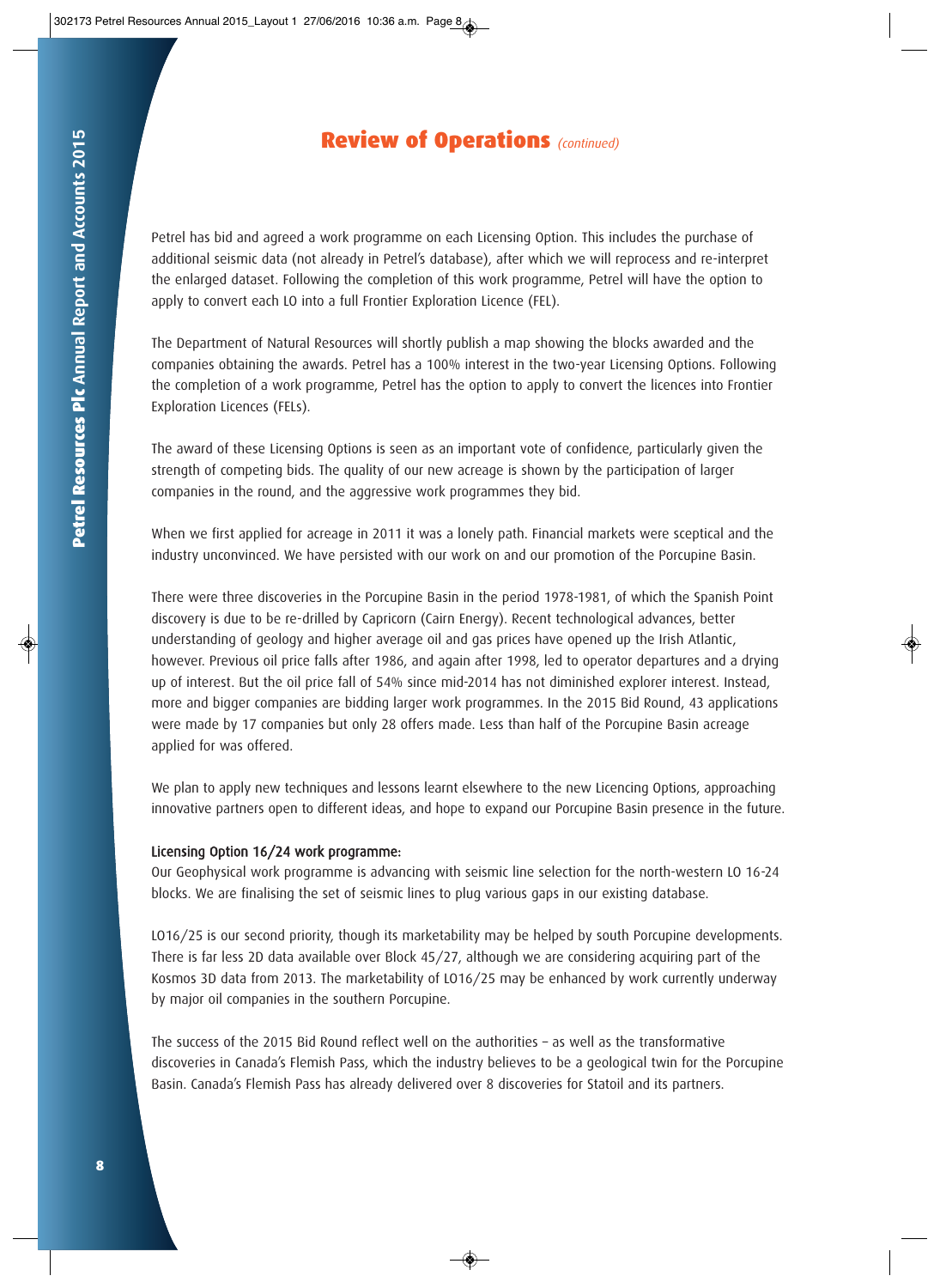These awards are an endorsement of the strong technical work of Petrel that supported our bids. Major and mid-cap oil companies have also taken acreage, which validates our long standing belief that the Porcupine Basin is underexplored and has reserve potential.

Petrel normally adds value by acquiring any existing seismic and well logs available on the market, reprocessing data, where appropriate, and reinterpreting these data to work up leads and prospects. Petrel would then normally partner with a larger company within two years. Partners are needed to fund the heavy-lifting: for well depths of 500 to 1,000m water between 100km and 200km offshore an expected exploration budget would be \$120m to \$200m.

Despite the commodity price correction after mid-2014, there has probably never been a better time to attract large international partners to the Porcupine.

The 17 companies who bid in the 2015 Atlantic Ireland round included majors Exxon, Statoil, ENI, and Nexen (now CNOOC). In the past we have partnered with BP, Petrobras, Repsol, CEPSA, Reliance Industries, BHP, Hunt Oil among others, so know what larger partners seek and how to close a deal.

There was a 53% overlap in the Porcupine bids, meaning that only 47% of the desired acreage was granted. Any exploration success on existing licences will transform the province and dramatically increase the value of acreage and understanding.

Many gas players are now looking at Ireland, aware that Europe is now 32% dependent on Russian exports – while efforts to diversify into North Africa and Middle Eastern LNG have been constrained by the 'Arab Spring' and supply worries.

The opening up of the Atlantic Margin has attracted in many additional players (particularly those interested in the Ghanaian-type 'Cretaceous play', as well as those interested in the pre-rift Jurassic play which has succeeded in Canada's Flemish Pass) – who would not previously have been attracted to Irish waters.

#### Irish tax treatment:

The recent Irish review of fiscal terms has no bearing on our current Frontier Exploration Licences. Applicable tax rules on our FELs are those established under the 2007 Regulations.

However, the new fiscal rules do impact the new Licensing Options, awarded in 2016:

The main changes are an "effective 5% royalty", which will operate as effectively a Petroleum Profits Taxprepayment. Accordingly it will be set against Petroleum Profits Taxes due, if any, and is of course only payable on production. The 25% corporate tax rate remains unchanged, but is now levied after – rather than before – the extra tax. The additional Petroleum Profits Tax (PPT) rates increase from previous practice, with a maximum overall rate increasing from 40% of the profits to a total, effective 55% on a high 'R factor' of 4.5x.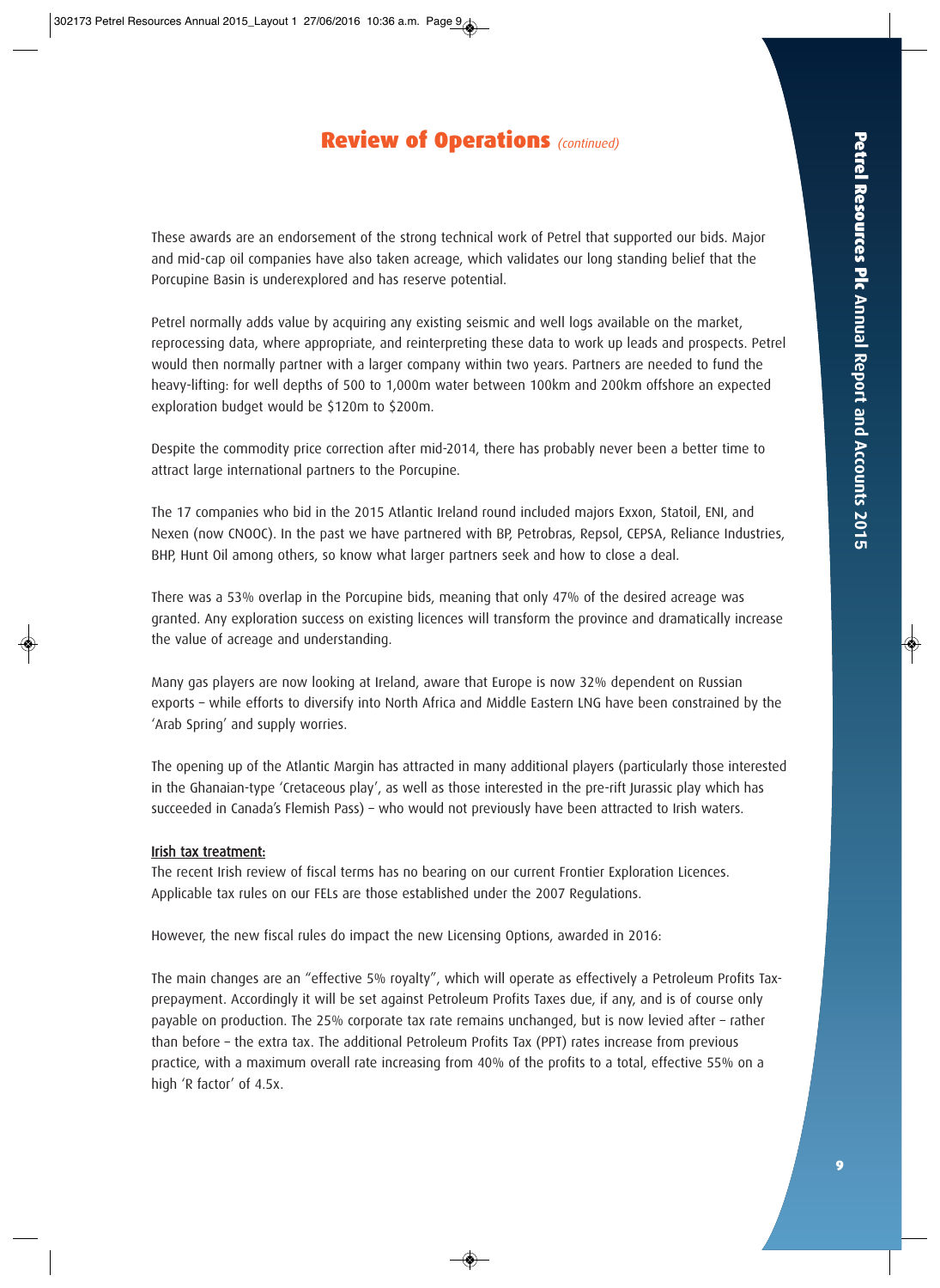The 'R factor' is an industry standard that divides total revenues by total allowable capital and operating costs. The 'R factor' will be calculated on the basis of the licence in which the field is situation (and not the company's entire expenditure). The proposed changes do not formally alter the 'R factor' bands, but they are now calculated pre-corporate tax, rather than post-corporate tax, which effectively means that they kick in 25% earlier.

The *maximum* state take on Licence Options or Frontier Exploration Licences awarded as a result of the 2015 Bid Round will therefore be 55% in the event of a bonanza – which is not onerous by international standards. Proposed changes may confuse and complicate the fund-raising and partnership effort but we believe that high oil and gas prices and improving geology will compensate.

Previously Ireland had low and easily understood taxes.

Now everyone is confused (and we have yet to see how the detail work out in practice) but the new Minimum is total tax of 29%, and new Maximum is 55%.

The new fiscal terms are based on a Wood MacKenzie report commissioned by the Minister for Communications, Energy and Natural Resources to review the "fitness for purpose" of Ireland's oil and gas fiscal terms.

In the review Wood Mackenzie compared Ireland's fiscal terms to those of jurisdictions with a similar exploration profile: Falkland Islands; Mauritania; Morocco; Newfoundland & Labrador; New Zealand; Nova Scotia; Portugal; South Africa and Spain. The review also referenced Norway and Britain, as while they have different exploration profiles, they are regularly referred to in debate on the issue of oil and gas fiscal terms.

The key conclusions of the report, which was published in June 2013, were:

- There should be no retroactive change to the fiscal terms applying to existing exploration licences; and
- For new exploration licences, there is scope for strengthening Ireland's current fiscal terms to: provide for an increase in the overall State take, and ensure an earlier share of revenue for the State.

http://www.dcenr.gov.ie/natural-resources/en-ie/Pages/Publication/Wood-Mackenzie-Report.aspx

The recommendations are confusing and some details are to be worked out, but these are the key points:

No retrospectivity (existing licences are taxed in accordance with their contractual terms); The corporate tax rate on oil & gas production remains at 25% (i.e. twice the general corporate rate); In addition, there will now be an additional 5% 'effective royalty', payable up-front on production; This additional 5% 'effective royalty' will be set against the additional profits tax ('petroleum production tax' or 'PPT');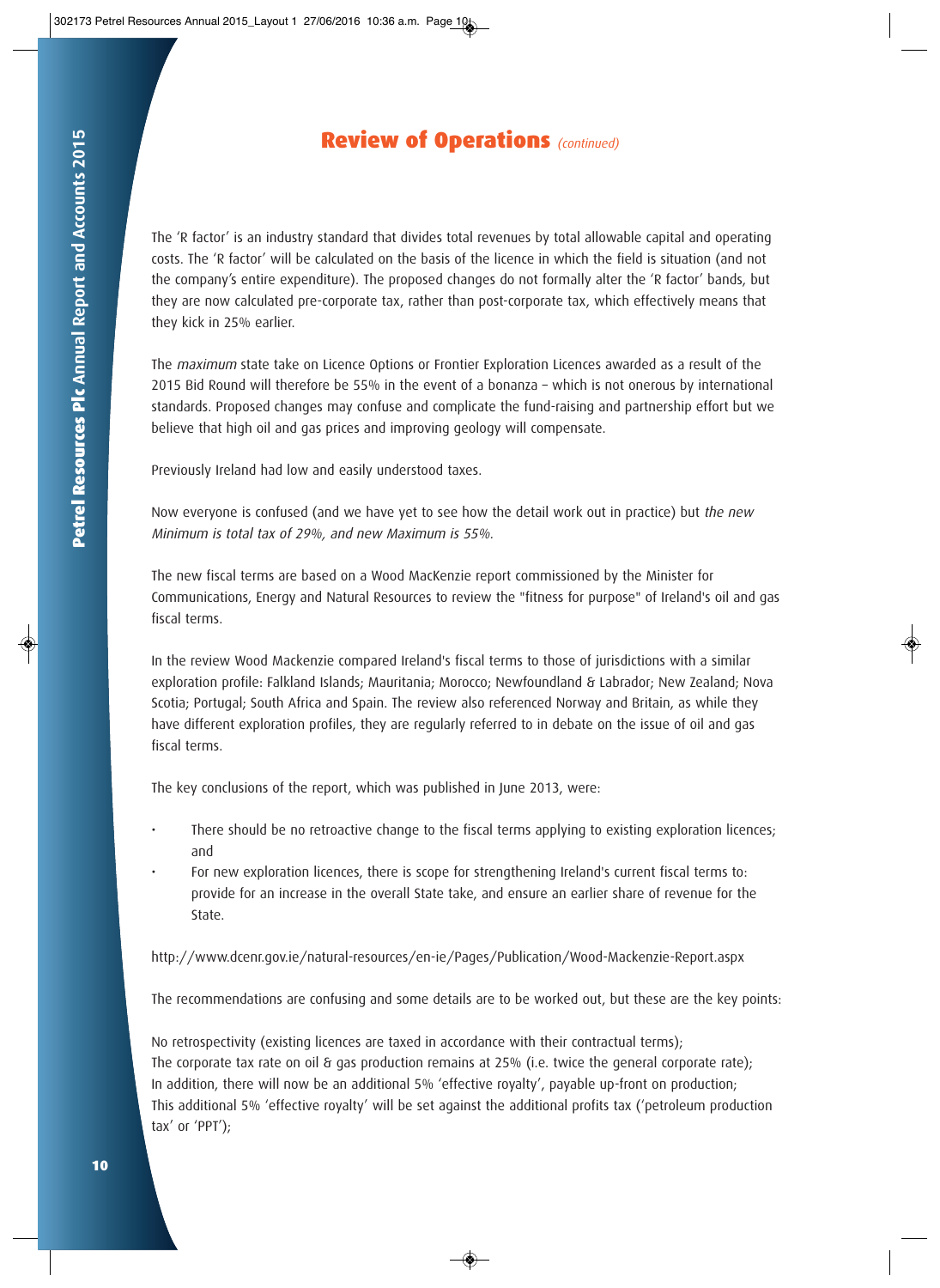The PPT varies with the ratio of total revenue divided by total cost (both opex and capex), called the 'R Factor'. There is no PPT if the R Factor is less than 1.5x (though you still pay the 5% 'effective royalty'). After the R Factor is greater than 1.5x, there is a formula taking the tax from 10% up to a maximum of 40%:

The new Minimum is total tax of 29%, and new Maximum is 55%:

|           | R Factor |       |              |         |
|-----------|----------|-------|--------------|---------|
|           | < 1.5x   | 1.5x  | $1.5 - 4.5x$ | > 4.5x  |
| Royalty   | $5\%$    | $5\%$ | $5\%$        | $5\%$   |
| PPT       | $0\%$    | 10%   | pro rata     | 40%     |
| Combined  | $5\%$    | 10%   | pro rata     | 40%     |
|           |          |       |              |         |
| Revenue   | 95%      | 90%   | pro rata     | 60%     |
| Corp tax  | 25%      | 25%   | 25%          | 25%     |
| post-tax  | 71%      | 68%   | pro rata     | 45%     |
| total tax | 29%      | 33%   | pro rata     | 55%     |
|           |          |       |              |         |
|           | Minimum  |       |              | Maximum |

#### Woodside Joint Venture

Petrel Resources plc has an evolving and close partnership with Woodside Energy in two existing Frontier Exploration Licences (FELs 3/14 and 4/14) in the Irish Atlantic. Woodside is the leading Australian Gas & Oil Company, and a pioneer in the LNG (Liquefied Natural Gas) industry, supplying the Japanese market



Porcupine Basin offshore Ireland - Petrel Resources/Woodside Frontier Exploration Licences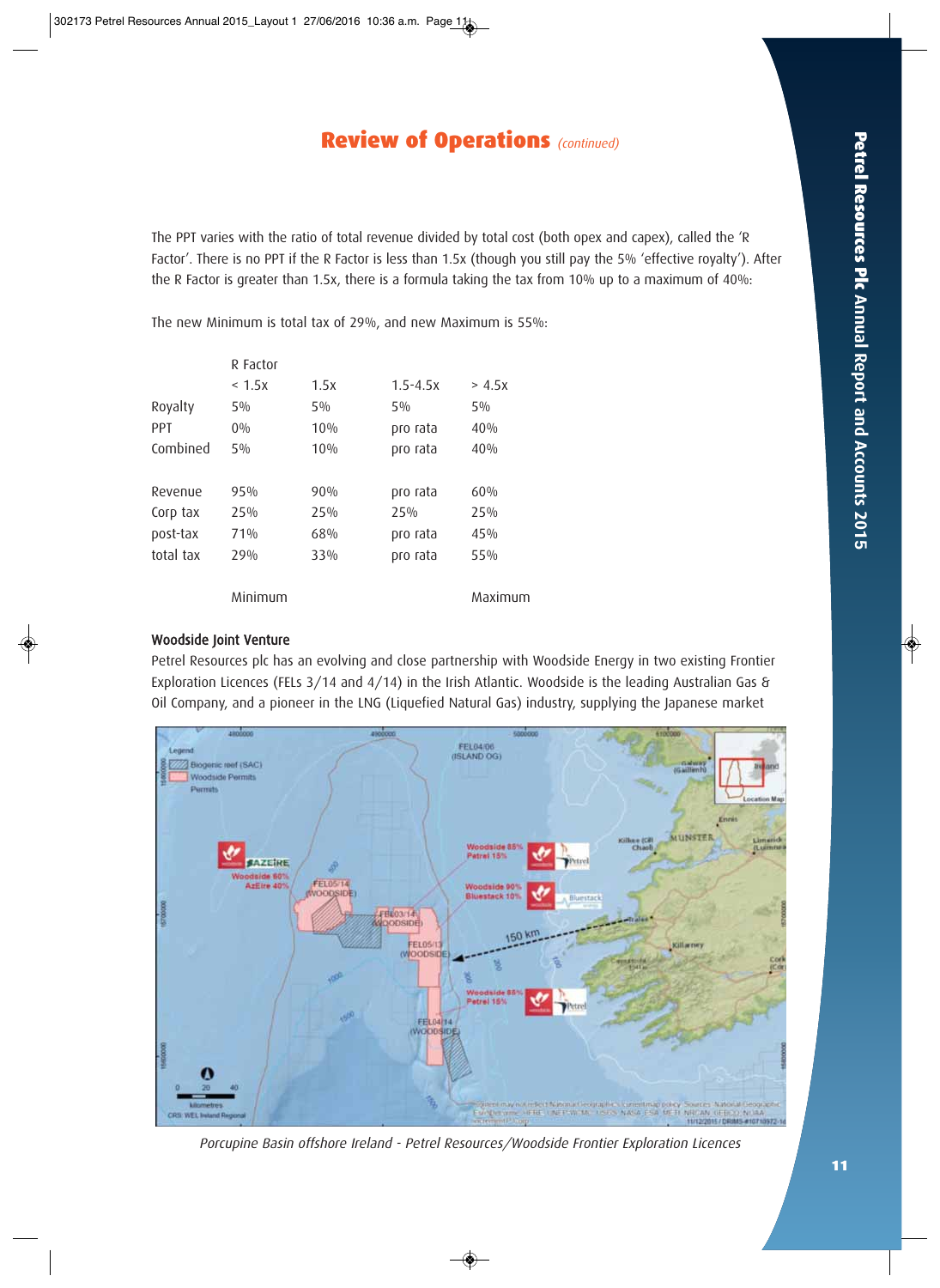with clean, safe and reliable energy. Woodside is committed to the highest standards of safety, environment and respect for the community.

The Granuaile 3D seismic acquisition of c.1,579 km<sup>2</sup> of state-of-the-art 3D seismic, with PGS as contractor over Licence Option LO 16/14, is now completed and the PGS vessels is deployed to FEL 3/14, in which Petrel has a 15% carry.

The Frontier Exploration Licences held by the Joint Venture are split into logical phases under best international practice. The Frontier Exploration Licences are valid for 15 years, with an initial 3 year phase, followed by three phases of 4 years each.

The main elements of the first phase are reprocessing of historic 3D seismic, environmental studies and, subject to regulatory rules and permits, the acquisition of new, state-of-the-art 3D seismic data.

A thorough and detailed work programme started immediately and completed on time – the only forced delay being the high specification 3D seismic programme, which could not be permitted until the authorities had completed their Review of Strategic Areas of Conservation, in 2015 – too late for the 2015 weather window (May through September). All available additional Block and relevant regional 2D and 3D data has now been acquired, loaded, and reprocessed.

Required or appropriate environmental work has been completed, in cooperation with the Marine Institute and other official bodies.

Several leads have already been worked up showing structures and stratigraphic traps of commercial potential. This includes not just plays already worked by Petrel technicians but also completely new plays. The benefits of Woodside's unique experience and perspective are already clear.

If the high quality 3D seismic confirms and de-risks one or more such leads, we expect that drilling will be recommended to the licence holders. Initial targets are likely to be in up to 800 metres water depth, which is now reasonable in terms of logistics, technical challenges and cost. Petrel will be substantially carried on this work.

Already, several Leads have been worked up, Petrel is substantially carried by operator Woodside Energy through the technical work programme. Woodside is bringing to bear its world-class experience of deepwater exploration, based on thorough technical work and an impeccable safety and environmental record. Their participation is already proving transformative not just for Petrel shareholders, but also for Ireland exploration prospects in this emerging province. The Irish Atlantic is almost unknown, with only 52 wells in total drilled. Nearly all of the 31 Porcupine Basin wells so far were drilled in relatively shallow water. We believe that the largest and most promising exploration plays on our acreage will be in water between 600m and circa 1,200m. This is not ultra-deep water by 2016 standards, but so far there is no North Atlantic development in over 500m of water.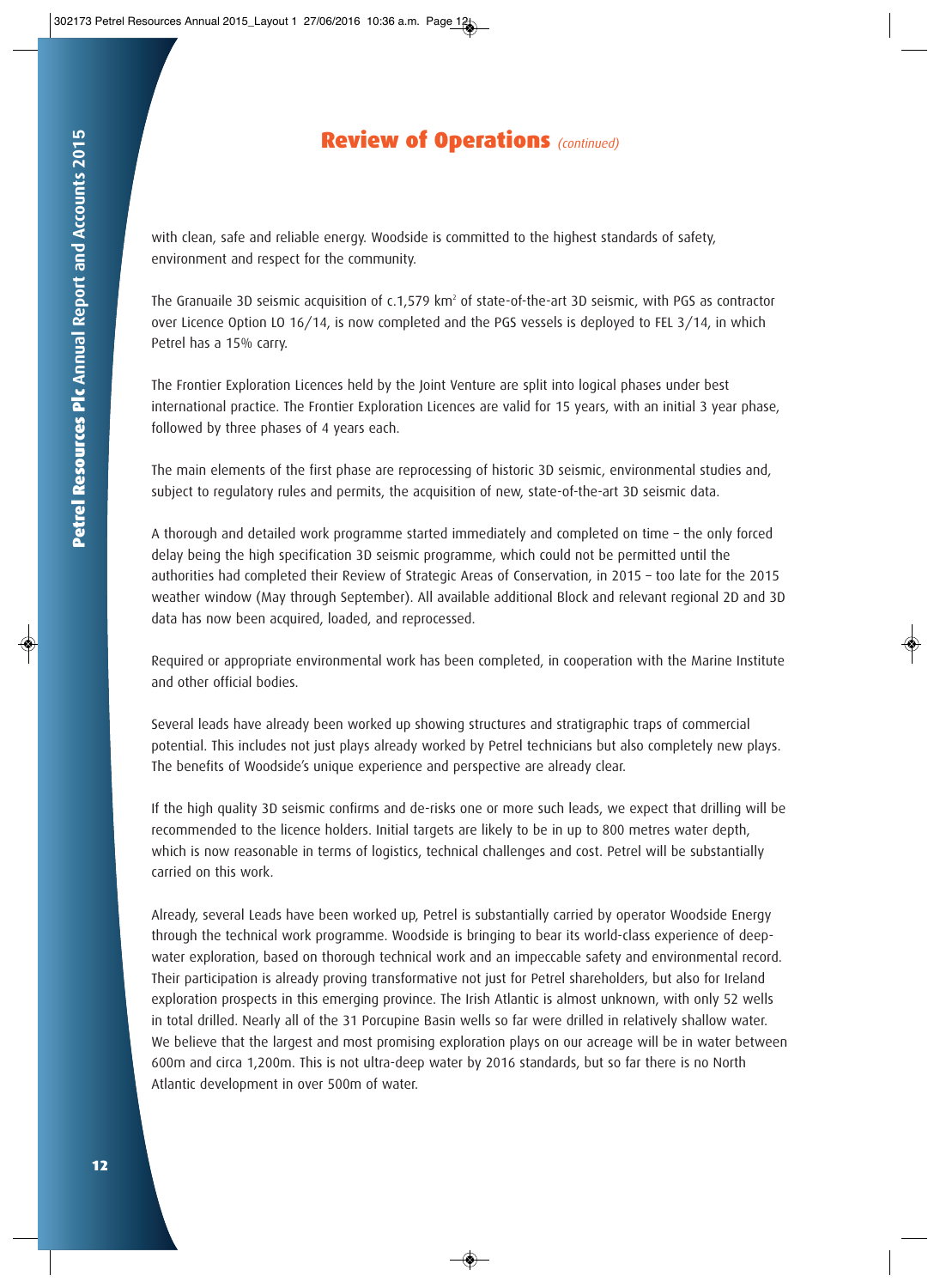Petrel is 100% carried through phase one of the work programme, which covers the three years from 2014 to 2017.

The main element of the second phase, should the parties elect to enter it, would be the drilling of a well on each Frontier Exploration Licence, for which Petrel would be substantially carried.

It is important to reiterate that the recent (2014) Irish review of fiscal terms has no bearing on our current Frontier Exploration Licences. Applicable tax rules on our FELs are those established under the 2007 Regulations.

#### Ghana

Petrel Resources holds a 30% interest in Pan Andean Resources Limited (60% Clontarf Energy) which holds a 90% interest in the Tano 2A onshore/offshore block in Ghana.

Progress has continued to be slow in Ghana, where there were further delays to oil & gas projects and production at the world-class Jubilee field was again interrupted. 2016 is an election year and bureaucracy continues to be slow. It is hard to be confident about the system's ability to function properly but we are protecting our interests.

Petrel Resources believes that the only way for an international investor to operate is by strict adherence to local and international rules. Accordingly we have steadfastly defended the fiscal and terms incorporated in our signed Petroleum Agreement on Tano 2A Block, though we are prepared to be flexible on operational details and block coordinates so long as stakeholder interests are protected. Nearly all of the revised acreage applied for, in July 2014, is still listed on official maps as 'open' (unsigned) acreage but is 'under negotiation'. As often in Ghana, there is confusion and secrecy over the state of applications/negotiations. This confusion may be exacerbated by the election campaign which will shortly be underway for a poll in November 2016.

Experience with other Ghanaian projects over the past year reinforce this belief in the need to play strictly and verifiably by the rules:

Industry interest in Ghana's Tano Basin had soared with the world-class Jubilee discovery in 2007. Appraisal and development speed were impressive for a relatively deep-water discovery (1,100m) in a new oil province. However, development timing contributed to a relatively high capital cost while government policy contributed to lower than planned production, as well as repeated project interruptions. Together with long ratification delays (Ghana requires time-consuming Cabinet and Parliamentary ratification) and controversy over a limited number of swift approvals has undermined confidence and snarled Ghanaian oil & gas project development. A Public International Law dispute with neighbouring Côte d'Ivoire introduced further confusion and delays to neighbouring projects.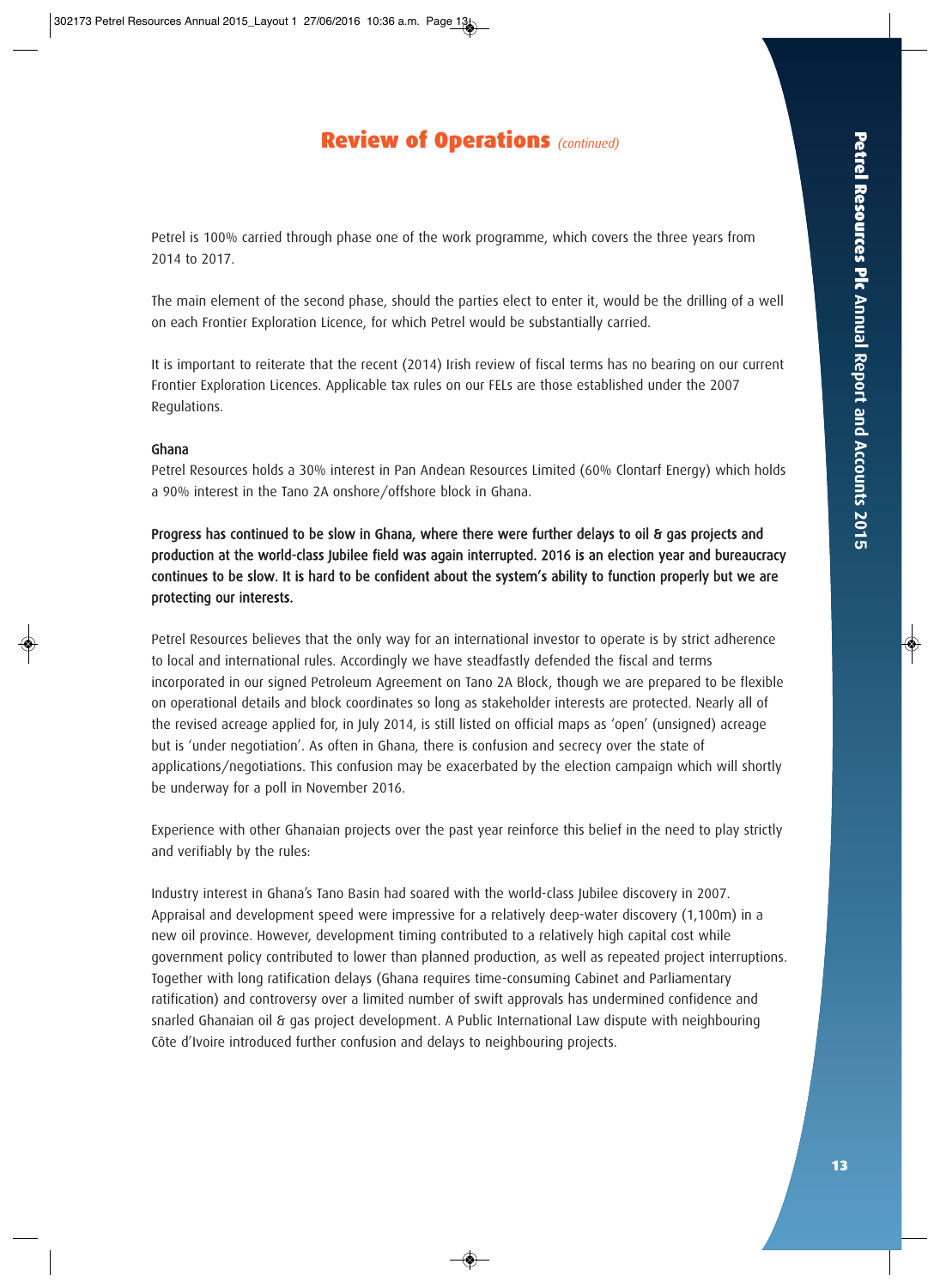Nonetheless Ghana's geological potential and reasonable fiscal terms makes Ghana remains one of the most attractive under-explored petroleum provinces worldwide. Though government changes and uncertain policy have delayed progress, and the political and legal processes lack transparency, there is a functioning bureaucracy and the rule of law. It is a game we can play – though one requiring resilience and patience.

The Jubilee experience shows that patience is required to overcome Ghanaian challenges:

After a 2007 discovery, the Ghanaian Minister of Energy approved the Phase 1 Plan of Development in July 2009, which included the use of an FPSO with a facility capacity of 120,000 bopd. In December 2010, the Jubilee field came on-stream and production ramped up. During the 2015 average production was 102,600 bopd. This was a relatively fast ramp-up, though oil was new to Ghana.

#### Iraq

The Iraqi oil industry has experienced an extended period of insecurity and legal uncertainty since 2003. Production from southern Iraq remains resilient, but total output has recently slipped to c. 4.27 million barrels daily (May 2016).

Given the delays and difficulties of dealing with the Federal authorities, Petrel Resources plc broadened its Iraqi investment in 2013 through acquiring a 20 per cent shareholding in Amira Hydrocarbons Wasit B.V. This deal gives Petrel an immediate effective 5 per cent carried interest through to production in exploration and production licences operated by Oryx Petroleum in Wasit. Oryx had allocated \$27 million to seismic acquisition and other work on this Wasit project during 2014. Due to administrative delays with permitting, the acquisition programme and related budget was rolled forward. As of June 2016, these required permits had not yet been granted. Accordingly, our partner has reduced its estimated Wasit project expenditure, and rolled the planned seismic campaign forward.

So far, the Wasit Governate has not been materially impacted by disturbances west and north of Baghdad. However, delays forming a National Government (which was finally formed in September 2014) and the ongoing civil conflict has delayed necessary permitting and consequently the Oryx work programme so nothing has happened.

Petrel retains its interest in the Western Desert Block 6 exploration & development contract, as well as the Technical Cooperation Agreement on the Merjan oil-field. Petrel has shown that it can operate under prevailing circumstances. Anbar Governate is effectively under the control of radical Sunni militia opposed to western involvement.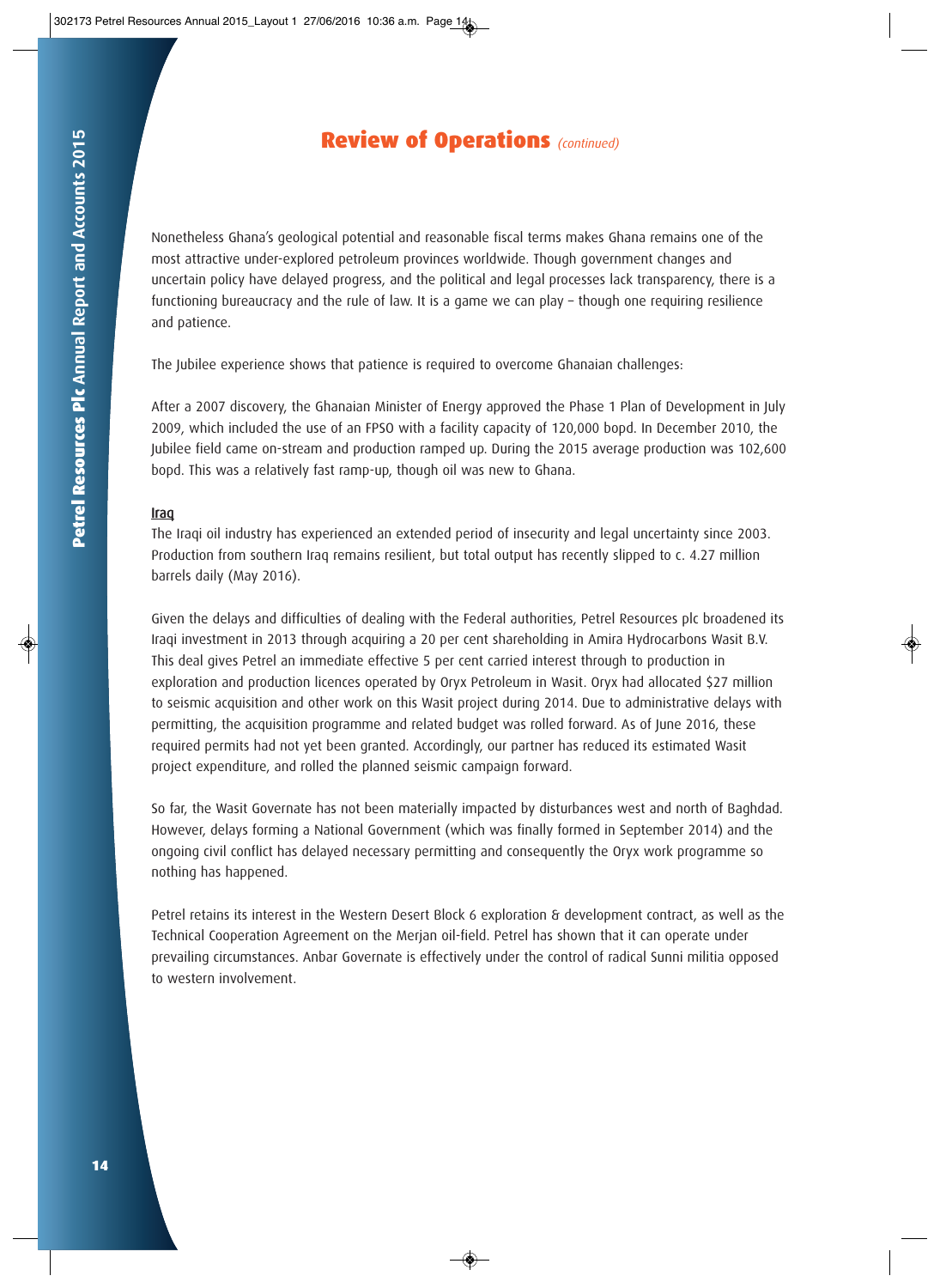# DIRECTORS' REPORT

The directors present their annual report and the audited financial statements for the financial year ended 31 December 2015.

#### PRINCIPAL ACTIVITIES AND FUTURE DEVELOPMENTS

The main activity of Petrel Resources plc and its subsidiaries (the Group) is oil and gas exploration. The Group has exploration interests in Iraq, Ghana and Ireland.

Further information concerning the activities of the Group during the financial year and its future prospects is contained in the Chairman's Statement and Review of Operations.

#### RESULTS FOR THE FINANCIAL YEAR

The consolidated loss after taxation for the financial year, transferred to reserves, amounted to €227,234 (2014: loss of €2,959,492). The total exchange difference transferred to reserves is €305,752 (2014: €500,887). This includes a translation reserve comprising foreign exchange movement on translation from US Dollars (functional currency) to Euro (presentation currency).

The directors do not recommend that a dividend be declared for the financial year ended 31 December 2015 (2014: €Nil).

#### PERFORMANCE REVIEW

The performance review is set out in the Chairman's Statement and Review of Operations.

#### RISKS AND UNCERTAINTIES

The Group is subject to a number of potential risks and uncertainties, which could have a material impact on the longterm performance of the Group and could cause actual results to differ materially from expectation. The management of risk is the collective responsibility of the Board of Directors and the Group has developed a range of internal controls and procedures in order to manage risk. The following risk factors, which are not exhaustive, are the principal risks relevant to the Group's activities:

#### Risk Nature of risk and mitigation

Licence obligations Operations must be carried out in accordance with the terms of each licence agreed with the relevant ministry for natural resources in the host country. Typically, the law provides that operations may be suspended, amended or terminated if a contractor fails to comply with its obligations under such licences or fails to make timely payments of relevant levies and taxes.

> The Group has regular communication and meetings with relevant government bodies to discuss future work plans and receive feedback from those bodies. Country Managers in each jurisdiction monitor compliance with licence obligations and changes to legislation applicable to the company and reports as necessary to the Board.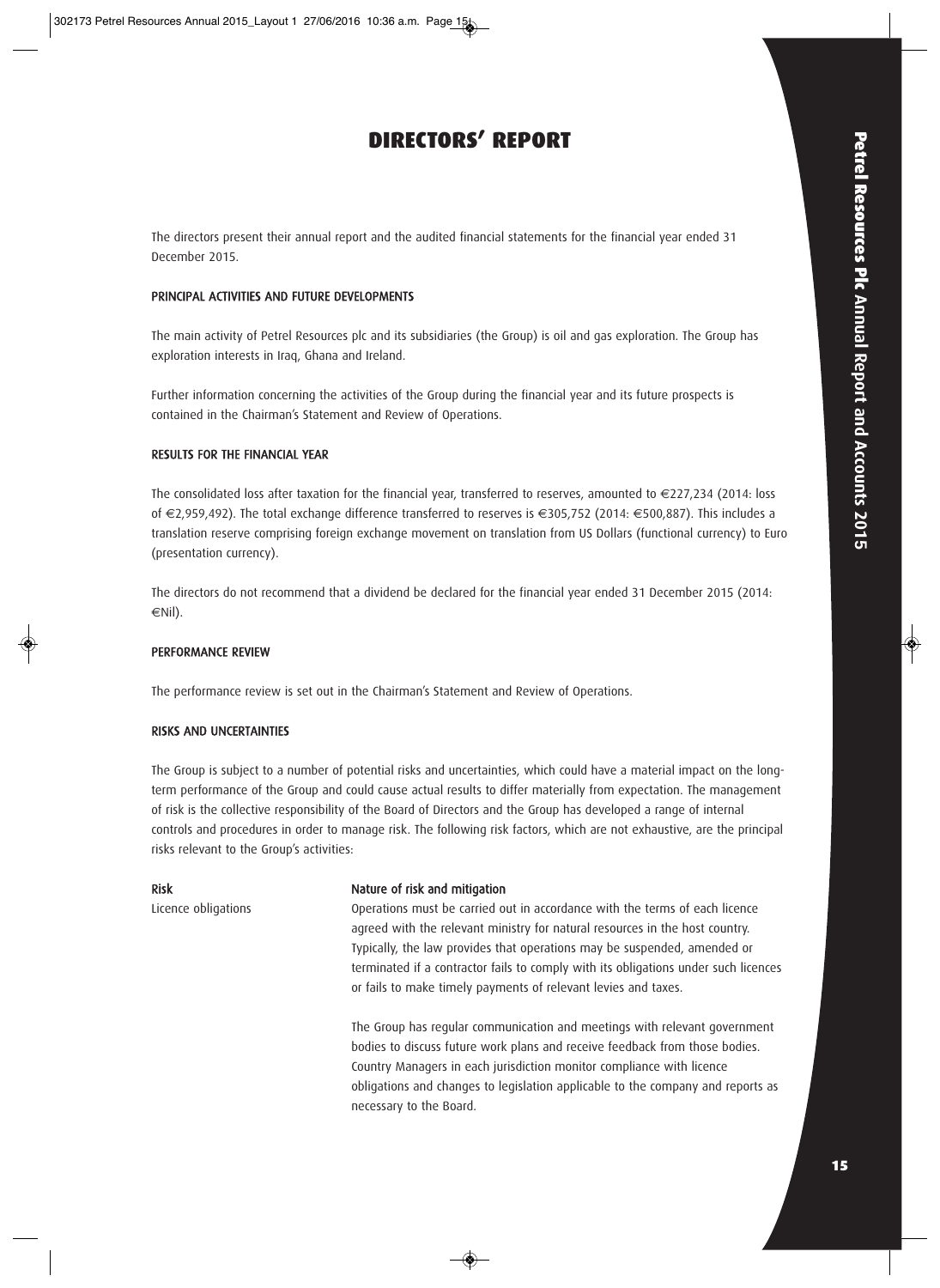#### RISKS AND UNCERTAINTIES (continued)

| <b>Risk</b><br>Requirement for further funding | Nature of risk and mitigation<br>The Group may require additional funding to implement its exploration and<br>development plans as well as finance its operational and administrative<br>expenses. There is no guarantee that future market conditions will permit the<br>raising of the necessary funds by way of issue of new equity, debt financing or<br>farming out of interests. If unsuccessful, this may significantly affect the Group's<br>ability to execute its long-term growth strategy.<br>The Board regularly reviews Group cash flow projections and considers different<br>sources of funds. The Group regularly meets with shareholders and the investor |
|------------------------------------------------|-----------------------------------------------------------------------------------------------------------------------------------------------------------------------------------------------------------------------------------------------------------------------------------------------------------------------------------------------------------------------------------------------------------------------------------------------------------------------------------------------------------------------------------------------------------------------------------------------------------------------------------------------------------------------------|
| Geological and development risks               | community and communicates through their website and regulatory reporting.<br>Exploration activities are speculative and capital intensive and there is no<br>guarantee of identifying commercially recoverable reserves.                                                                                                                                                                                                                                                                                                                                                                                                                                                   |
|                                                | The Group activities in Ghana, Iraq and Ireland are in proven resource basins. The<br>Group uses a range of techniques to minimise risk prior to drilling and utilises<br>independent experts to assess the results of exploration activity.                                                                                                                                                                                                                                                                                                                                                                                                                                |
| Title to assets                                | Title to oil and gas assets in Ghana and Iraq can be complex.                                                                                                                                                                                                                                                                                                                                                                                                                                                                                                                                                                                                               |
|                                                | The Directors monitor any threats to the Group's interest in its licences and<br>employ the services of experienced and competent lawyers in relevant<br>jurisdictions to defend those interests, where appropriate.                                                                                                                                                                                                                                                                                                                                                                                                                                                        |
| Exchange rate risk                             | The Group's expenses, which are primarily to contractors on exploration and<br>development, are incurred primarily in US Dollars but also in Sterling and Euros.<br>The Group's policy is to conduct and manage its operations in US Dollars and<br>therefore it is exposed to fluctuations in the relative values of the Euro and<br>Sterling.                                                                                                                                                                                                                                                                                                                             |
|                                                | The Group seeks to minimise its exposure to currency risk by closely monitoring<br>exchange rates and maintaining a level of cash in foreign denominated<br>currencies sufficient to meet planned expenditure in that currency.                                                                                                                                                                                                                                                                                                                                                                                                                                             |
| Political risk                                 | The Group holds assets in Ghana, Iraq and Ireland and therefore the Group is<br>exposed to country specific risks such as the political, social and economic<br>stability of these countries.                                                                                                                                                                                                                                                                                                                                                                                                                                                                               |
|                                                | The countries in which the Group operates are encouraging foreign investment.                                                                                                                                                                                                                                                                                                                                                                                                                                                                                                                                                                                               |
|                                                | The Group's projects are longstanding and we have established strong<br>relationships with local and national government which enable the Group to<br>monitor the political and regulatory environment.                                                                                                                                                                                                                                                                                                                                                                                                                                                                     |

 $\overline{\bullet}$ 

 $\bigcirc$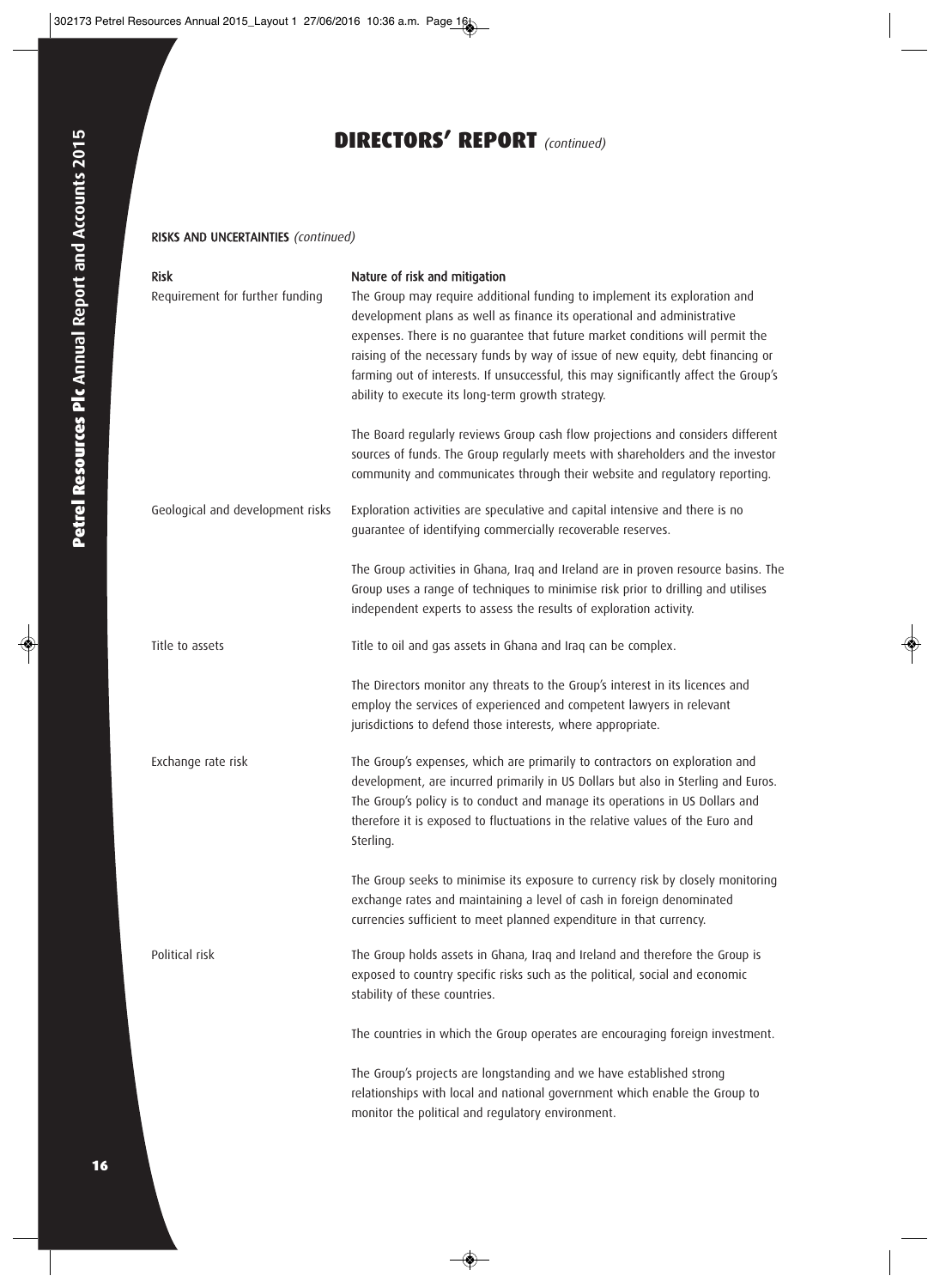#### RISKS AND UNCERTAINTIES (continued)

#### Risk Nature of risk and mitigation

Financial risk management Details of the Group's financial risk management policies are set out in Note 18.

In addition to the above there can be no assurance that current exploration programmes will result in profitable operations. The recoverability of the carrying value of exploration and evaluation assets is dependent upon the successful discovery of economically recoverable reserves, the achievement of profitable operations, and the ability of the Group to raise additional financing, if necessary, or alternatively upon the Group's and company's ability to dispose of its interests on an advantageous basis. Changes in future conditions could require material write down of the carrying values of the Group's assets.

#### KEY PERFORMANCE INDICATORS

The Group reviews expenditure incurred on exploration projects and successes thereon, ongoing operating costs and availability of finance.

#### DIRECTORS

The current directors are listed on the inside back cover.

#### DIRECTORS' AND SECRETARY'S INTERESTS IN SHARES

The directors and secretary holding office at 31 December 2015 held the following beneficial interests in the shares of the company:

|                     | 31/12/2015    | 31/12/2015    | 1/1/2015  | 1/1/2015  |
|---------------------|---------------|---------------|-----------|-----------|
|                     | Ordinary      | Options -     | Ordinary  | Options - |
|                     | Shares of     | Ordinary      | Shares of | Ordinary  |
|                     | €0.0125       | Shares of     | €0.0125   | Shares of |
|                     |               | €0.0125       |           | €0.0125   |
|                     | <b>Number</b> | <b>Number</b> | Number    | Number    |
| J. Teeling          | 5,415,000     | 100,000       | 5,415,000 | 100,000   |
| D. Horgan           | 4,215,384     | 150,000       | 4,215,384 | 150,000   |
| J. Finn (Secretary) | 1,785,384     | 100,000       | 1,785,385 | 100,000   |
| A. Kayablian ***    |               |               |           |           |

\*\*\*(A. Kayablian is also a director of Amira International Holdings Limited)

There have been no changes to the directors' interests between the financial year end and the date of this report.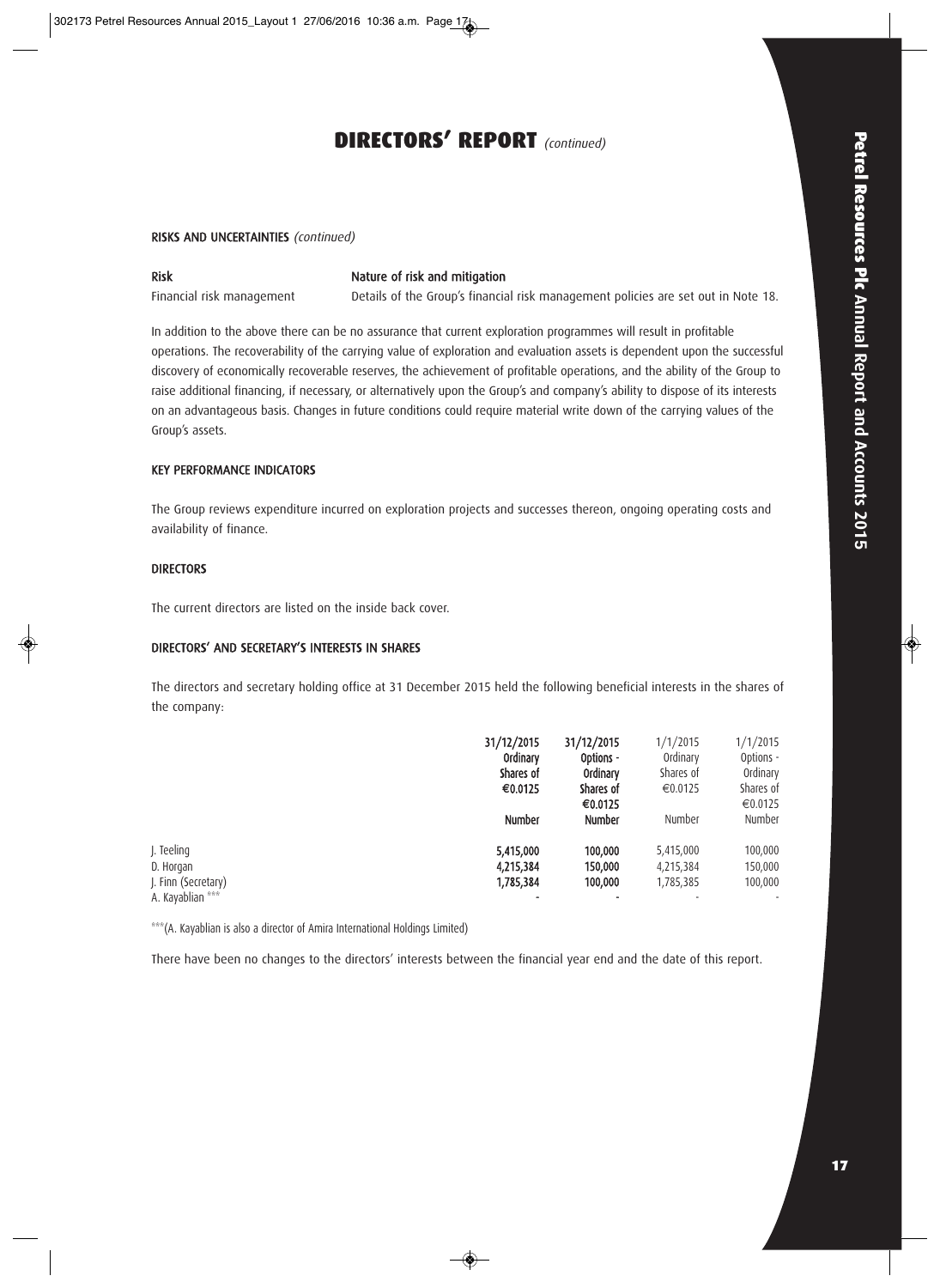#### SUBSTANTIAL SHAREHOLDINGS

The share register records that, in addition to the directors, the following shareholders held 3% or more of the issued share capital as at 13 June 2016 and 31 December 2015:

| 13 June       |        | 31 December   |        |
|---------------|--------|---------------|--------|
| 2016          |        | 2015          |        |
| Number of     |        | Number of     |        |
| Ordinary      |        | Ordinary      |        |
| <b>Shares</b> | %      | <b>Shares</b> | 0/0    |
| 16,147,368    | 16.20% | 16,147,368    | 16.20% |
| 9,551,837     | 9.58%  | 9,667,114     | 9.70%  |
| 4,387,482     | 4.40%  | 4,520,372     | 4.53%  |
| 3,551,142     | 3.56%  | 3,349,983     | 3.36%  |
| 3,196,091     | 3.21%  | 3,325,730     | 3.34%  |
|               |        |               |        |

#### FINANCIAL RISK MANAGEMENT

Details of the Group's financial risk management policies are set out in Note 18 to the financial statements.

#### CORPORATE GOVERNANCE AND SOCIAL RESPONSIBILITY

The Board is committed to maintaining high standards of corporate governance and to managing the company in an honest and ethical manner.

The Board approves the Group's strategy, investment plans and regularly reviews operational and financial performance, risk management, and Health, Safety, Environment and Community (HSEC) matters.

The Chairman is responsible for the leadership of the Board, whilst the Executive Directors are responsible for formulating strategy and delivery once agreed by the Board.

The Group aims to maximise use of natural resources, such as energy and water, and is committed to full investment as part of its environmental obligations where applicable.

The Group works toward positive and constructive relationships with government, neighbours and the public, ensuring fair treatment of those affected by the Group's operations. In particular, the Group aims to provide employees with a healthy and safe working environment whilst receiving payment, that enables them to maintain a reasonable lifestyle for themselves and their families.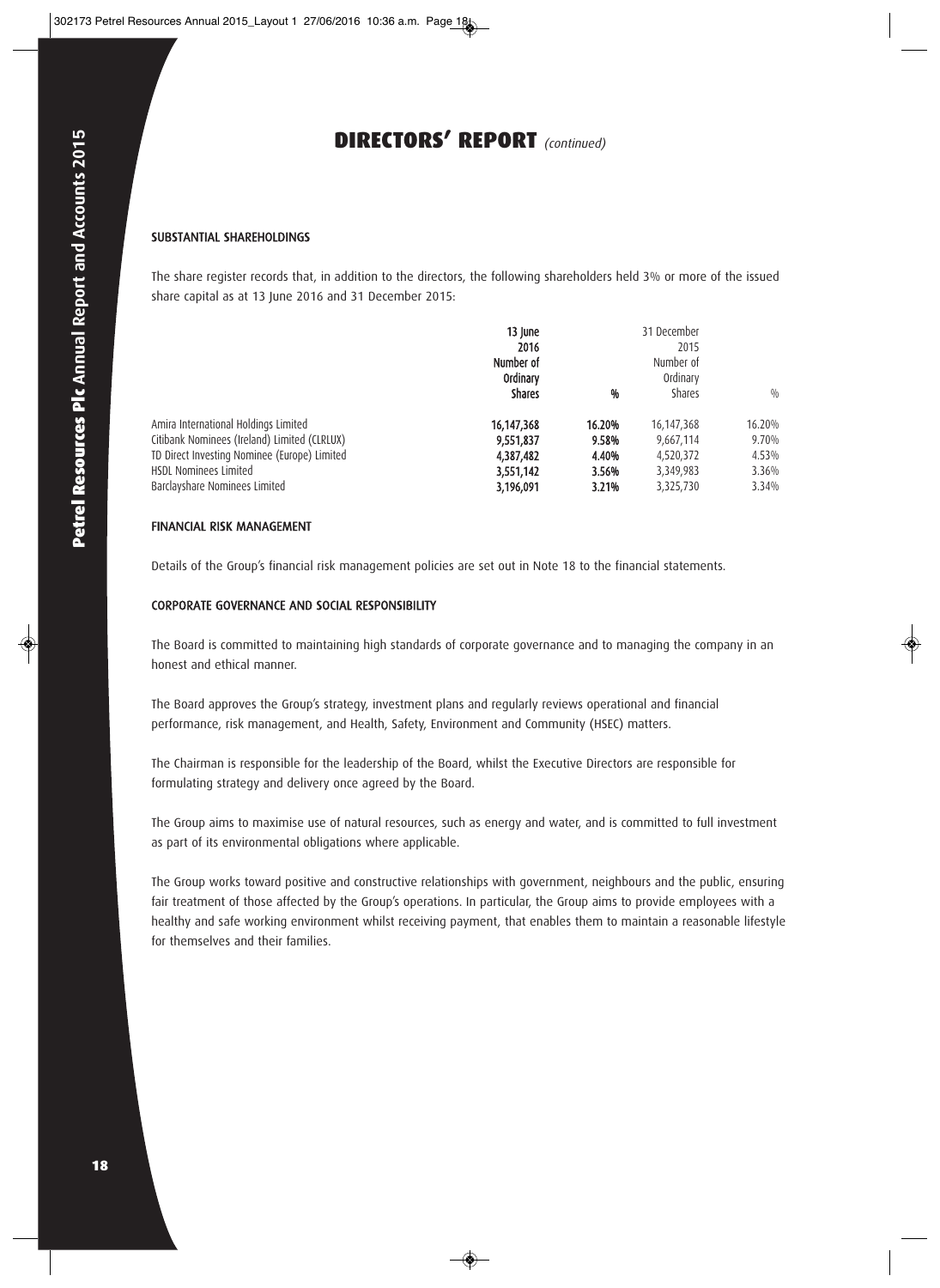#### SUBSIDIARIES

Details of the company's significant subsidiaries are set out in Note 13 to the financial statements.

#### CHARITABLE AND POLITICAL DONATIONS

The company made no political or charitable contributions during the financial year.

#### ACCOUNTING RECORDS

The measures that the directors have taken to secure compliance with the requirements of sections 281 to 285 of the Companies Act 2014 with regard to the keeping of accounting records, the directors have involved appropriately qualified accounting personnel and the maintenance of computerised accounting systems. The company's accounting records are maintained at the company's registered office at 162 Clontarf Road, Dublin 3.

#### SUBSEQUENT EVENTS

Details of significant subsequent events are outlined in Note 23.

#### AUDITORS

The auditors, Deloitte, Chartered Accountants and Statutory Audit Firm, continue in office in accordance with Section 383(2) of the Companies Act 2014.

Approved by the Board and signed on its behalf by:

Director **Director** Director

23 June 2016

John Teeling **David Horgan**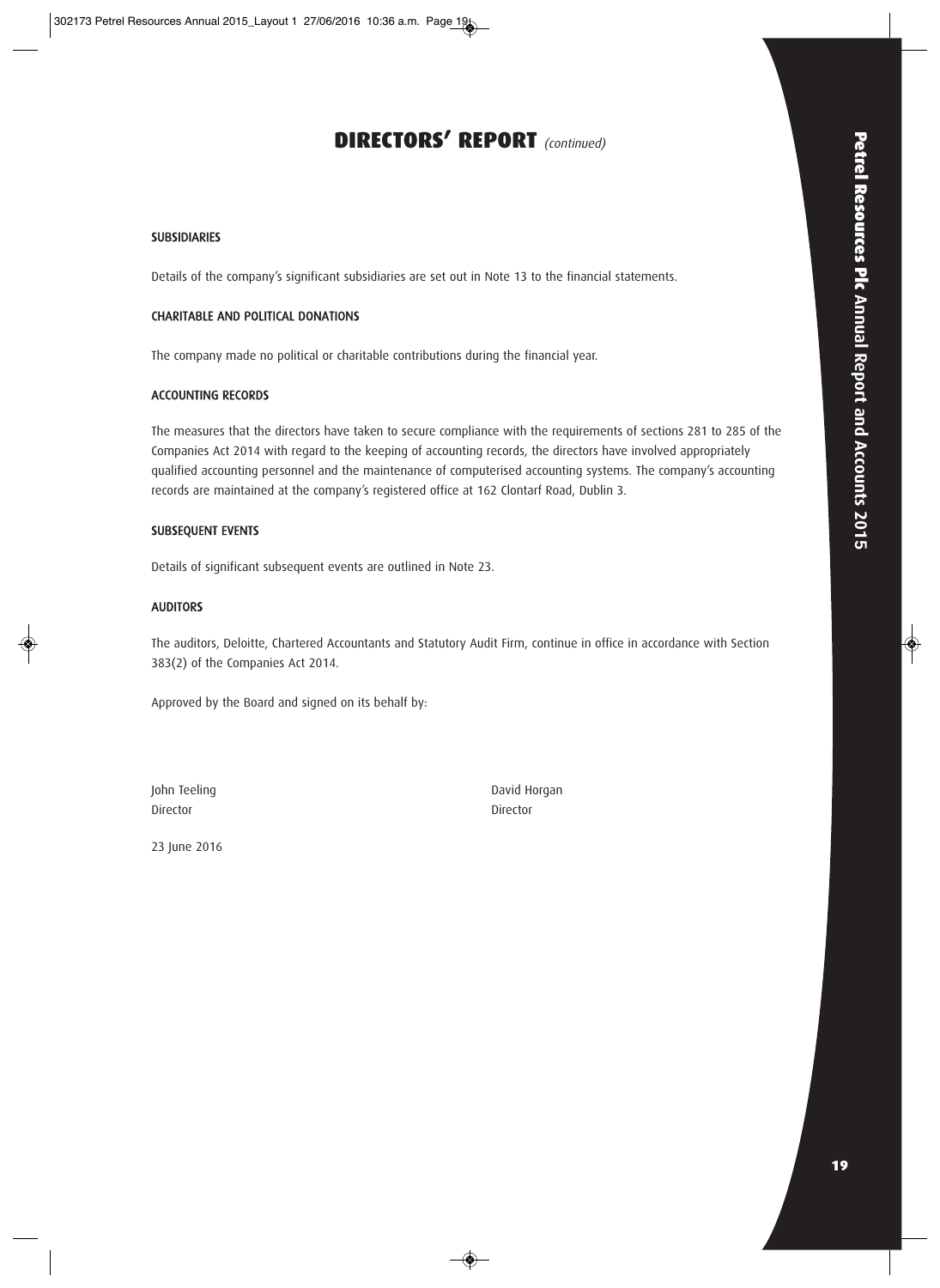# DIRECTORS' RESPONSIBILITIES STATEMENT

The directors are responsible for preparing the directors' report and the financial statements in accordance with the Companies Act 2014 and the applicable regulations.

Irish company law requires the directors to prepare financial statements for each financial year. Under the law, the directors have elected to prepare the financial statements in accordance with International Financial Reporting Standards as adopted by the European Union ("relevant financial reporting framework"). Under company law, the directors must not approve the financial statements unless they are satisfied that they give a true and fair view of the assets, liabilities and financial position of the company as at the financial year end date and of the profit or loss of the company for the financial year and otherwise comply with the Companies Act 2014.

In preparing those financial statements, the directors are required to:

- select suitable accounting policies for the Parent Company and the Group Financial Statements and then apply them consistently;
- make judgements and estimates that are reasonable and prudent:
- state whether the financial statements have been prepared in accordance with the applicable accounting standards, identify those standards, and note the effect and the reasons for any material departure from those standards; and
- prepare the financial statements on the going concern basis unless it is inappropriate to presume that the company will continue in business.

The directors are responsible for ensuring that the company keeps or causes to be kept adequate accounting records which correctly explain and record the transactions of the company, enable at any time the assets, liabilities, financial position and profit or loss of the company to be determined with reasonable accuracy, enable them to ensure that the financial statements and directors' report comply with the Companies Act 2014 and enable the financial statements to be audited. They are also responsible for safeguarding the assets of the company and hence for taking reasonable steps for the prevention and detection of fraud and other irregularities. The directors are responsible for the maintenance and integrity of the corporate and financial information included on the company's website.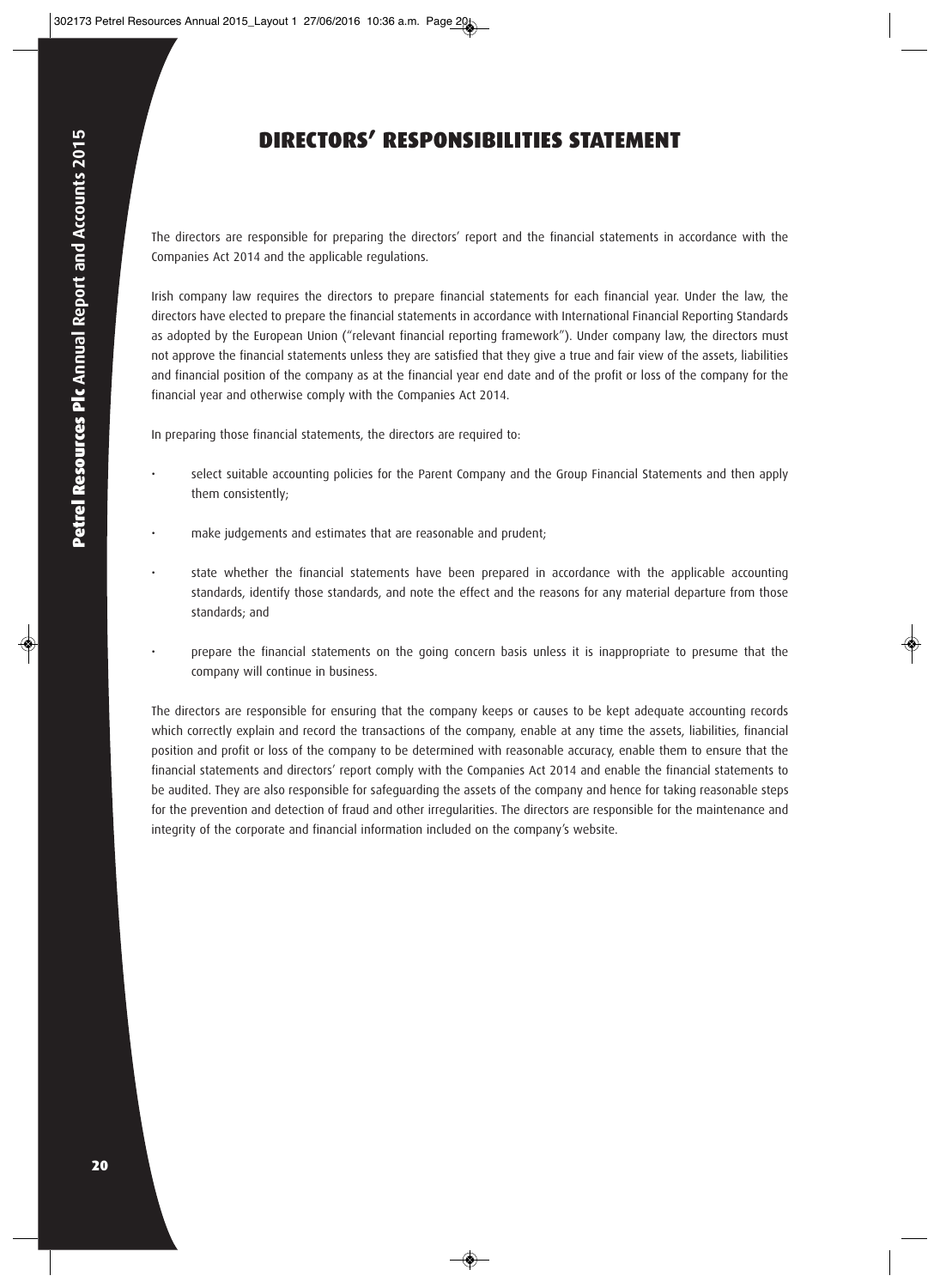# INDEPENDENT AUDITORS' REPORT TO THE MEMBERS OF PETREL RESOURCES PLC

We have audited the financial statements of Petrel Resources Plc for the financial year ended 31 December 2015 which comprise the Group Financial Statements: the Consolidated Statement of Comprehensive Income, the Consolidated Balance Sheet, the Group Statement of Changes in Equity and the Consolidated Cash Flow Statement and the Company Financial Statements: the Company Balance Sheet, the Company Statement of Changes in Equity, the Company Cash Flow Statement and the related notes 1 to 24. The relevant financial reporting framework that has been applied in the preparation of the group and the parent company financial statements is the Companies Act 2014 and International Financial Reporting Standards (IFRSs) as adopted by the European Union ("relevant financial reporting framework").

This report is made solely to the company's members, as a body, in accordance with Section 391 of the Companies Act 2014. Our audit work has been undertaken so that we might state to the company's members those matters we are required to state to them in an auditors' report and for no other purpose. To the fullest extent permitted by law, we do not accept or assume responsibility to anyone other than the company and the company's members as a body, for our audit work, for this report, or for the opinions we have formed.

#### Respective responsibilities of directors and auditors

As explained more fully in the Directors' Responsibilities Statement, the directors are responsible for the preparation of the financial statements and for being satisfied that they give a true and fair view and otherwise comply with the Companies Act 2014. Our responsibility is to audit and express an opinion on the financial statements in accordance with the Companies Act 2014 and International Standards on Auditing (UK and Ireland). Those standards require us to comply with the Auditing Practices Board's Ethical Standards for Auditors.

#### Scope of the audit of the financial statements

An audit involves obtaining evidence about the amounts and disclosures in the financial statements sufficient to give reasonable assurance that the financial statements are free from material misstatement, whether caused by fraud or error. This includes an assessment of: whether the accounting policies are appropriate to the group's and the parent company's circumstances and have been consistently applied and adequately disclosed; the reasonableness of significant accounting estimates made by the directors; and the overall presentation of the financial statements. In addition, we read all the financial and non-financial information in the Reports and Consolidated Financial Statements for the financial year ended 31 December 2015 to identify material inconsistencies with the audited financial statements and to identify any information that is apparently materially incorrect based on, or materially inconsistent with, the knowledge acquired by us in the course of performing the audit. If we become aware of any apparent material misstatements or inconsistencies we consider the implications for our report.

#### Opinion on financial statements

In our opinion:

- the group and parent company financial statements give a true and fair view of the assets, liabilities and financial position of the group and parent company as at 31 December 2015 and of the loss of the group for the financial year then ended; and
- the group and parent company financial statements have been properly prepared in accordance with the relevant financial reporting framework and, in particular, with the requirements of the Companies Act 2014.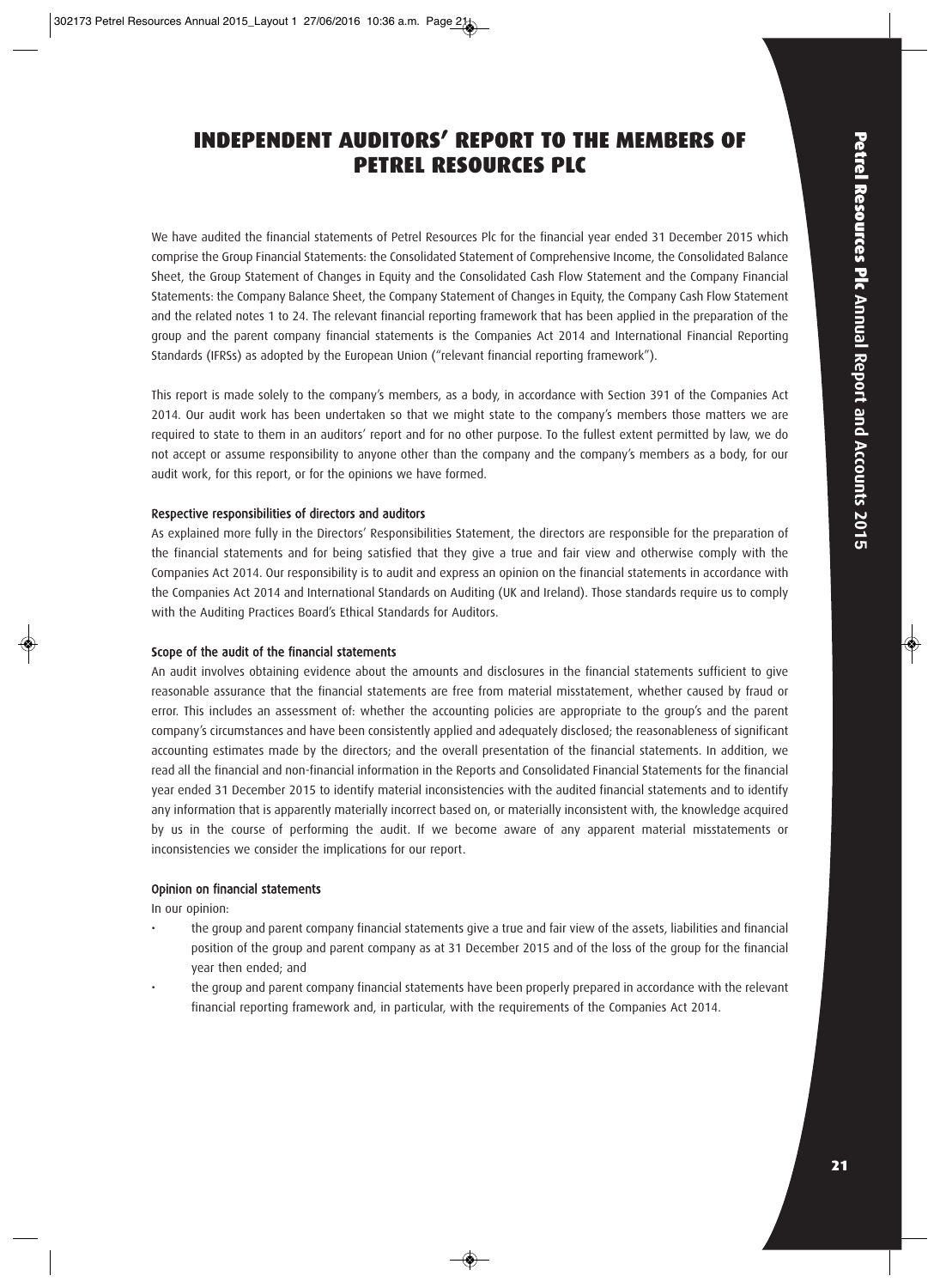# Independent Auditor's Report to the Members of Petrel Resources Plc (continued)

#### Opinion on financial statements (continued)

#### Emphasis of matter – Realisation of intangible assets

In forming our opinion on the financial statements, which is not modified, we draw your attention to:

• Notes 11, 12, 13 and 14 to the financial statements concerning the realisation of intangible assets, the financial assets, investment in subsidiaries and amounts due from subsidiaries. The realisation of financial assets of €4,211,123 and intangible assets of €1,871,288 included in the consolidated balance sheets and intangible assets of €1,860,051, investments in subsidiaries of €15,019 and amounts due from subsidiaries of €4,207,341 included in the company balance sheet is dependent on the discovery and successful development of economic reserves including the ability of the Group to raise sufficient finance to develop these projects. The ultimate outcome of these uncertainties cannot, at present, be determined.

#### Matters on which we are required to report by the Companies Act 2014

- We have obtained all the information and explanations which we consider necessary for the purposes of our audit.
- In our opinion the accounting records of the parent company were sufficient to permit the financial statements to be readily and properly audited.
- The parent company balance sheet is in agreement with the accounting records.
- In our opinion the information given in the directors' report is consistent with the financial statements.

#### Matters on which we are required to report by exception

We have nothing to report in respect of the provisions in the Companies Act 2014 which require us to report to you if, in our opinion the disclosures of directors' remuneration and transactions specified by law are not made.

Ciarán O'Brien For and on behalf of Deloitte Chartered Accountants and Statutory Audit Firm Dublin

23 June 2016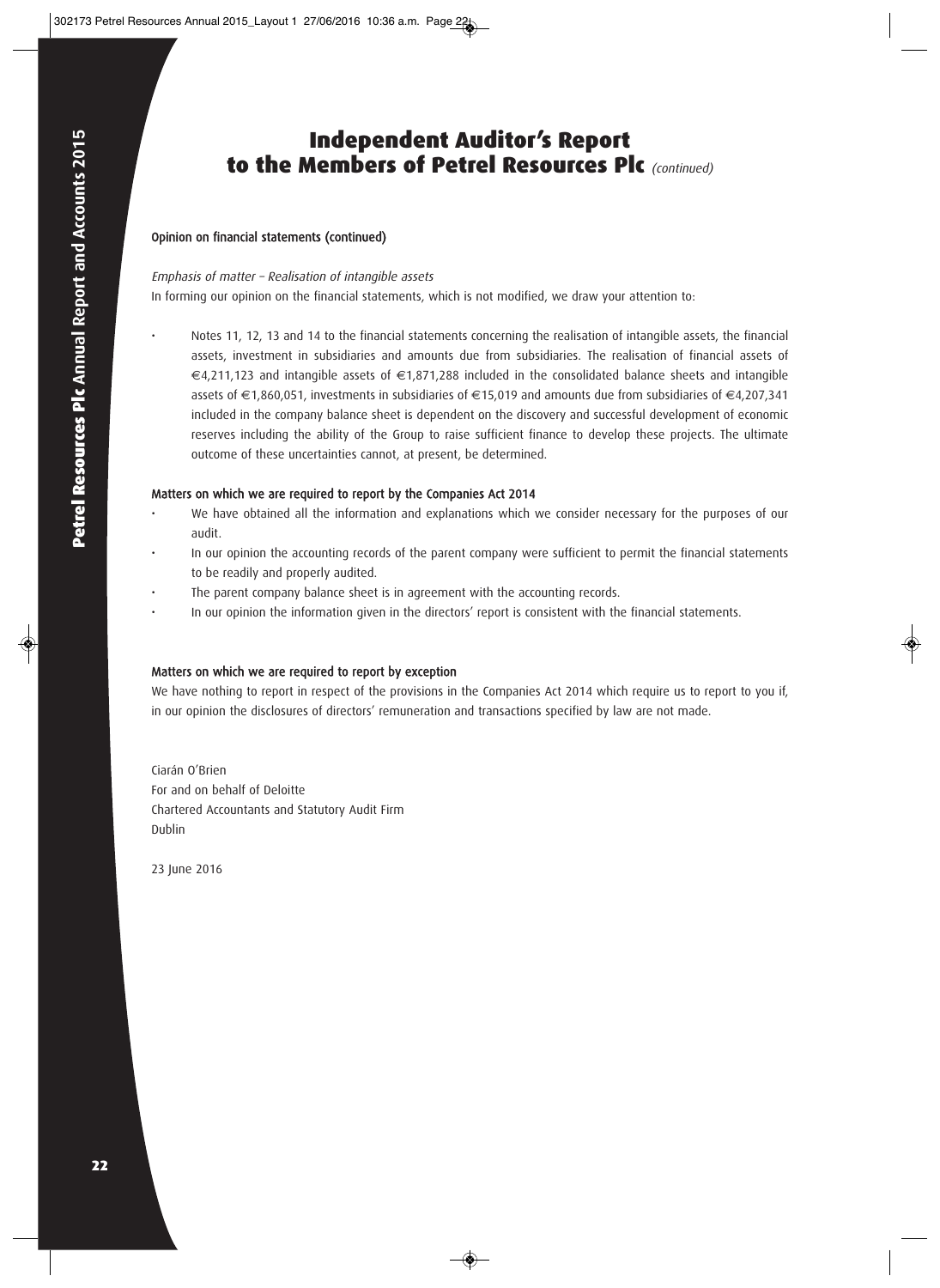# CONSOLIDATED STATEMENT OF COMPREHENSIVE INCOME

for the financial year ended 31 December 2015

|                                                                            | Notes               | 2015<br>€  | 2014<br>€                |
|----------------------------------------------------------------------------|---------------------|------------|--------------------------|
| <b>CONTINUING OPERATIONS</b>                                               |                     |            |                          |
| Administrative expenses<br>Impairment of evaluation and exploration assets | 4<br>$\overline{4}$ | (228, 393) | (430,903)<br>(2,528,975) |
| <b>OPERATING LOSS</b>                                                      |                     | (228, 393) | (2,959,878)              |
| Investment revenue                                                         | 3                   | 1,159      | 386                      |
| <b>LOSS BEFORE TAXATION</b>                                                | $\it 4$             | (227, 234) | (2,959,492)              |
| Income tax expense                                                         | 9                   |            |                          |
| LOSS FOR THE FINANCIAL YEAR                                                |                     | (227, 234) | (2,959,492)              |
| Other comprehensive income                                                 |                     |            |                          |
| Exchange differences                                                       |                     | 305,752    | 500,887                  |
| TOTAL COMPREHENSIVE LOSS FOR THE FINANCIAL YEAR                            |                     | 78,518     | (2,458,605)              |
| Loss per share - basic and diluted                                         | 10                  | (0.23c)    | (2.97c)                  |

 $\overline{\bullet}$ 

 $\Rightarrow$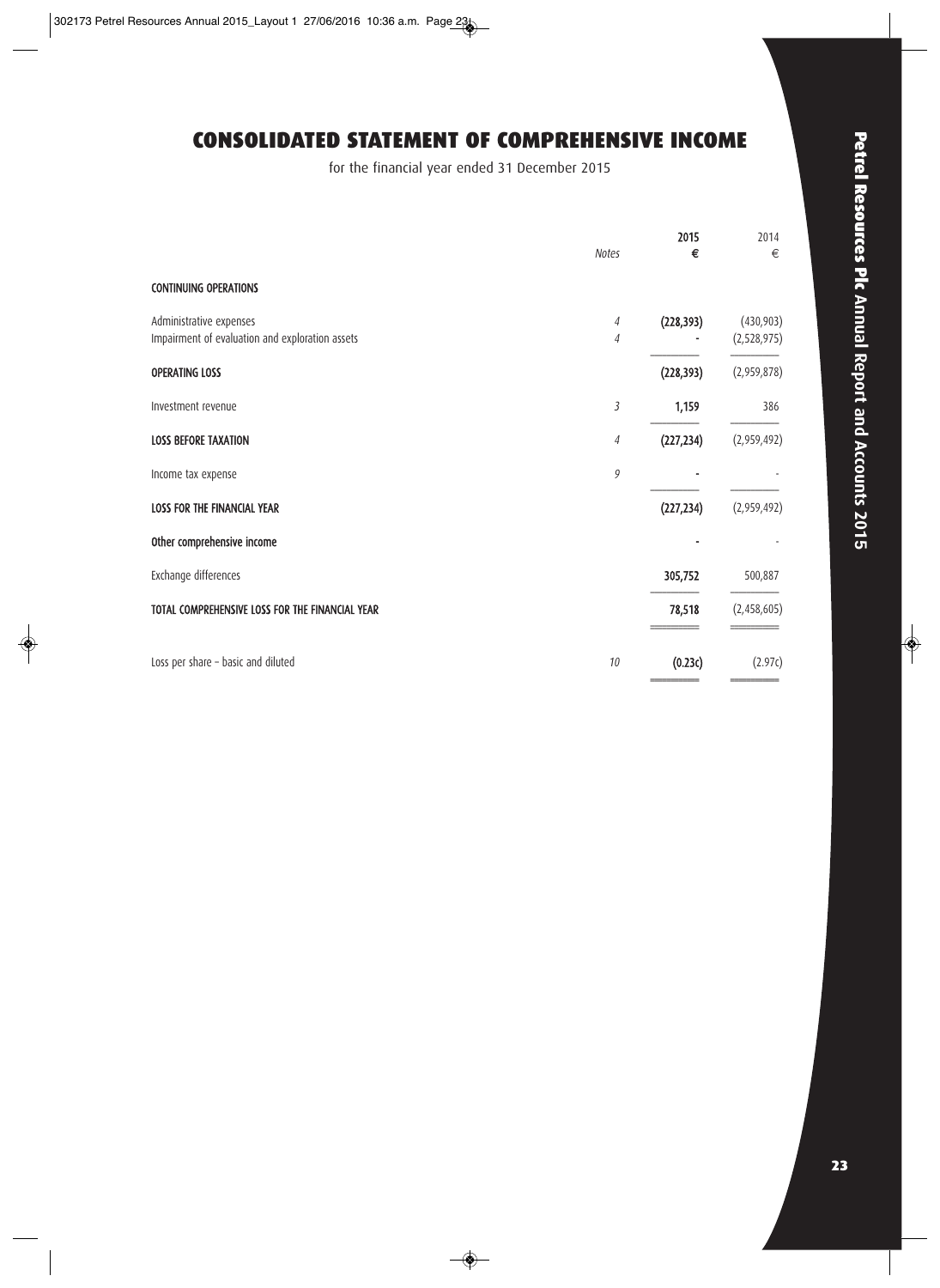# Petrel Resources Plc **Annual Report and Accounts 201**

♦

**5**

# Consolidated Balance Sheet

as at 31 December 2015

|                                                            | Notes    | 2015<br>€              | 2014<br>€              |
|------------------------------------------------------------|----------|------------------------|------------------------|
| <b>ASSETS</b>                                              |          |                        |                        |
| <b>Non-Current Assets</b>                                  |          |                        |                        |
| Financial asset<br>Intangible assets                       | 11<br>12 | 4,211,123<br>1,871,288 | 4,211,123<br>1,539,277 |
|                                                            |          | 6,082,411              | 5,750,400              |
| <b>Current Assets</b>                                      |          |                        |                        |
| Trade and other receivables<br>Cash and cash equivalents   | 14<br>15 | 19,203<br>1,111,257    | 44,408<br>1,330,766    |
|                                                            |          | 1,130,460              | 1,375,174              |
| <b>Total Assets</b>                                        |          | 7,212,871              | 7,125,574              |
| <b>Current Liabilities</b>                                 |          |                        |                        |
| Trade and other payables                                   | 16       | (315,610)              | (306, 831)             |
| <b>Net Current Assets</b>                                  |          | 814,850                | 1,068,343              |
| <b>NET ASSETS</b>                                          |          | 6,897,261              | 6,818,743              |
| <b>Equity</b>                                              |          |                        |                        |
| Called-up share capital<br>Capital conversion reserve fund | 19       | 1,246,025<br>7,694     | 1,246,025<br>7,694     |
| Share premium                                              | 19       | 21,416,085             | 21,416,085             |
| Share based payment reserve                                | 20       | 26,871                 | 26,871                 |
| Translation reserve                                        |          | 654,489                | 348,737                |
| Retained deficit                                           |          | (16, 453, 903)         | (16, 226, 669)         |
| <b>TOTAL EQUITY</b>                                        |          | 6,897,261              | 6,818,743              |
|                                                            |          |                        |                        |

۱

The financial statements were approved and authorised for issue by the Board of Directors on 23 June 2016 and signed on its behalf by:

John Teeling **David Horgan** Director Director

 $\overline{\bullet}$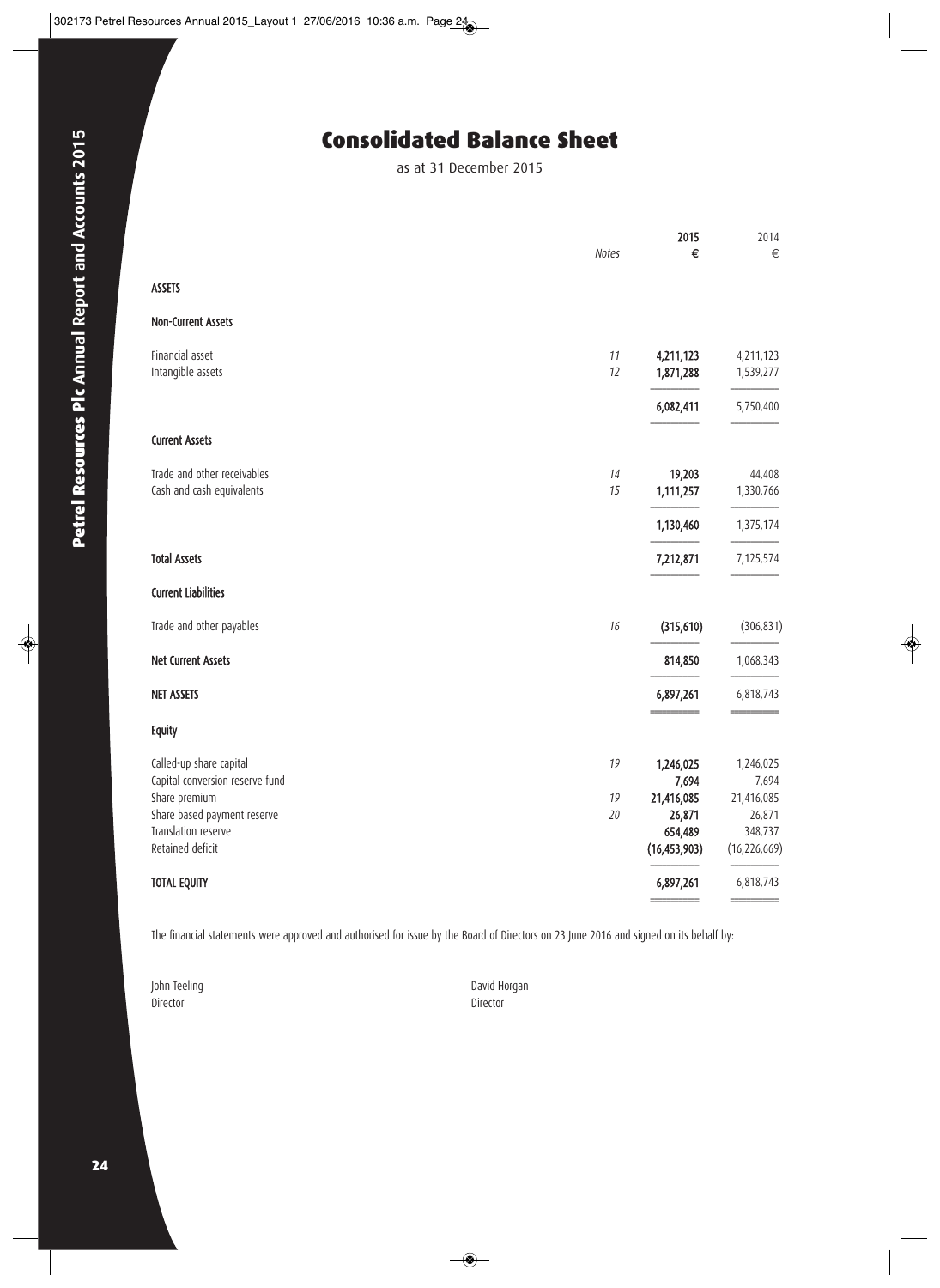# Company Balance Sheet

as at 31 December 2015

|                                                            | Notes    | 2015<br>€              | 2014<br>€              |
|------------------------------------------------------------|----------|------------------------|------------------------|
| <b>ASSETS</b>                                              |          |                        |                        |
| <b>Non-Current Assets</b>                                  |          |                        |                        |
| Intangible assets<br>Investment in subsidiaries            | 12<br>13 | 1,860,051<br>15,019    | 1,528,040<br>15,019    |
|                                                            |          | 1,875,070              | 1,543,059              |
| <b>Current Assets</b>                                      |          |                        |                        |
| Trade and other receivables<br>Cash and cash equivalents   | 14<br>15 | 4,226,544<br>1,111,257 | 4,251,749<br>1,330,766 |
|                                                            |          | 5,337,801              | 5,582,515              |
| <b>Total Assets</b>                                        |          | 7,212,871              | 7,125,574              |
| <b>Current Liabilities</b>                                 |          |                        |                        |
| Trade and other payables                                   | $16$     | (315,610)              | (306, 831)             |
| <b>Net Current Assets</b>                                  |          | 5,022,191              | 5,275,684              |
| <b>NET ASSETS</b>                                          |          | 6,897,261              | 6,818,743              |
| Equity                                                     |          |                        |                        |
| Called-up share capital<br>Capital conversion reserve fund | 19       | 1,246,025<br>7,694     | 1,246,025<br>7,694     |
| Share premium                                              | 19       | 21,416,085             | 21,416,085             |
| Share based payment reserve                                | 20       | 26,871                 | 26,871                 |
| Translation reserve                                        |          | 564,489                | 348,737                |
| Retained deficit                                           |          | (16, 453, 903)         | (16, 226, 669)         |
| <b>TOTAL EQUITY</b>                                        |          | 6,897,261              | 6,818,743              |

The financial statements were approved and authorised for issue by the Board of Directors on 23 June 2016 and signed on its behalf by:

Director Director

John Teeling David Horgan

 $\overline{\bullet}$ 

 $\bigcirc$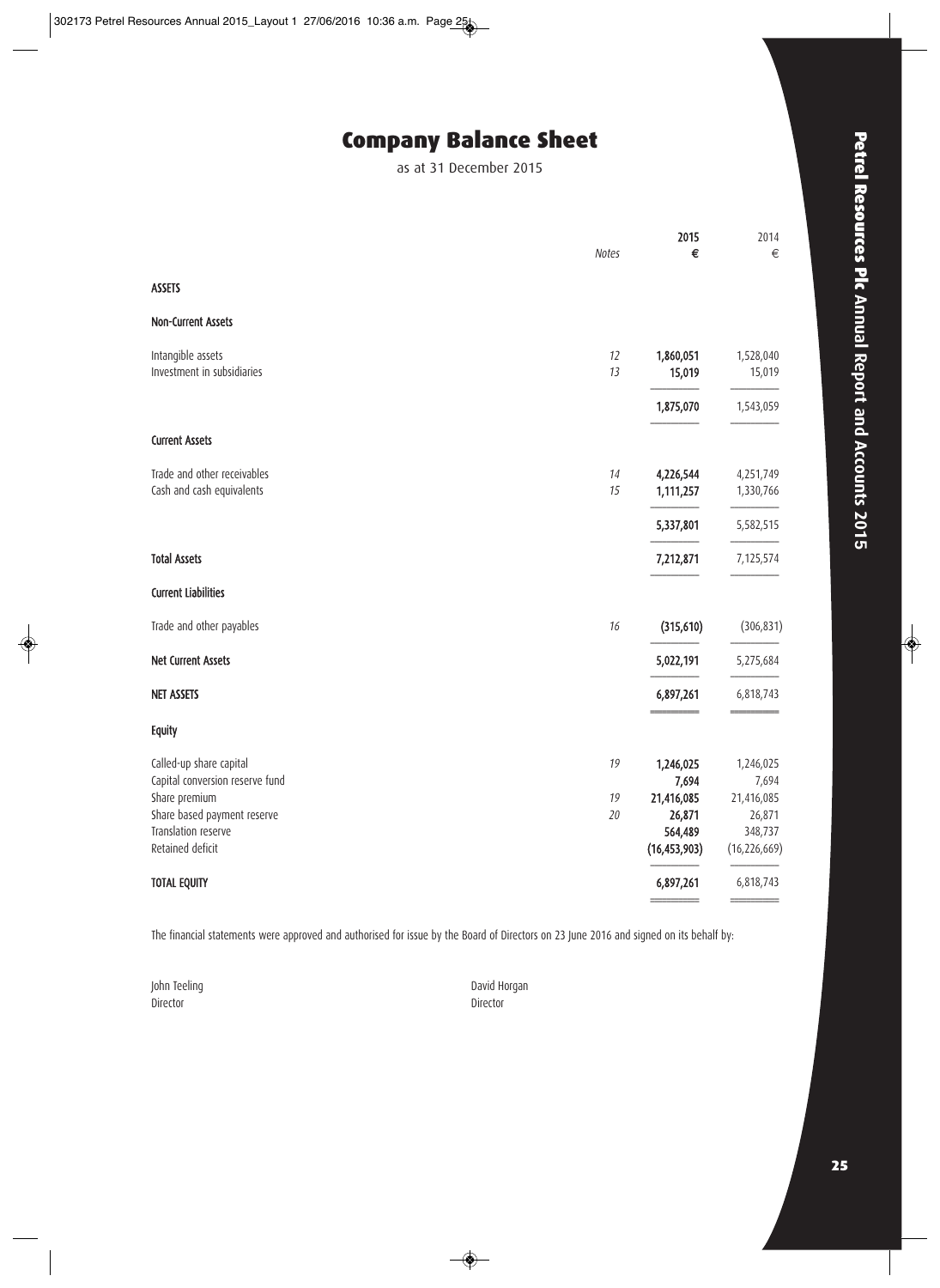**5**

# CONSOLIDATED AND COMPANY STATEMENT OF CHANGES IN EQUITY

for the financial year ended 31 December 2015

|  | Group and company |
|--|-------------------|
|--|-------------------|

| Group and company                                          | Share<br>Capital<br>€ | <b>Share</b><br>Premium<br>€ | Capital<br>Conversion<br>Reserve<br>fund<br>€ | <b>Share</b><br><b>Based</b><br>Payment<br>Reserve<br>€ | <b>Translation</b><br>Reserve<br>€ | Retained<br><b>Deficit</b><br>€ | Total<br>€  |
|------------------------------------------------------------|-----------------------|------------------------------|-----------------------------------------------|---------------------------------------------------------|------------------------------------|---------------------------------|-------------|
| At 1 January 2014<br>Total comprehensive<br>income for the | 1,246,025             | 21,416,085                   | 7,694                                         | 26,871                                                  | (152, 150)                         | (13, 267, 177)                  | 9,277,348   |
| financial year                                             |                       |                              |                                               |                                                         | 500,887                            | (2,959,492)                     | (2,458,605) |
| At 31 December 2014                                        | 1,246,025             | 21,416,085                   | 7,694                                         | 26,871                                                  | 348,737                            | (16, 226, 669)                  | 6,818,743   |
| Total comprehensive<br>income for the                      |                       |                              |                                               |                                                         |                                    |                                 |             |
| financial year                                             |                       |                              |                                               |                                                         | 305,752                            | (227, 234)                      | 78,518      |
| At 31 December 2015                                        | 1,246,025             | 21,416,085                   | 7,694                                         | 26,871                                                  | 654,489                            | (16, 453, 903)                  | 6,897,261   |

#### Share premium

Share premium comprises of the excess of monies received in respect of the issue of share capital over the nominal value of shares issued.

#### Capital conversion reserve fund

The ordinary shares of the company were renominalised from €0.0126774 each to €0.0125 each in 2001 and the amount by which the issued share capital of the company was reduced was transferred to the capital conversion reserve fund.

#### Share based payment reserve

The share based payment reserve represents share options granted which are not yet exercised and issued as shares.

#### Translation Reserve

The translation reserve comprises of foreign exchange movement on translation from US Dollars (functional currency) to Euro (presentation currency).

◈

#### Retained deficit

Retained deficit comprises accumulated losses in the current and prior financial years.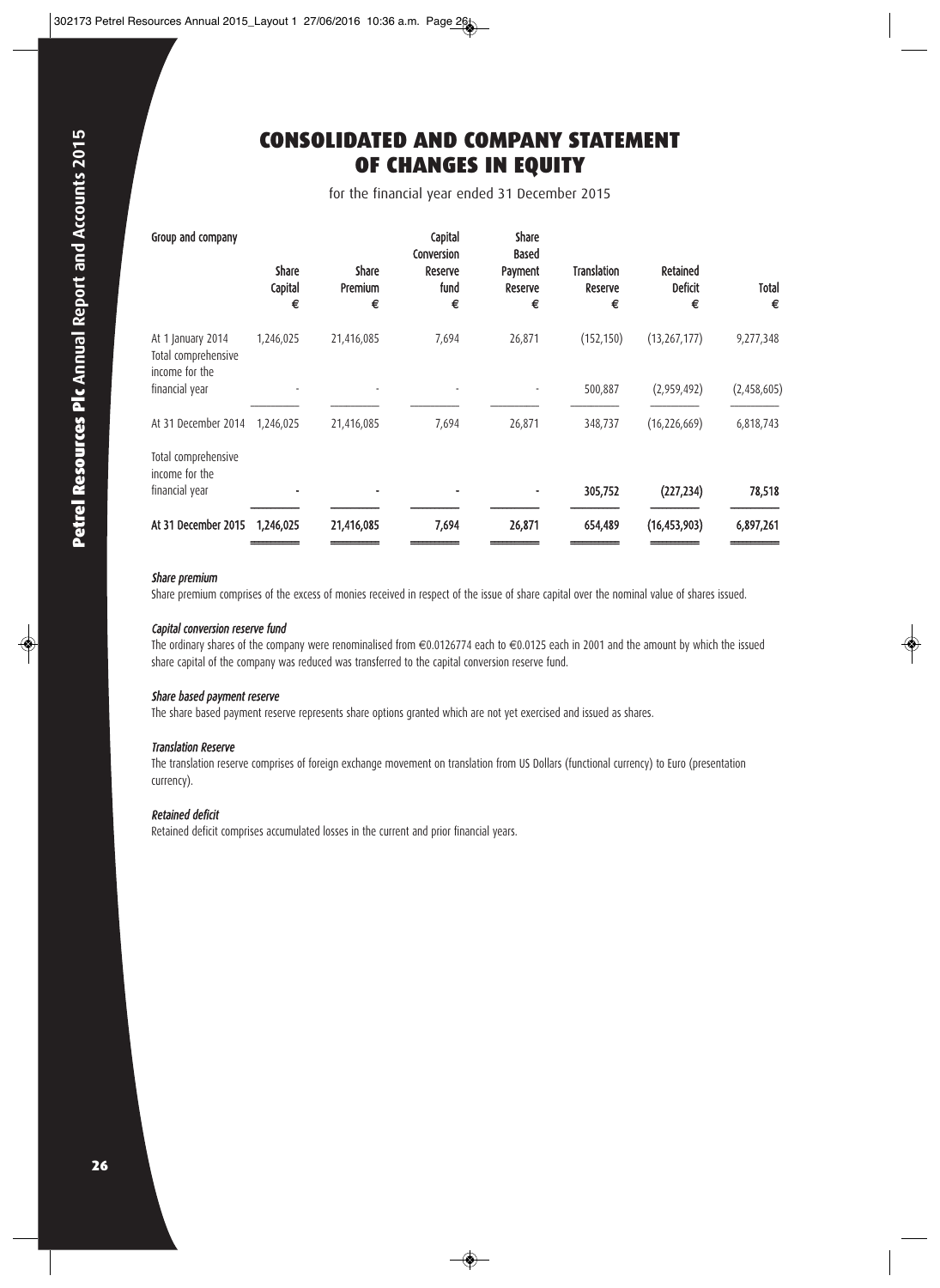# Consolidated Cash Flow Statement

for the financial year ended 31 December 2015

|                                                                                                                             | <b>Notes</b> | 2015<br>€           | 2014<br>€               |
|-----------------------------------------------------------------------------------------------------------------------------|--------------|---------------------|-------------------------|
| CASH FLOW FROM OPERATING ACTIVITIES                                                                                         |              |                     |                         |
| Loss for the financial year                                                                                                 |              | (227, 234)          | (2,959,492)             |
| Impairment charge<br>Investment revenue recognised in loss                                                                  |              | (1, 159)            | 2,528,975<br>(386)      |
| OPERATING CASHFLOW BEFORE MOVEMENTS IN WORKING CAPITAL                                                                      |              | (228, 393)          | (430,903)               |
| Movements in working capital:<br>Decrease in trade and other payables<br>Decrease/(Increase) in trade and other receivables |              | (36, 221)<br>25,205 | (216, 495)<br>(10, 364) |
| <b>CASH USED IN OPERATIONS</b>                                                                                              |              | (239, 409)          | (657, 762)              |
| Investment revenue                                                                                                          |              | 1,159               | 386                     |
| NET CASH USED IN OPERATING ACTIVITIES                                                                                       |              | (238, 250)          | (657, 376)              |
| <b>INVESTING ACTIVITIES</b>                                                                                                 |              |                     |                         |
| Payments for exploration and evaluation assets<br>Receipts in respect of farm out of exploration assets                     |              | (110, 837)          | (575, 303)<br>945,214   |
| NET CASH USED IN INVESTING ACTIVITIES                                                                                       |              | (110, 837)          | 369,911                 |
| NET DECREASE IN CASH AND CASH EQUIVALENTS                                                                                   |              | (349,087)           | (287, 465)              |
| Cash and cash equivalents at beginning of financial year                                                                    |              | 1,330,766           | 1,425,025               |
| Effect of exchange rate changes on cash held in foreign currencies                                                          |              | 129,578             | 193,206                 |
| Cash and cash equivalents at end of financial year                                                                          | 15           | 1,111,257           | 1,330,766               |

 $\overline{\bullet}$ 

 $\Rightarrow$ 

–––––––––––– –––––––––––– –––––––––––– ––––––––––––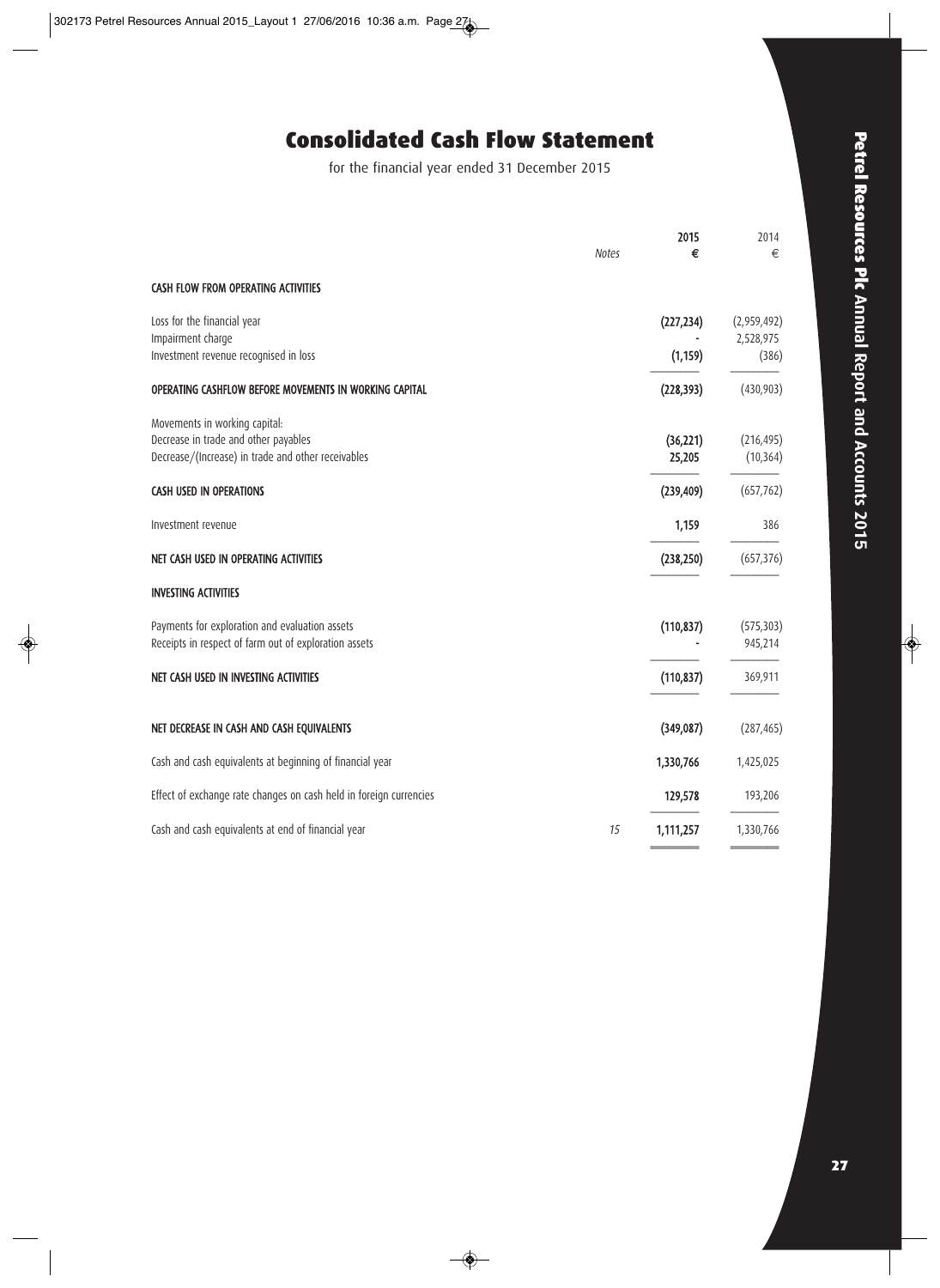# Company Cash Flow Statement

for the financial year ended 31 December 2015

|                                                                                                                             | <b>Notes</b> | 2015<br>€           | 2014<br>€               |
|-----------------------------------------------------------------------------------------------------------------------------|--------------|---------------------|-------------------------|
| CASH FLOW FROM OPERATING ACTIVITIES                                                                                         |              |                     |                         |
| Loss for the financial year                                                                                                 |              | (227, 234)          | (2,959,492)             |
| Impairment charge<br>Investment revenue recognised in loss                                                                  |              | (1, 159)            | 2,528,975<br>(386)      |
| OPERATING CASHFLOW BEFORE MOVEMENTS IN WORKING CAPITAL                                                                      |              | (228, 393)          | (430,903)               |
| Movements in working capital:<br>Decrease in trade and other payables<br>Decrease/(Increase) in trade and other receivables |              | (36, 221)<br>25,205 | (216, 495)<br>(10, 364) |
| <b>CASH USED IN OPERATIONS</b>                                                                                              |              | (239, 409)          | (657, 762)              |
| Investment revenue                                                                                                          |              | 1,159               | 386                     |
| NET CASH USED IN OPERATING ACTIVITIES                                                                                       |              | (238, 250)          | (657, 376)              |
| <b>INVESTING ACTIVITIES</b>                                                                                                 |              |                     |                         |
| Payments for exploration and evaluation assets<br>Receipts in respect of farm out of exploration assets                     |              | (110, 837)          | (575, 303)<br>945,214   |
| NET CASH USED IN INVESTING ACTIVITIES                                                                                       |              | (110, 837)          | 369,911                 |
| NET DECREASE IN CASH AND CASH EQUIVALENTS                                                                                   |              | (349,087)           | (287, 465)              |
| Cash and cash equivalents at beginning of financial year                                                                    |              | 1,330,766           | 1,425,025               |
| Effect of exchange rate changes on cash held in foreign currencies                                                          |              | 129,578             | 193,206                 |
| Cash and cash equivalents at end of financial year                                                                          | 15           | 1,111,257           | 1,330,766               |

 $\overline{\bullet}$ 

–––––––––––– –––––––––––– –––––––––––– ––––––––––––

◈

 $\bigcirc$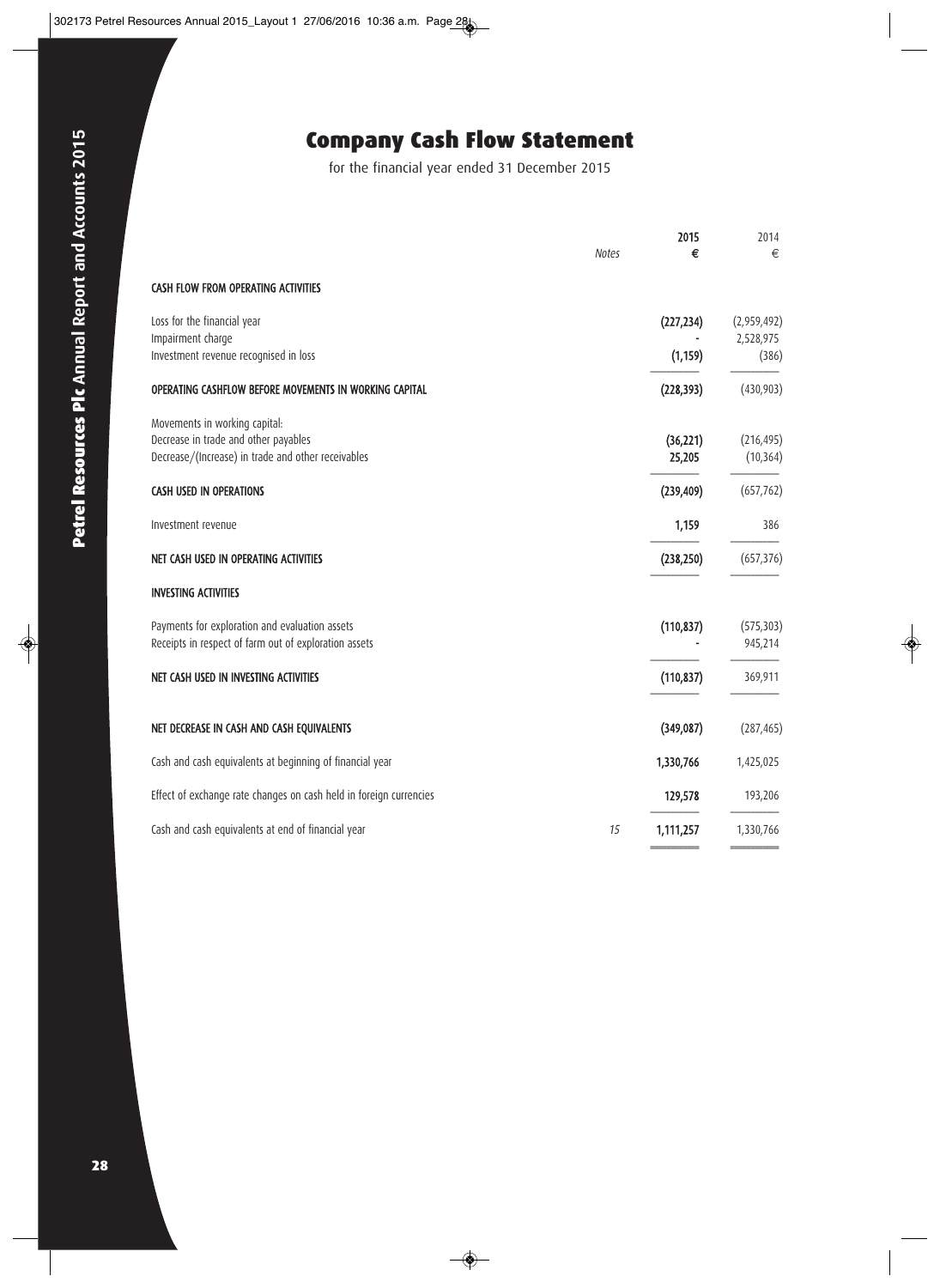# Petrel Resources Plc **Annual Report and Accounts 201 Petrel Resources Pic Annual Report and Accounts 2015**

# Notes To The Financial Statements

for the financial year ended 31 December 2015

#### 1. PRINCIPAL ACCOUNTING POLICIES

#### The significant accounting policies adopted by the Group and company are as follows:

#### Basis of preparation

The financial statements are prepared under the historical cost conventionand in accordance with the Companies Act 2014 and International Financial Reporting Standards (IFRS) as adopted by the European Union.

The consolidated financial statements are presented in Euro.

#### (i) Statement of compliance

The financial statements have been prepared in accordance with International Financial Reporting Standards (IFRSs) issued by the International Accounting Standards Board (IASB) and International Financial Reporting Interpretations Committee (IFRIC) as adopted by the European Union.

#### (ii) Basis of consolidation

The consolidated financial statements incorporate the financial statements of the Company and entities controlled by the Company (its subsidiaries) made up to 31 December each year. Control is achieved where the Company has the power to govern the financial and operating policies of an investee entity so as to obtain benefits from its activities or is exposed, or has any right to, variable return from its involvement with the investee.

All intra-Group transactions, balances, income and expenses are eliminated on consolidation.

#### (iii) Investment in subsidiaries

Investment in subsidiaries is stated at cost less any allowance for impairment.

#### (iv) Intangible assets

#### Exploration and evaluation assets

Exploration expenditure relates to the initial search for mineral deposits with economic potential in Ireland and Ghana. Evaluation expenditure arises from a detailed assessment of deposits that have been identified as having economic potential.

The costs of exploration properties and leases, which include the cost of acquiring prospective properties and exploration rights and costs incurred in exploration and evaluation activities, are capitalised as intangible assets as part of exploration and evaluation assets.

Exploration costs are capitalised as an intangible asset until technical feasibility and commercial viability of extraction of reserves are demonstrable, when the capitalised exploration costs are re-classed to property, plant and equipment. Exploration costs include an allocation of administration and salary costs (including share based payments) as determined by management, where they relate to specific projects.

Prior to reclassification to property, plant and equipment exploration and evaluation assets are assessed for impairment and any impairment loss is recognised immediately in the statement of comprehensive income.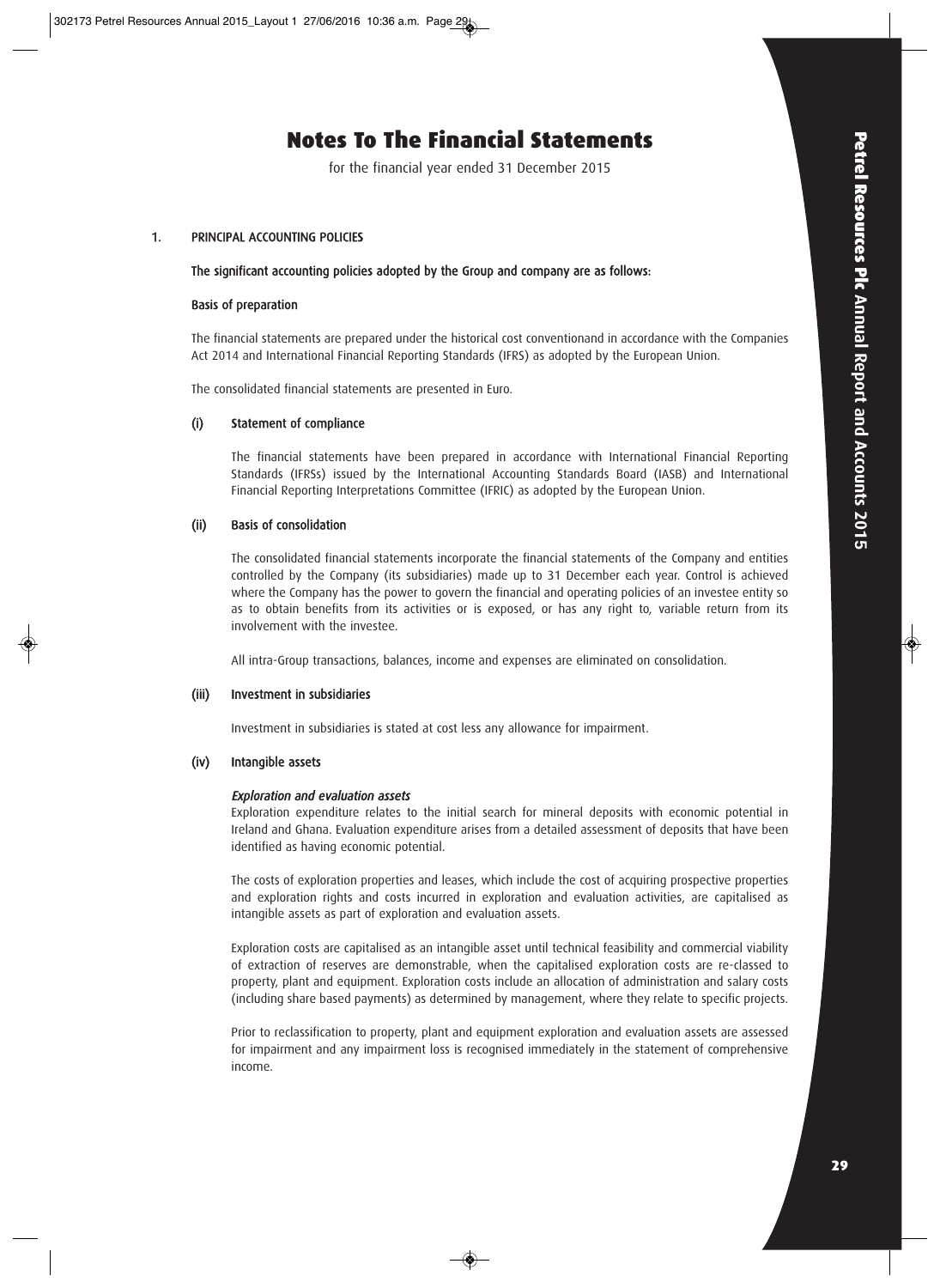for the financial year ended 31 December 2015

#### 1. PRINCIPAL ACCOUNTING POLICIES (continued)

#### (iv) Intangible assets (continued)

#### Impairment of intangible assets

Exploration and evaluation assets are assessed for impairment when facts and circumstances suggest that the carrying amount may exceed its recoverable amount. The Company reviews and tests for impairment on an ongoing basis and specifically if any of the following occurs:

- a) the period for which the group has a right to explore in the specific area has expired during the period or will expire in the near future, and is not expected to be renewed;
- b) substantive expenditure on further exploration for and evaluation of oil or gas resources in the specific area is neither budgeted nor planned;
- c) exploration for an evaluation of resources in the specific area have not led to the discovery of commercially viable quantities of oil or gas resources and the group has decided to discontinue such activities in the specific area; and
- d) sufficient data exists to indicate that although a development in the specific area is likely to proceed the carrying amount of the exploration and evaluation asset is unlikely to be recovered in full from successful development or by sale.

#### (v) Foreign currencies

The financial statements of the Company are maintained in the currency of the primary economic environment in which it operates (its functional currency). The functional currency of the company is US Dollars. However, for the purpose of the consolidated financial statements, the results and financial position of the Company and Group are expressed in Euro (the presentation currency). This is for the benefit of the Company and Group's shareholders, the majority of whom reside in the Eurozone.

In preparing the financial statements of the individual companies, transactions in currencies other than the entity's functional currency (foreign currencies) are recorded at the rates of exchange prevailing on the dates of the transactions. At each balance sheet date, monetary assets and liabilities that are denominated in foreign currencies are retranslated at the rates prevailing on the balance sheet date. Nonmonetary items carried at fair value that are denominated in foreign currencies are retranslated at the rates prevailing at the date when the fair value was re-determined. Non-monetary items that are measured in terms of historical cost in a foreign currency are not retranslated.

Exchange differences arising on the settlement of monetary items, and on the retranslation of monetary items, are included in the statement of comprehensive income for the period. Exchange differences arising on the retranslation of non-monetary items carried at fair value are included in the statement of comprehensive income for the period except for differences arising on the retranslation of non-monetary items in respect of which gains and losses are recognised directly in equity.

For the purpose of presenting consolidated financial statements, the assets and liabilities of the Company and Group's foreign operations are translated at exchange rates prevailing on the balance sheet date. Income and expense items are translated at the average exchange rates for the period, unless exchange rates fluctuate significantly during that period, in which case the exchange rates at the date of transactions are used. All resulting exchange differences are recognised in other comprehensive income.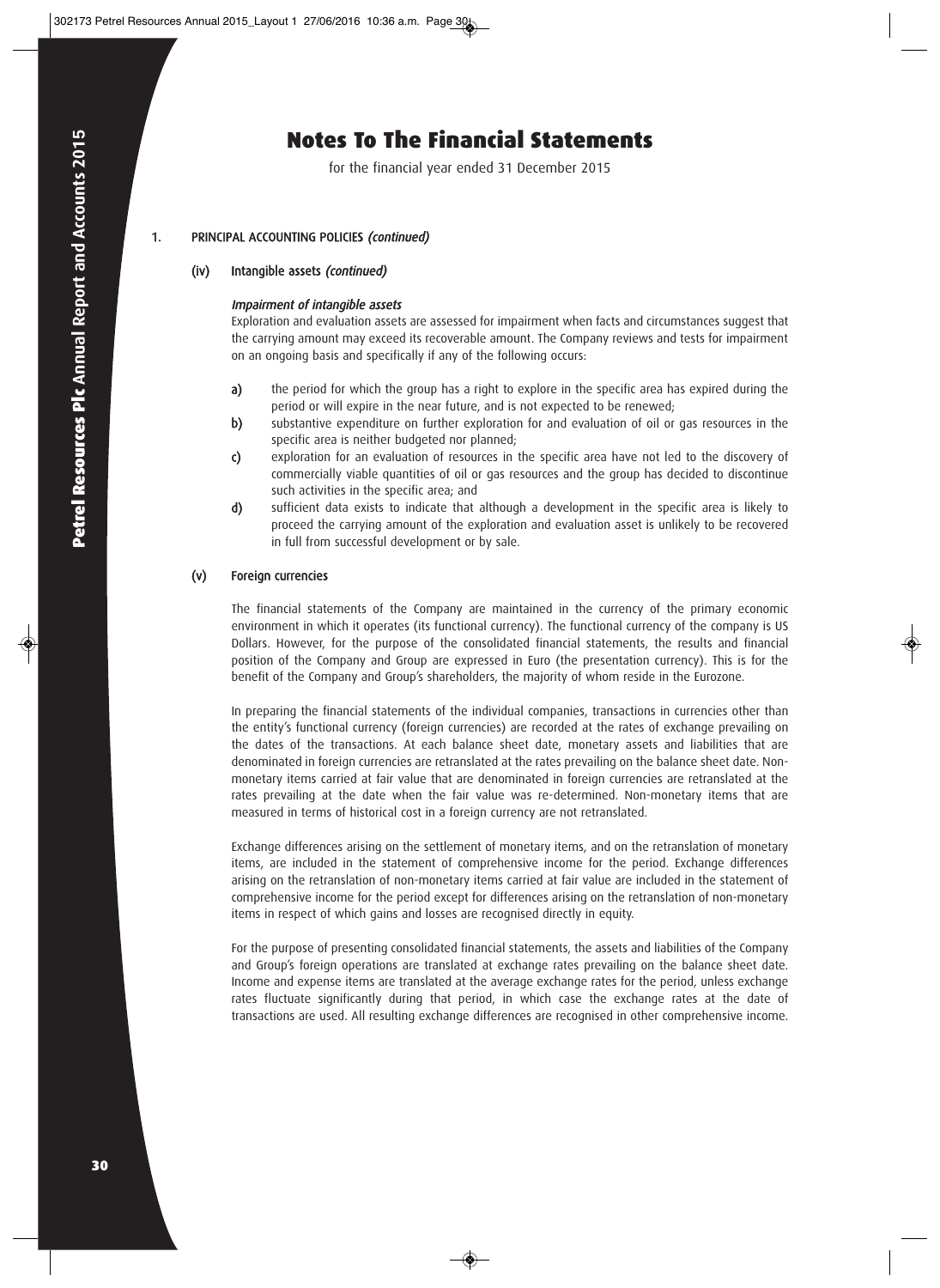# Petrel Resources Plc **Annual Report and Accounts 201 Petrel Resources Pic Annual Report and Accounts 2015**

# Notes To The Financial Statements

for the financial year ended 31 December 2015

#### 1. PRINCIPAL ACCOUNTING POLICIES (continued)

#### (vi) Taxation

The tax expense represents the sum of the tax currently payable and deferred tax.

Current tax is based on the taxable result for the financial year. Taxable result differs from net loss as reported in the statement of comprehensive income because it excludes items of income or expense that are taxable or deductible in other financial years and it further excludes items that are never taxable or deductible. The Group's liability for current tax is calculated using tax rates that have been enacted or substantively enacted by the balance sheet date.

Deferred tax is the tax expected to be payable or recoverable on differences between the carrying amounts of assets and liabilities in the financial statements and the corresponding tax bases used in the computation of taxable result, and is accounted for using the balance sheet liability method. Deferred tax liabilities are generally recognised for all taxable temporary differences and deferred tax assets are recognised for all deductible temporary differences, carry forward of unused tax assets and unused tax losses to the extent that it is probable that taxable profits will be available against which deductible temporary differences and the carry forward of unused tax credits and unused tax losses can be utilised.

Deferred tax is calculated at the tax rates that are expected to apply in the period when the liability is settled or the asset is realised, based on tax rates (and tax laws) that have been enacted or substantively enacted at the balance sheet date. Deferred tax is charged or credited in the statement of comprehensive income, except when it relates to items charged or credited directly to equity, in which case the deferred tax is also dealt with in equity.

Unrecognised deferral tax assets are reassessed at each balance sheet date and are recognised to the event that it has become probable that future taxable projects will allow the deferred tax asset to be recovered.

#### (vii) Share-based payments

The Group and Company have applied the requirements of IFRS 2 "Share-Based Payments". In accordance with the transitional provisions, IFRS 2 has been applied to all equity instruments vesting after 1 January 2006.

Equity settled share-based payments are measured at fair value at the date of grant. The fair value excludes the effect of non-market based vesting conditions. The fair value determined at the grant date f the equity-settled share-based payments is expensed on a straight-line basis over the vesting period based on the Group and Company's estimate of shares that will eventually vest. At the balance sheet date the Group reviews its estimate of the nature of equity instruments expected to vest as a result of the effect of non-market based vesting conditions.

Where the value of the goods or services received in exchange for the share-based payment cannot be reliably estimated the fair value is measured by use of a Black-Scholes model.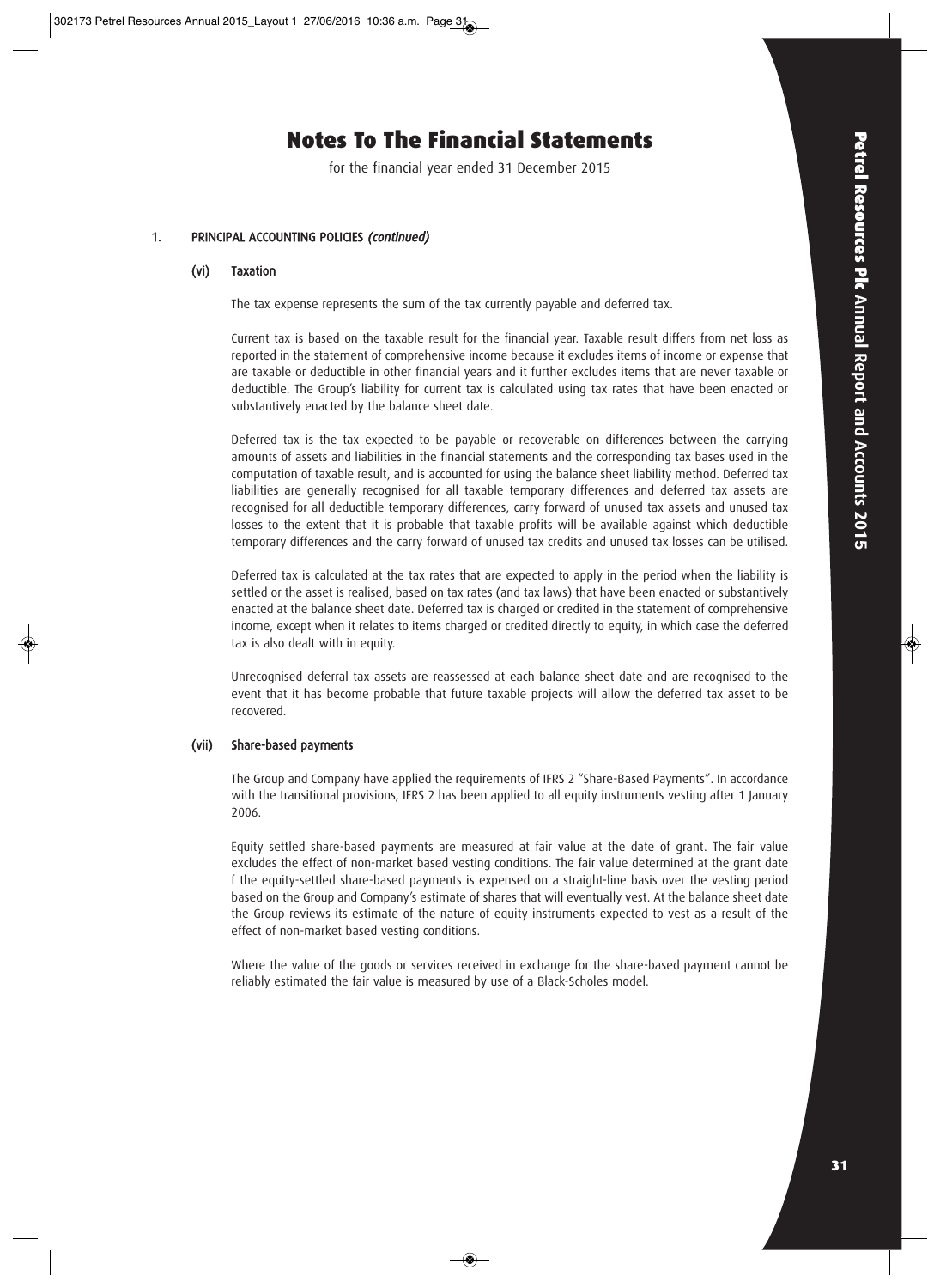for the financial year ended 31 December 2015

#### 1. PRINCIPAL ACCOUNTING POLICIES (continued)

#### (viii) Operating loss

Operating loss comprises general administrative costs incurred by the Company. Operating loss is stated before finance income, finance costs and other gains and losses.

#### (ix) Financial instruments

Financial assets and financial liabilities are recognised in the Group and Company balance sheet when the Group and Company becomes a party to the contractual provisions of the instrument.

#### Financial assets

Financial assets are initially recognised at fair value. Subsequent measurement is at cost for equity instruments for which no quoted price exists on an active market and for which fair value cannot be reliably measured. If the recoverable amount falls below the carrying amount an impairment loss is recognised. Such losses are not reversed.

#### Trade and other receivables

Trade and other receivables are measured at initial recognition at invoice value, which approximates to fair value. Appropriate allowances for estimated irrecoverable amounts are recognised in the statement of comprehensive income when there is objective evidence that the carrying value of the asset exceeds the recoverable amount. Subsequently, trade and other receivables are classified as loans and receivables which are measured at amortised cost, using the effective interest method.

#### Cash and cash equivalents

Cash and cash equivalents comprise cash held by the Group and Company and short-term bank deposits with a maturity of three months or less from the date of placement.

#### Financial liabilities

Financial liabilities are classified according to the substance of the contractual arrangements entered into.

#### Trade payables

Trade payables are classified as financial liabilities, are initially measured at fair value, and are subsequently measured at amortised cost using the effective interest rate method.

#### Equity instruments

Equity instruments issued by the Company are recorded at the proceeds received, net of direct issue costs.

#### (xi) Critical accounting judgments and key sources of estimation uncertainty

#### Critical judgments in applying the Group and Company accounting policies

n the process of applying the Group and Company accounting policies above, management has identified the judgmental areas as those that have the most significant effect on the amounts recognised in the financial statements (apart from those involving estimations, which are dealt with below):

#### Exploration and evaluation

The assessment of whether general administration costs and salary costs are capitalised or expensed involves judgement. Management considers the nature of each cost incurred and whether it is deemed appropriate to capitalise it within intangible assets.

Costs which can be demonstrated as project related are included within exploration and evaluation assets. Exploration and evaluation assets relate to exploration and related expenditure in Ireland, Iraq and Ghana.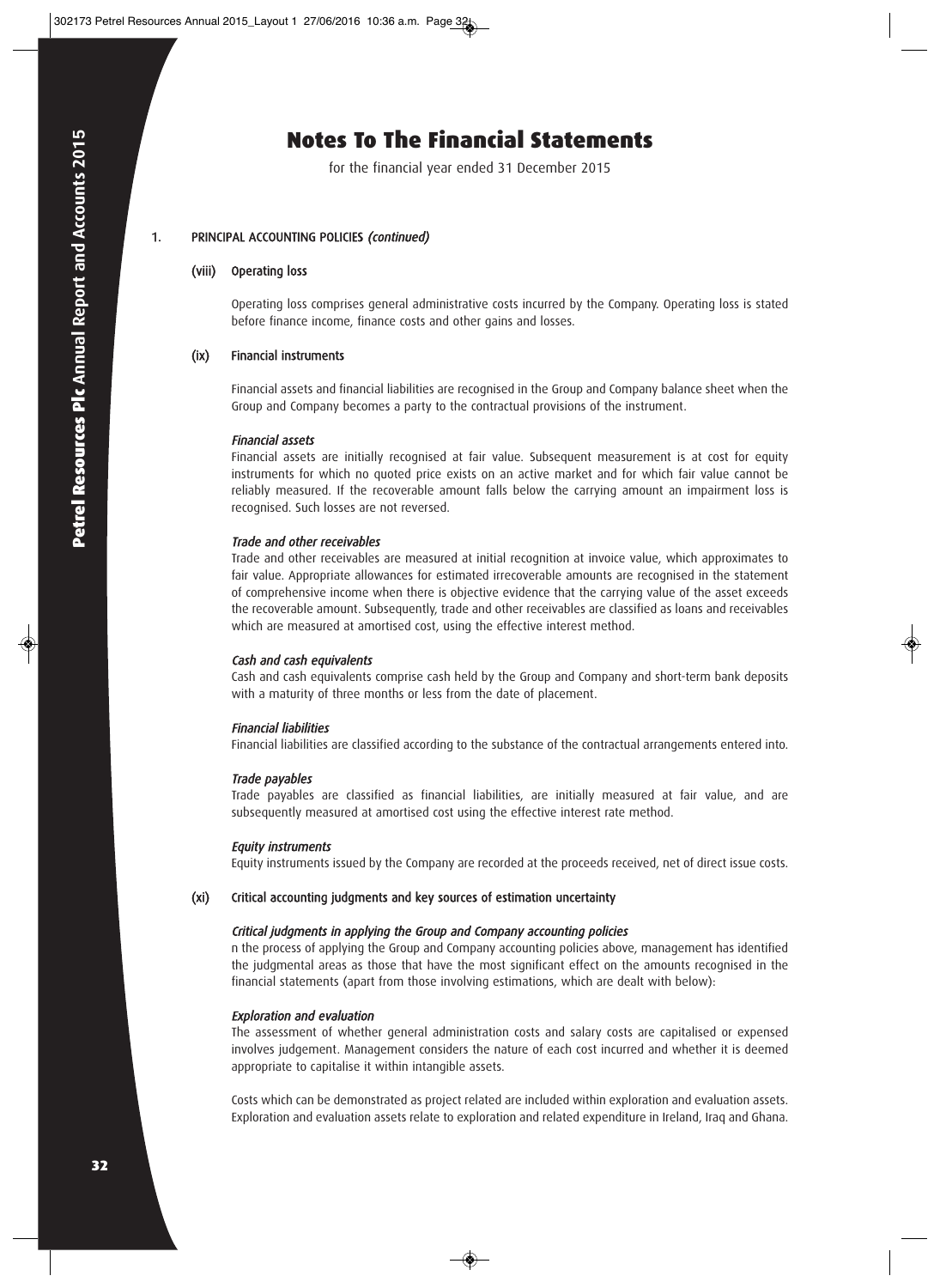for the financial year ended 31 December 2015

#### 1. PRINCIPAL ACCOUNTING POLICIES (continued)

#### (xi) Critical accounting judgments and key sources of estimation uncertainty (continued)

#### Exploration and evaluation (continued)

The Group and Company's exploration activities are subject to a number of significant and potential risks including:

- Licence obligations;
- Funding requirements;
- Political and legal risks, including title to licence, profit sharing and taxation;
- Exchange note risk;
- Political risk;
- Financial risk management;
- Geological and development risks:

The recoverability of these exploration and evaluation assets is dependent on the discovery and successful development of economic reserves, including the ability to raise finance to develop future projects. Should this prove unsuccessful, the value included in the balance sheet would be written off as an impairment to the statement of comprehensive income.

#### Impairment of intangible assets

The assessment of intangible assets for any indications of impairment involves judgement. If an indication of impairment exists, a formal estimate of recoverable amount is performed and an impairment loss recognised to the extent that the carrying amount exceeds the recoverable amount. Recoverable amount is determined as the higher of fair value less costs to sell and value in use.

The assessment requires judgements as to the likely future commerciality of the assets and when such commerciality should be determined, future revenue and operating costs and the discount rate to be applied to such revenues and costs.

#### Deferred tax assets

The assessment of availability of future taxable profits involves judgement. A deferred tax asset is recognised to the extent that it is probable that taxable profits will be available against which deductible temporary differences and the carry forward of unused tax credits and unused tax losses can be utilised.

#### Going Concern

The preparation of financial statements requires an assessment on the validity of the going concern assumption. The validity of the going concern assumption is dependent on finance being available for the continuing working capital requirements of the Group and Company and finance for the development of the Group's projects.

#### Key sources of estimation uncertainty

The preparation of financial statements requires management to make estimates and assumptions that affect the amounts reported for assets and liabilities at the balance sheet date and the amounts reported in the statement of comprehensive income for the financial year. The nature of estimation means that actual outcomes could differ from those estimates. The key sources of estimation uncertainty that have a significant risk of causing material adjustment to the carrying amounts of assets and liabilities within the next financial year are discussed below.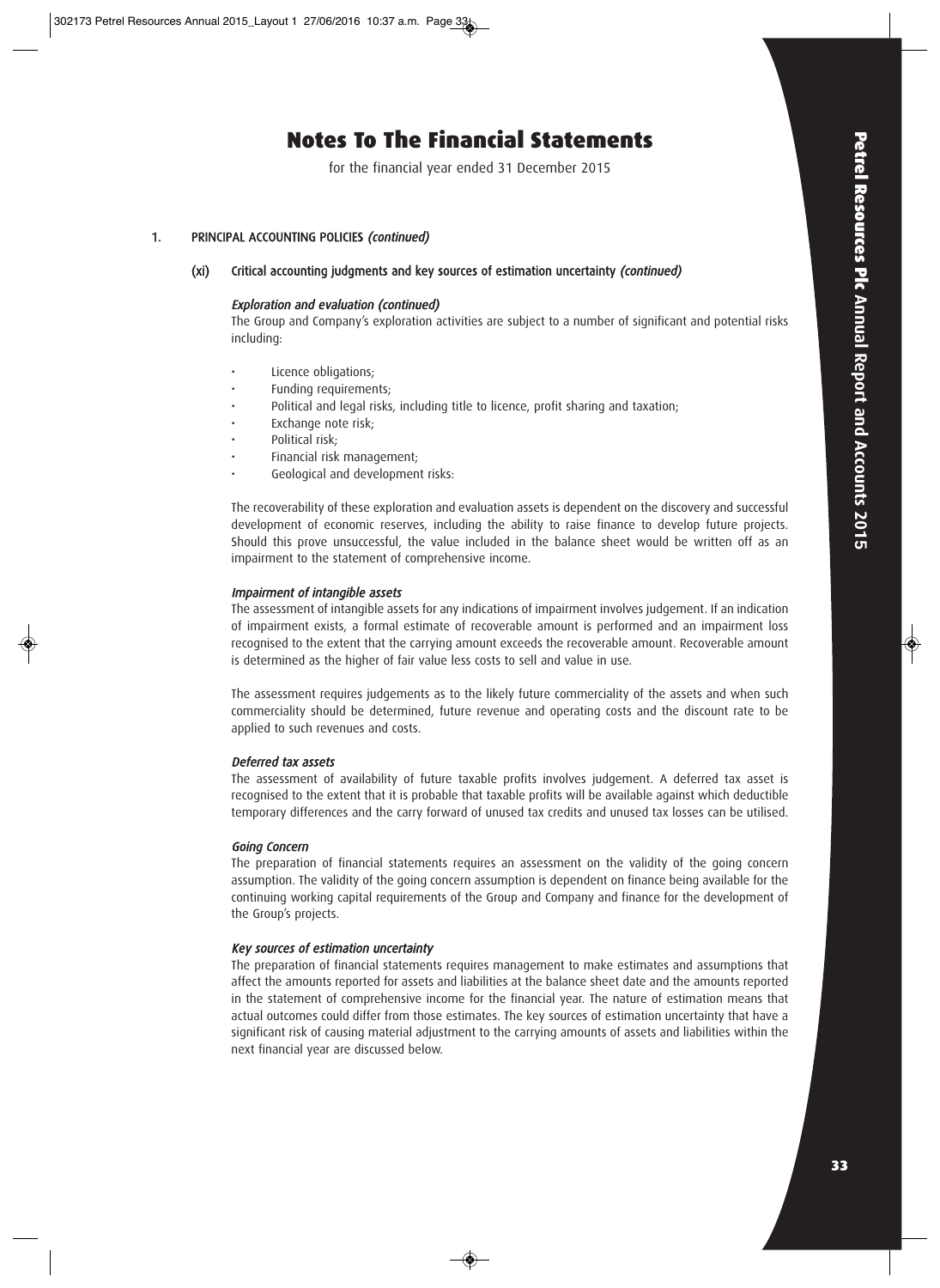for the financial year ended 31 December 2015

#### 1. PRINCIPAL ACCOUNTING POLICIES (continued)

#### (xi) Critical accounting judgments and key sources of estimation uncertainty (continued)

#### Impairment of Intangible Assets

The assessment of intangible assets for any indication of impairment involves uncertainty. There is uncertainty as to whether the exploration activity will yield any economically viable discovery. Aspects of uncertainty surrounding the group's intangible assets include the amount of potential reserves, ability to be awarded exploration licences, and the ability to raise sufficient finance to develop the group's projects.

#### 2. INTERNATIONAL FINANCIAL REPORTING STANDARDS

The Group did not adopt any new International Financial Reporting Standards (IFRS) or Interpretations in the year that had a material impact on the Group's Financial Statements.

At the date of authorisation of these financial statements, the following standards and interpretations which have not been applied in these financial statements were in issue, but not yet effective:

|                     |                                                              | Effective date |
|---------------------|--------------------------------------------------------------|----------------|
| <b>IFRS 9</b>       | Financial Instruments                                        | 1 January 2018 |
| IFRS 10 (amendment) | Investment Entities: Applying the Consolidation Exception    | 1 January 2016 |
| IFRS 11 (amendment) | Investment Entities: Applying the Consolidation Exception    | 1 January 2016 |
| IFRS 12 (amendment) | Investment Entities: Applying the Consolidation Exception    | 1 January 2016 |
| IFRS 10 (amendment) | Investment Entities: Applying the Consolidation Exception    | 1 January 2016 |
| IFRS 12 (amendment) | Investment Entities: Applying the Consolidation Exception    | 1 January 2016 |
| IFRS 11 (amendment) | Accounting for Acquisitions of Interests in Joint Operations | 1 January 2016 |
| IFRS 14             | Regulatory Deferral Accounts                                 | 1 January 2016 |
| IAS 1 (amendment)   | Disclosure Initiative                                        | 1 January 2016 |
| IAS 27 (amendment)  | Equity Method in Separate Financial Statements               | 1 January 2016 |
| IAS 28 (amendment)  | Investment Entities: Applying the Consolidation Exception    | 1 January 2016 |
| IAS 16 (amendment)  | Clarification of Acceptable Methods of Depreciation and      |                |
|                     | Amortisation                                                 | 1 January 2016 |
| IAS 38 (amendment)  | Clarification of Acceptable Methods of Depreciation and      |                |
|                     | Amortisation                                                 | 1 January 2016 |
| IAS 12 (amendment)  | Recognition of Deferred Tax Assets for Unrealised Losses     | 1 January 2017 |
| <b>IFRS 16</b>      | Leases                                                       | 1 January 2019 |
| <b>IFRS 15</b>      | Revenue from Contracts with Customers                        | 1 January 2018 |
|                     | Annual Improvements to IFRSs: 2012-2014 Cycle                | 1 January 2016 |

The Directors are currently assessing the impact in relation to the adoption of these Standards and Interpretations for future periods of the Group, however, at this point they do not believe they will have a significant impact on the financial statements of the Group in the period of initial application.

◈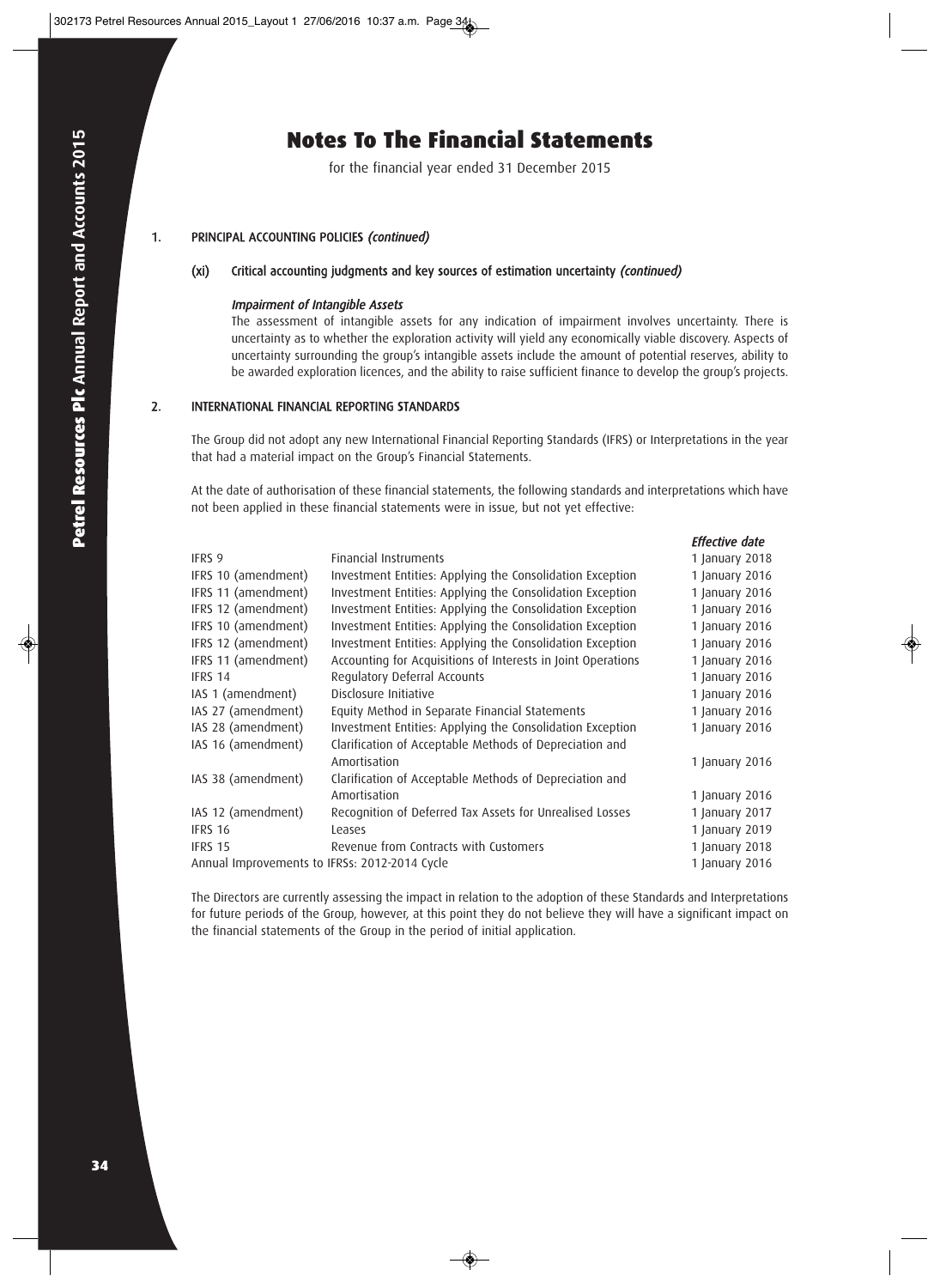for the financial year ended 31 December 2015

| 3. | <b>INVESTMENT REVENUE</b>                                              | 2015<br>€ | 2014<br>€ |
|----|------------------------------------------------------------------------|-----------|-----------|
|    | Interest on bank deposits                                              | 1,159     | 386       |
| 4. | <b>LOSS BEFORE TAXATION</b>                                            | 2015<br>€ | 2014<br>€ |
|    | The loss before taxation is stated after charging the following items: |           |           |
|    | Administrative expenses:                                               |           |           |
|    | Professional fees                                                      | 112,972   | 230,148   |
|    | Staff costs - salaries                                                 | 85,540    | 150,158   |
|    | - payroll taxes                                                        |           | 10,032    |
|    | Other administration expenses                                          | 29,881    | 40,565    |
|    | Impairment of exploration and evaluation expenditure                   |           | 2,528,975 |
|    |                                                                        | 228,393   | 2,959,878 |
|    |                                                                        |           |           |

Details of auditors' and directors' remuneration are set out in Notes 5 and 6 respectively.

#### 5. AUDITOR'S REMUNERATION

Auditors' remuneration for work carried out for the Group and Company in respect of the financial year is as follows:

|                                      | 2015   | 2014   |
|--------------------------------------|--------|--------|
| Group                                | €      | €      |
| Audit of Group accounts              | 18,000 | 19,000 |
| Other assurance services             | 1,000  | 1,000  |
| Tax advisory services                | 1,000  | 1,000  |
| Other non-audit services             |        |        |
| Total                                | 20,000 | 21,000 |
|                                      |        |        |
| Company                              |        |        |
| Audit of individual company accounts | 9,500  | 9,500  |
| Other assurance services             | 9,500  | 9,500  |
| Tax advisory services                | 1,000  | 1,000  |
| Other non-audit services             |        |        |
| Total                                | 20,000 | 20,000 |
|                                      |        |        |

 $\overline{\bullet}$ 

 $\bigcirc$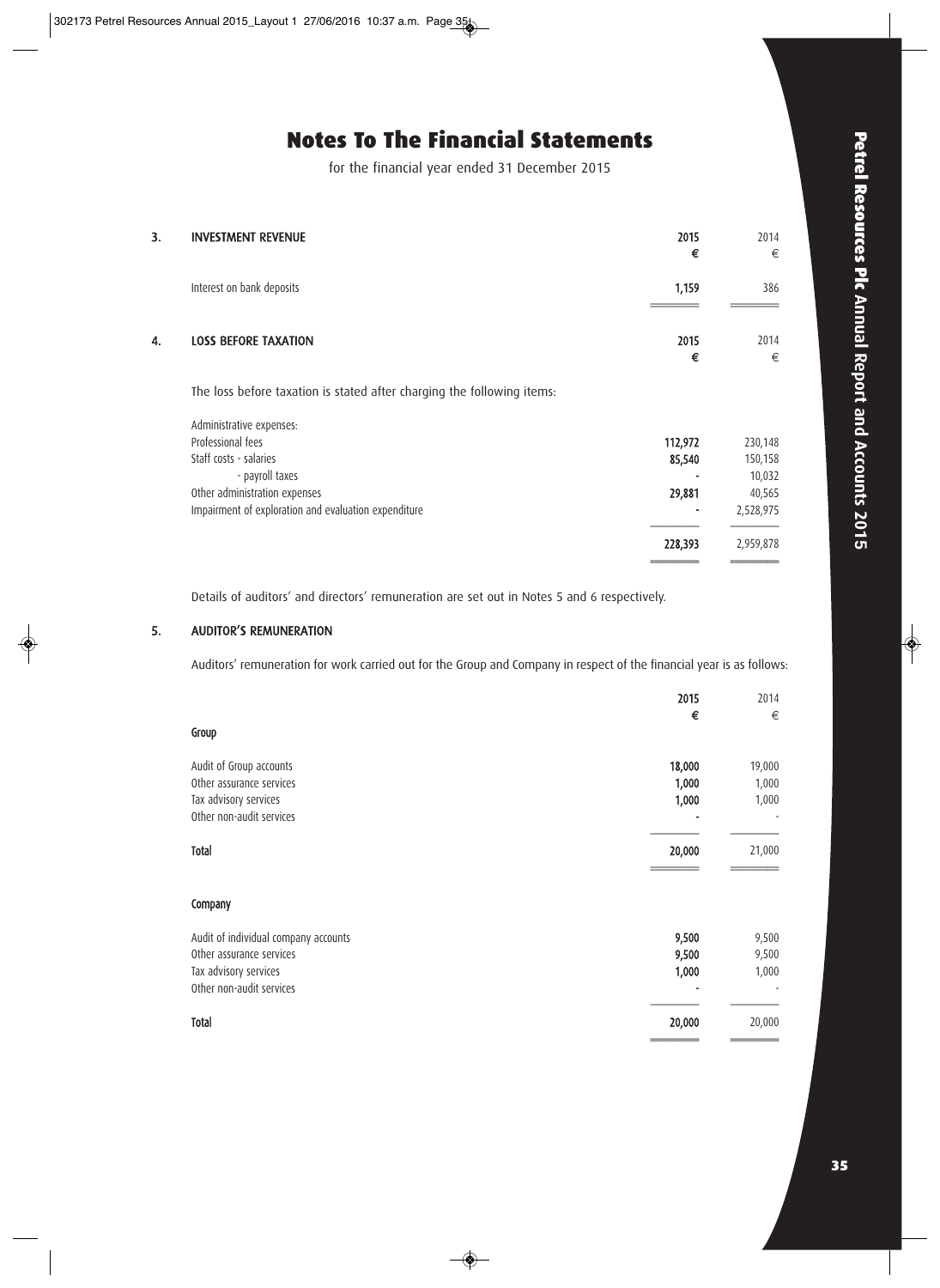for the financial year ended 31 December 2015

#### 6. RELATED PARTY AND OTHER TRANSACTIONS

Group and Company

#### Directors' remuneration

The remuneration of the directors is as follows:

|              | 2015<br>Fees $-$<br>services as | 2015<br>Fees-<br>other | 2015         | 2014<br>Fees $-$<br>services as | 20114<br>Fees $-$<br>other | 2014    |
|--------------|---------------------------------|------------------------|--------------|---------------------------------|----------------------------|---------|
|              | directors                       | services               | <b>Total</b> | directors                       | services                   | Total   |
|              | €                               | €                      | €            | €                               | €                          | €       |
| John Teeling | 5,000                           | 25,000                 | 30,000       | 5,000                           | 95,000                     | 100,000 |
| David Horgan | 5,000                           | 25,000                 | 30,000       | 5,000                           | 145,000                    | 150,000 |
| Total        | 10,000                          | 50,000                 | 60,000       | 10,000                          | 240,000                    | 250,000 |
|              |                                 |                        |              |                                 |                            |         |

The number of directors to whom retirement benefits are accruing is nil. There were no entitlements to pension schemes or retirement benefits. Details of directors' interests in the shares of the company are set out in the Directors' Report.

Directors' remuneration accrued at financial year end 31 December 2015 was €213,419 (2014: €162,500).

Directors' remuneration of €30,000 (2014: €175,000) was capitalised as exploration and evaluation expenditure as set out in Note 12.

#### Key management compensation

Key management personnel are deemed to be John Teeling (Chairman), David Horgan (Managing Director), and James Finn (Chief Financial Officer). The total compensation expense comprising solely of short-term benefits in respect of key management personnel was as follows:

|                              | 2015   | 2014    |
|------------------------------|--------|---------|
|                              | €      | €       |
| Short-term employee benefits | 90,000 | 350,000 |
|                              |        |         |

Key management compensation accrued at financial year end 31 December 2015 was €293,419 (2014: €212,500).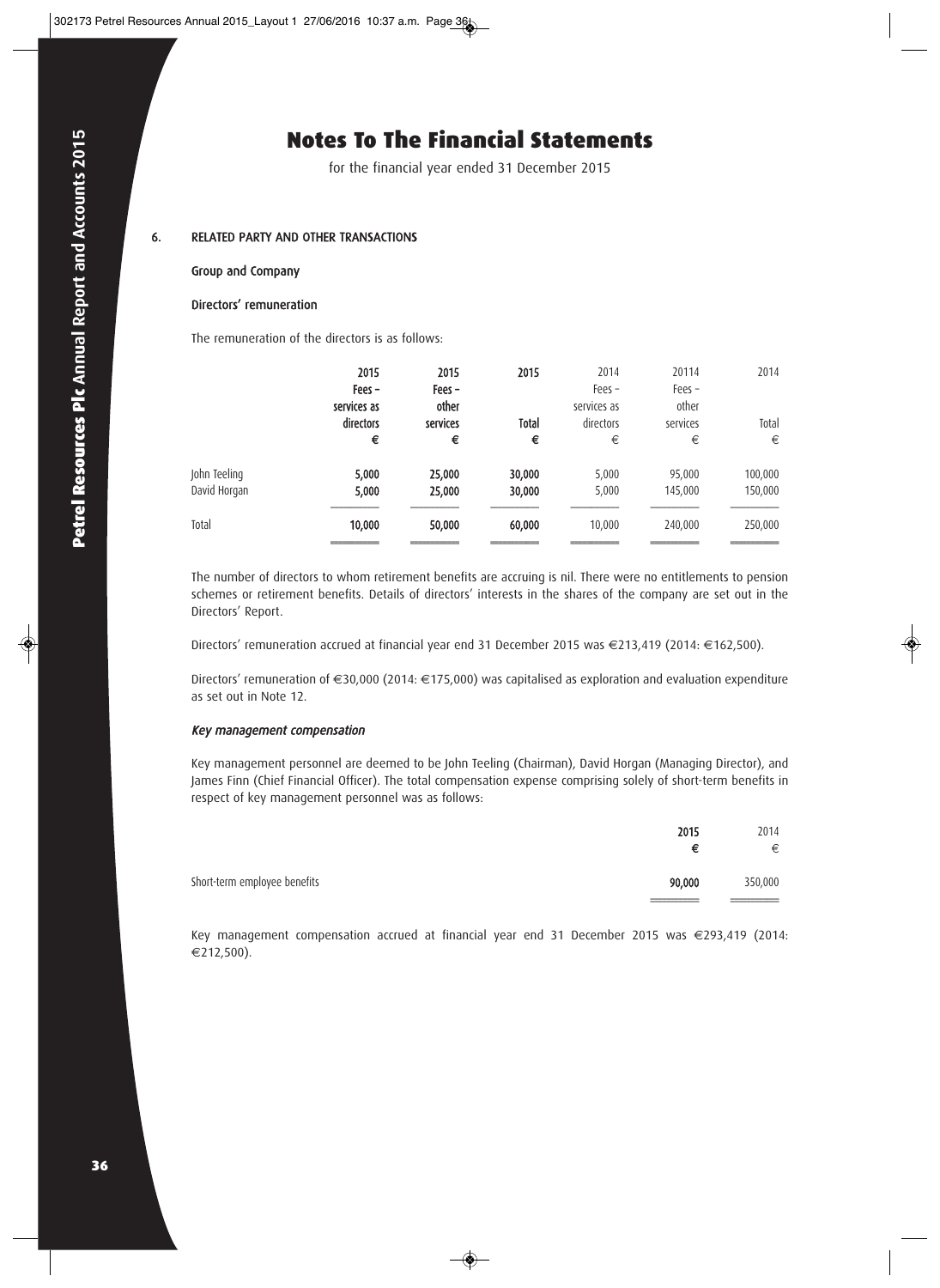for the financial year ended 31 December 2015

#### 6. RELATED PARTY AND OTHER TRANSACTIONS (continued)

#### **Other**

Petrel Resources plc shares offices and overheads with a number of companies also based at 162 Clontarf Road. These companies have some common directors.

Transactions with these companies during the financial year are set out below:

|                                     | Botswana<br><b>Diamonds</b><br>plc<br>€ | Clontart<br><b>Energy</b><br>plc<br>€ | Connemara<br>Mining<br>plc<br>€ | Total<br>€ |
|-------------------------------------|-----------------------------------------|---------------------------------------|---------------------------------|------------|
| Balance at 1 January 2014           |                                         |                                       |                                 |            |
| Office and overhead costs recharged | (6, 302)                                |                                       | (81,938)                        | (88, 240)  |
| Repayments                          | 6,302                                   |                                       | 81,938                          | 88,240     |
|                                     |                                         |                                       |                                 |            |
| Balance at 31 December 2014         |                                         |                                       |                                 |            |
|                                     |                                         |                                       |                                 |            |
| Balance at 1 January 2015           |                                         |                                       |                                 |            |
| Office and overhead costs recharged | (10, 517)                               | 5,778                                 | (40, 818)                       | (45, 557)  |
| Repayments                          | 10,517                                  | (5,778)                               | 40,818                          | 45,557     |
| Balance at 31 December 2015         |                                         |                                       |                                 |            |
|                                     |                                         |                                       |                                 |            |

#### Company

At 31 December the following amount was due to the company by its subsidiary:

|                                                 | 2015      | 2014      |
|-------------------------------------------------|-----------|-----------|
|                                                 | €         | €         |
| Amounts due from Petrel Resources (TCI Limited) | 4,207,341 | 4,207,341 |
|                                                 |           |           |

The amount due is non-interest bearing, unsecured and repayable on demand. The recoverability of the amount due is dependent on the discovery and successful development of economic mineral reserves which is subject to a number of risks as set out in Note 1(xi).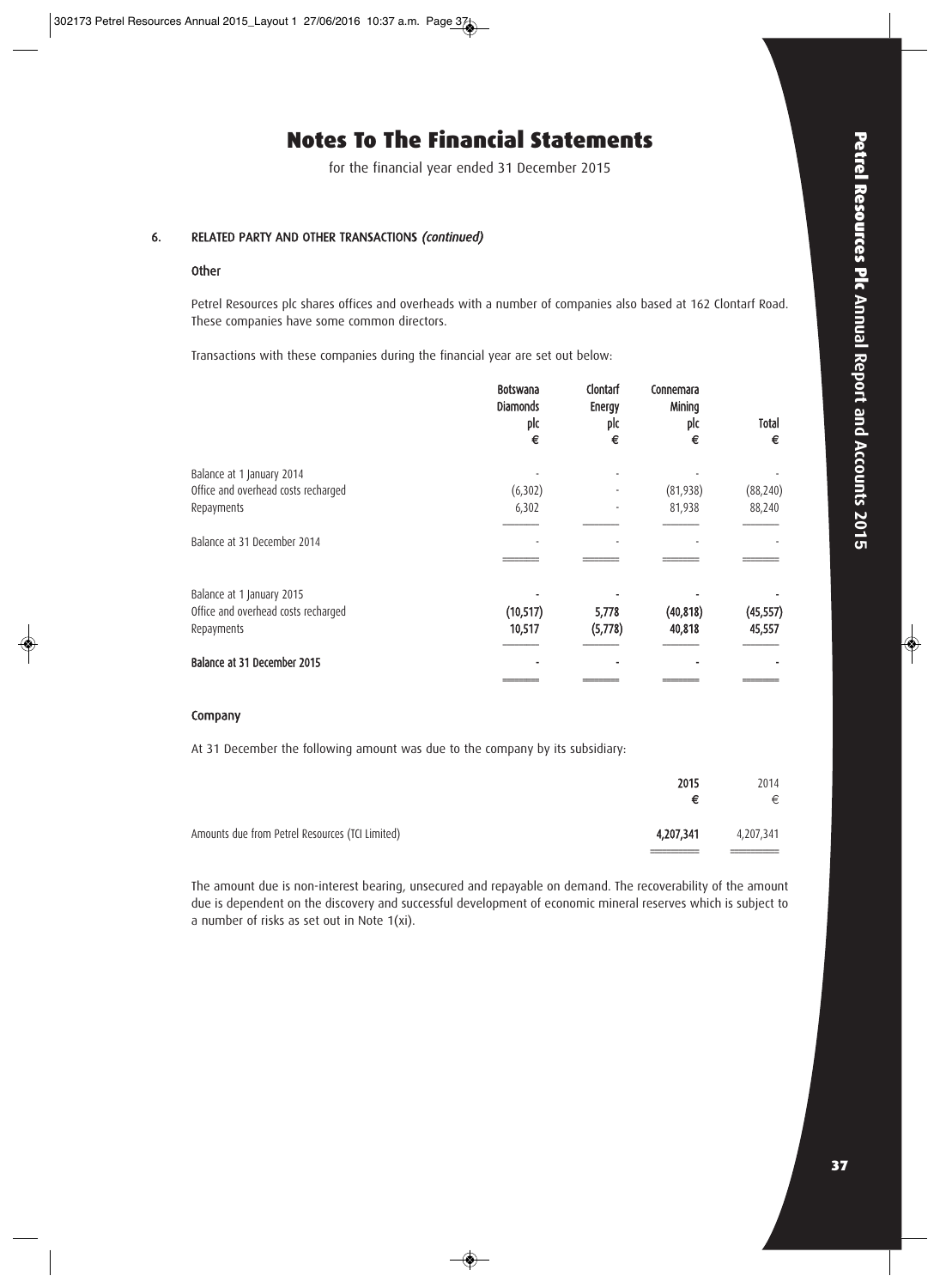for the financial year ended 31 December 2015

#### 7. STAFF NUMBERS

The average number of persons employed by the group (including directors and secretary) during the financial year was:

|                                                             | 2015<br>Number | 2014<br>Number         |
|-------------------------------------------------------------|----------------|------------------------|
| Management and administration                               | 4              | 5                      |
| Staff costs for the above persons were:                     | €              | €                      |
| Wages and salaries<br>Social welfare costs<br>Pension costs | 130,540        | 440,658<br>10,032<br>۰ |
|                                                             | 130,540        | 450,690                |

#### 8. SEGMENTAL ANALYSIS

The Group adopted IFRS 8 Operating Segments with effect from 1 January 2009. IFRS 8 requires operating segments to be identified on the basis of internal reports about the Group that are regularly reviewed by the chief operating decision maker. The Board is deemed the chief operating decision maker within the Group. For management purposes, the Group has one class of business: oil exploration and development. This is analysed on a geographical basis.

| €<br>8A. Segment Results<br><b>Continuing Operations</b><br>lraq<br>Ghana<br>Ireland<br>Total for continuing operations<br>Unallocated head office<br>(227, 234) | 2015       | 2014        |
|------------------------------------------------------------------------------------------------------------------------------------------------------------------|------------|-------------|
|                                                                                                                                                                  |            | €           |
|                                                                                                                                                                  |            |             |
|                                                                                                                                                                  |            | (2,470,320) |
|                                                                                                                                                                  |            | (58, 655)   |
|                                                                                                                                                                  |            |             |
|                                                                                                                                                                  |            | 2,528,975)  |
|                                                                                                                                                                  |            | (430, 517)  |
|                                                                                                                                                                  | (227, 234) | (2,959,492) |

◈

–––––––––––– –––––––––––– –––––––––––– ––––––––––––

There was no revenue earned during the financial year (2014: €Nil).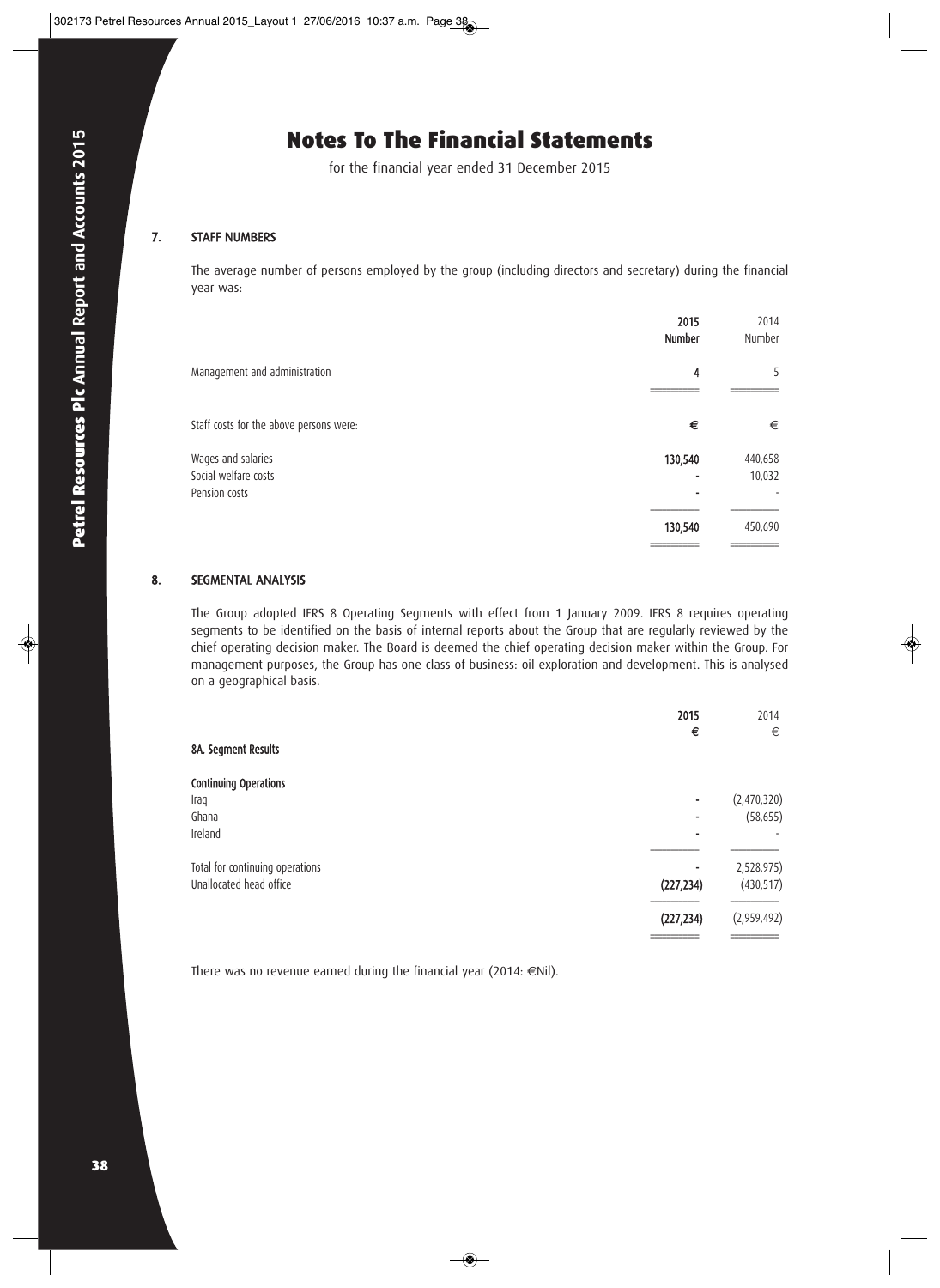for the financial year ended 31 December 2015

#### 8. SEGMENTAL ANALYSIS (continued)

8B. Segment Assets and Liabilities

|    | on' Schilleur Wascra and Fightings                  |           | <b>Assets</b> |            | <b>Liabilities</b> |
|----|-----------------------------------------------------|-----------|---------------|------------|--------------------|
|    |                                                     | 2015      | 2014          | 2015       | 2014               |
|    |                                                     | €         | €             | €          | $\in$              |
|    | Iraq                                                | 4,214,904 | 4,214,904     |            |                    |
|    | Africa                                              | 911,425   | 801,834       |            | (9, 224)           |
|    | Ireland                                             | 959,863   | 737,443       |            | (4, 792)           |
|    | Total for continuing operations                     | 6,086,192 | 5,754,181     |            | (14, 016)          |
|    | Unallocated Head Office                             | 1,126,679 | 1,371,393     | (315,610)  | (292, 815)         |
|    |                                                     | 7,212,871 | 7,125,574     | (315,610)  | (306, 831)         |
|    | Additions to non-current assets (Group and Company) |           |               |            |                    |
|    |                                                     |           |               | 2015       | 2014               |
|    |                                                     |           |               | €          | €                  |
|    | Iraq                                                |           |               |            | 88,135             |
|    | Ghana                                               |           |               | 17,819     | 197,546            |
|    | Ireland                                             |           |               | 138,018    | 709,803            |
|    | Total for continuing operations                     |           |               | 155,837    | 995,484            |
|    | Unallocated head office                             |           |               |            |                    |
|    |                                                     |           |               | 155,837    | 995,484            |
| 9. | <b>INCOME TAX EXPENSE</b>                           |           |               |            |                    |
|    |                                                     |           |               | 2015<br>€  | 2014<br>$\in$      |
|    | Factors affecting the tax expense:                  |           |               |            |                    |
|    | Loss on ordinary activities before tax              |           |               | (277, 234) | (2,959,492)        |
|    | Income tax calculated @ 12.5%                       |           |               | (34, 654)  | (369, 937)         |
|    | Effects of:                                         |           |               |            |                    |
|    | Expenses not allowable                              |           |               |            | 340,936            |
|    | Tax losses carried forward                          |           |               | 34,367     | 24,954             |
|    | Income taxed at higher rate                         |           |               | 289        | 4,047              |
|    |                                                     |           |               |            |                    |

No corporation tax charge arises in the current or prior financial years due to losses brought forward.

◈

At the balance sheet date, the Group had unused tax losses of €5,638,899 (2014: €5,361,665) which equates to a deferred tax asset of €704,862 (2014: €670,208). No deferred tax asset has been recognised due to the unpredictability of the future profit streams. Losses may be carried forward indefinitely.

Tax charge - -

◈

–––––––––––– –––––––––––– –––––––––––– ––––––––––––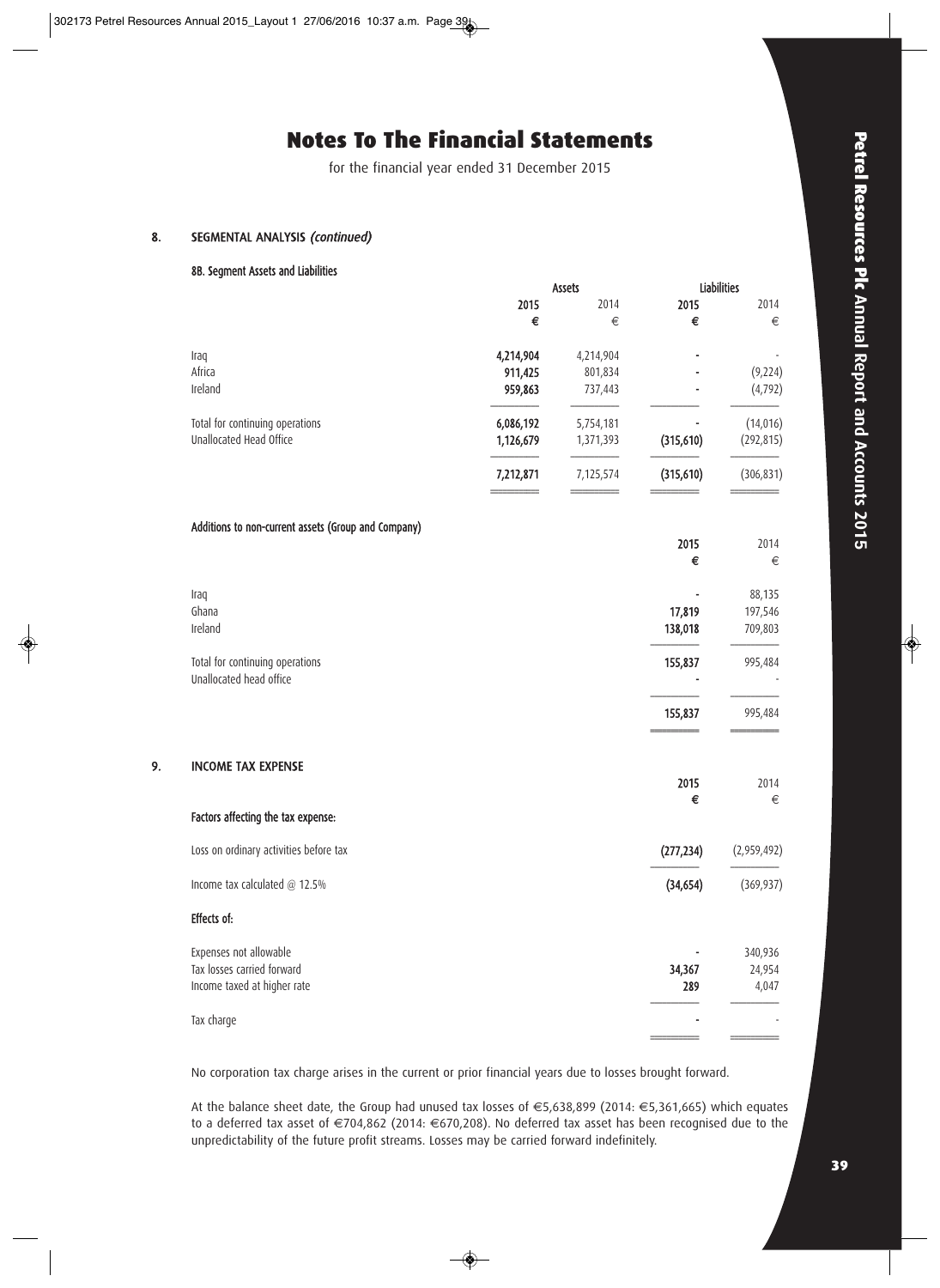for the financial year ended 31 December 2015

#### 10. LOSS PER SHARE

|                                    | 2015    | 2014    |
|------------------------------------|---------|---------|
|                                    | €       | €       |
| Loss per share - basic and diluted | (0.23c) | (2.97c) |
|                                    |         |         |

#### Basic loss per share

The earnings and weighted average number of ordinary shares used in the calculation of basic loss per share are as follows:

|                                                                                        | 2015<br>€             | 2014<br>€      |
|----------------------------------------------------------------------------------------|-----------------------|----------------|
| Loss for the financial year attributable to equity holders                             | (227, 234)            | (2,959,492)    |
|                                                                                        | 2015<br><b>Number</b> | 2014<br>Number |
| Weighted average number of ordinary shares for the purpose of basic earnings per share | 99,681,992            | 99,681,992     |

Basic and diluted loss per share are the same as the effect of the outstanding share options is anti-dilutive.

#### 11. FINANCIAL ASSET

|                                                     | 2015      | 2014           |
|-----------------------------------------------------|-----------|----------------|
| Investment                                          | €         | €              |
| Group                                               |           |                |
| At the beginning of the financial year<br>Additions | 4,211,123 | 4,211,123<br>٠ |
| At the end of the financial year                    | 4,211,123 | 4,211,123      |

The Company's investment in financial assets, through its wholly owned subsidiary Petrel Resources (TCI) Limited, consists of a 20 per cent shareholding in Amira Hydrocarbons Wasit B.V.("Amira") which was acquired from Amira Petroleum N.V. on 14 August 2013. Amira is a special purpose vehicle which holds a 25 per cent carried to production interest in an early stage oil opportunity in the large, underexplored and underdeveloped province of Wasit.

Although the company owns 20 per cent of Amira, it does not have significant influence over Amira. Petrel does not have any representation on the Board of Amira. It does not have the right to participate in any financial or operating policy decisions. As a result Amira does not meet the definition of an associate and is treated as an investment.

◈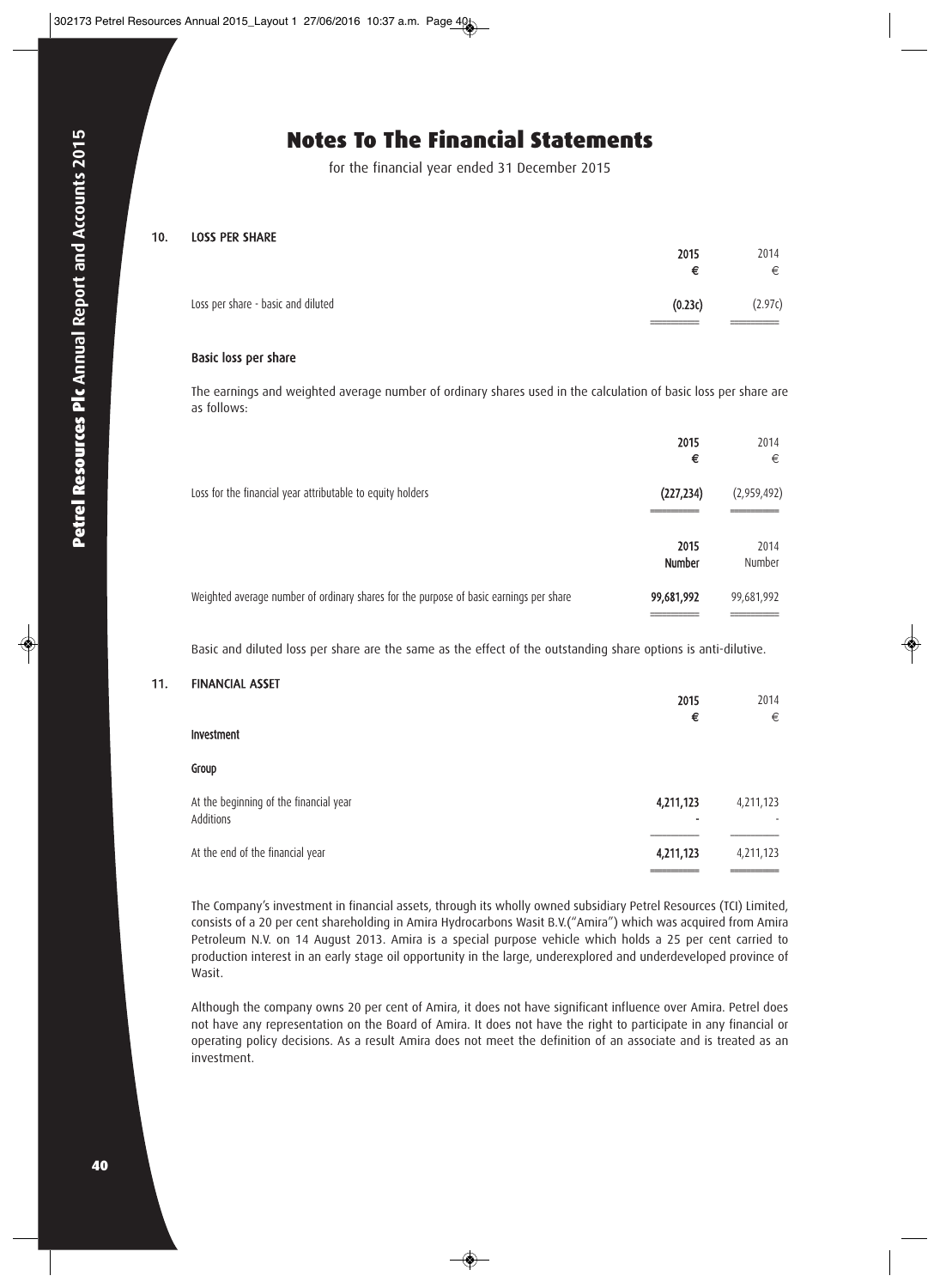for the financial year ended 31 December 2015

#### 11. FINANCIAL ASSET (continued)

The consideration for the Acquisition comprised an up-front cash payment of US\$500,000 and the issue of 18,947,368 shares in Petrel ("Initial Consideration Shares"), representing 19.82 per cent of the enlarged issued share capital of Petrel. The Initial Consideration Shares are locked-in until the spudding of the first conventional oil well in respect of Amira's interest in the Wasit province. If the Spudding Date has not occurred by 19 August 2018, Petrel may, amongst other things, elect to re-acquire the Initial Consideration Shares for a nominal amount.

Following completion of the Acquisition, a further 21,052,632 shares in Petrel may be issued in two tranches upon the occurrence of certain events ("Deferred Consideration Shares"). The first tranche of 10,526,316 Deferred Consideration Shares is to be issued upon the Spudding of the first conventional oil well. The second tranche of 10,526,316 Deferred Consideration Shares is to be issued upon notification of a discovery in respect of Amira's interest in the Wasit Province.

As part of the Acquisition, Arman Kayablian, COO of Amira Industries, joined the board of Petrel as a nonexecutive director with effect from 19 August 2013.

Under the terms of the Acquisition agreement, Petrel is also given a right of first refusal to participate or acquire an operated interest in any future exploration and production licences that Amira Industries secures in the Iraqi provinces of Muthanna, Karbala, Babil and Najaf, which are currently being pursued by Amira Industries. The terms of Petrel's participation in such licence are subject to agreement between the parties but are likely to be similar to Amira Industries' arrangement with Oryx Petroleum ("Oryx") in respect of the Wasit licences.

Fair value information for the investment in Amira has not been disclosed as its fair value cannot be reliably measured. As a result the investment is carried at cost. Fair value cannot be reliably measured as the investment is held in a private company. The company's equity instruments do not have a quoted price is an active market.

The recoverability of the group's financial asset is dependent on the discovery and successful development of the economic reserves which is subject to a number of risks as outlined in Note 1(xi).

#### 12. INTANGIBLE ASSETS

|                                             | Group     |             | Company   |             |
|---------------------------------------------|-----------|-------------|-----------|-------------|
|                                             | 2015      | 2014        | 2015      | 2014        |
|                                             | €         | €           | €         | €           |
| <b>Exploration and evaluation assets:</b>   |           |             |           |             |
| Cost:                                       |           |             |           |             |
| Opening balance                             | 1,539,277 | 4,017,982   | 1,528,040 | 4,006,745   |
| Additions                                   | 155,837   | 687,803     | 155,837   | 687,803     |
| Impairment charge                           |           | (2,528,975) |           | (2,528,975) |
| Exchange translation adjustment             | 176,174   | 307,681     | 176,174   | 307,681     |
| Receipt from farm out of exploration assets |           | (945, 214)  |           | (945, 214)  |
| Closing balance                             | 1,871,288 | 1,539,277   | 1,860,051 | 1,528,040   |
|                                             |           |             |           |             |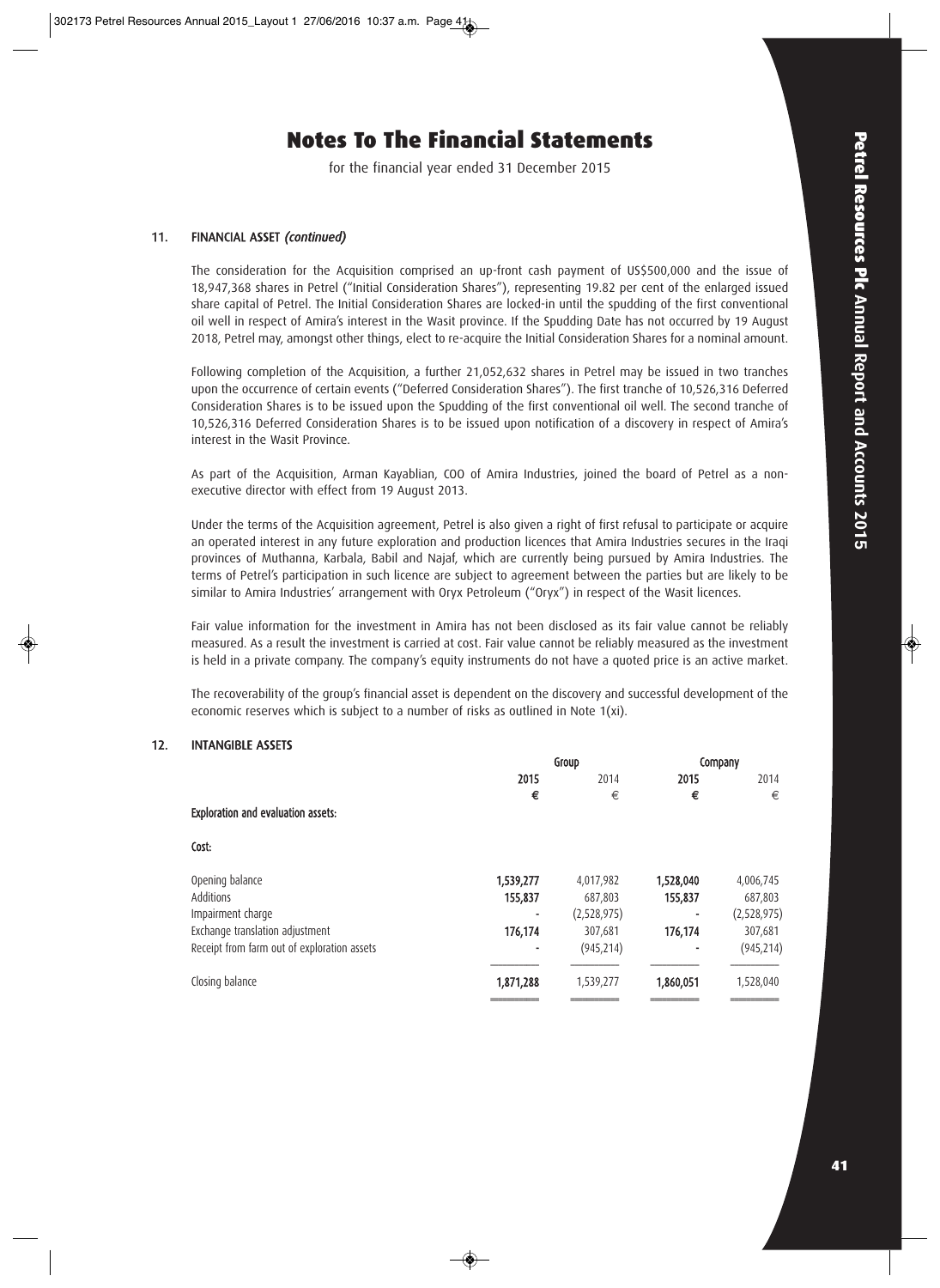for the financial year ended 31 December 2015

#### 12. INTANGIBLE ASSETS (continued)

Segmental Analysis

|         | Group     | Group     |
|---------|-----------|-----------|
|         | 2015      | 2014      |
|         | €         | €         |
| Ghana   | 911,425   | 801,834   |
| Ireland | 959,863   | 737,443   |
|         | 1,871,288 | 1,539,277 |
|         |           |           |

Exploration and evaluation assets at 31 December 2015 represent exploration and related expenditure in respect of projects in Ireland, Iraq and Ghana. The directors are aware that by its nature there is an inherent uncertainty in relation to the recoverability of amounts capitalised on the exploration projects. In addition, the current economic and political situation in Iraq is uncertain.

In the financial year ended 31 December 2014, due to the political and legal uncertainty in Iraq, the directors impaired in full the exploration and evaluation assets in Iraq to Nil, resulting in an impairment charge of €2,470,320. In addition expenditure of €58,655 on various projects in Cameroon and Mozambique was also impaired, an impairment charge of €58,655 was written off against the exploration and evaluation assets in Africa. The directors conducted an impairment review during the year and no impairment was deemed necessary.

On March 2014, the company announced that it had finalised an 85% farm-out agreement with Woodside, Australia on its offshore Ireland acreage. The agreement covers all of Petrel's participating interest in licencing option 11/6 (comprising offshore Blocks 45/6, 45/11 and 45/16) and licencing option 11/4 (comprising offshore Blocks 35/23, 35/24 and western half of 35/25). Woodside will be operator of the licencing blocks. Petrel Resources received USD\$1,300,000 (€945,214) from Woodside for the 85% farm-out.

Relating to the remaining exploration and evaluation assets at the financial year end, the directors believe there were no facts or circumstances indicating that the carrying value of the intangible assets may exceed their recoverable amount and thus no impairment review was deemed necessary by the directors. The realisation of these intangible assets is dependent on the successful discovery and development of economic reserves and is subject to a number of significant potential risks, as set out in Note 1 (xi).

Directors' remuneration of €30,000 (2014: €175,000) and salaries of €15,000 (2014: €115,000) were capitalised as exploration and evaluation expenditure during the financial year.

#### 13. INVESTMENT IN SUBSIDIARIES

|                                                 | 2015   | 2014   |
|-------------------------------------------------|--------|--------|
| Company                                         | €      | €      |
| At beginning of the financial year<br>Additions | 15,019 | 15,019 |
| At end of the financial year                    | 15,019 | 15,019 |
|                                                 |        |        |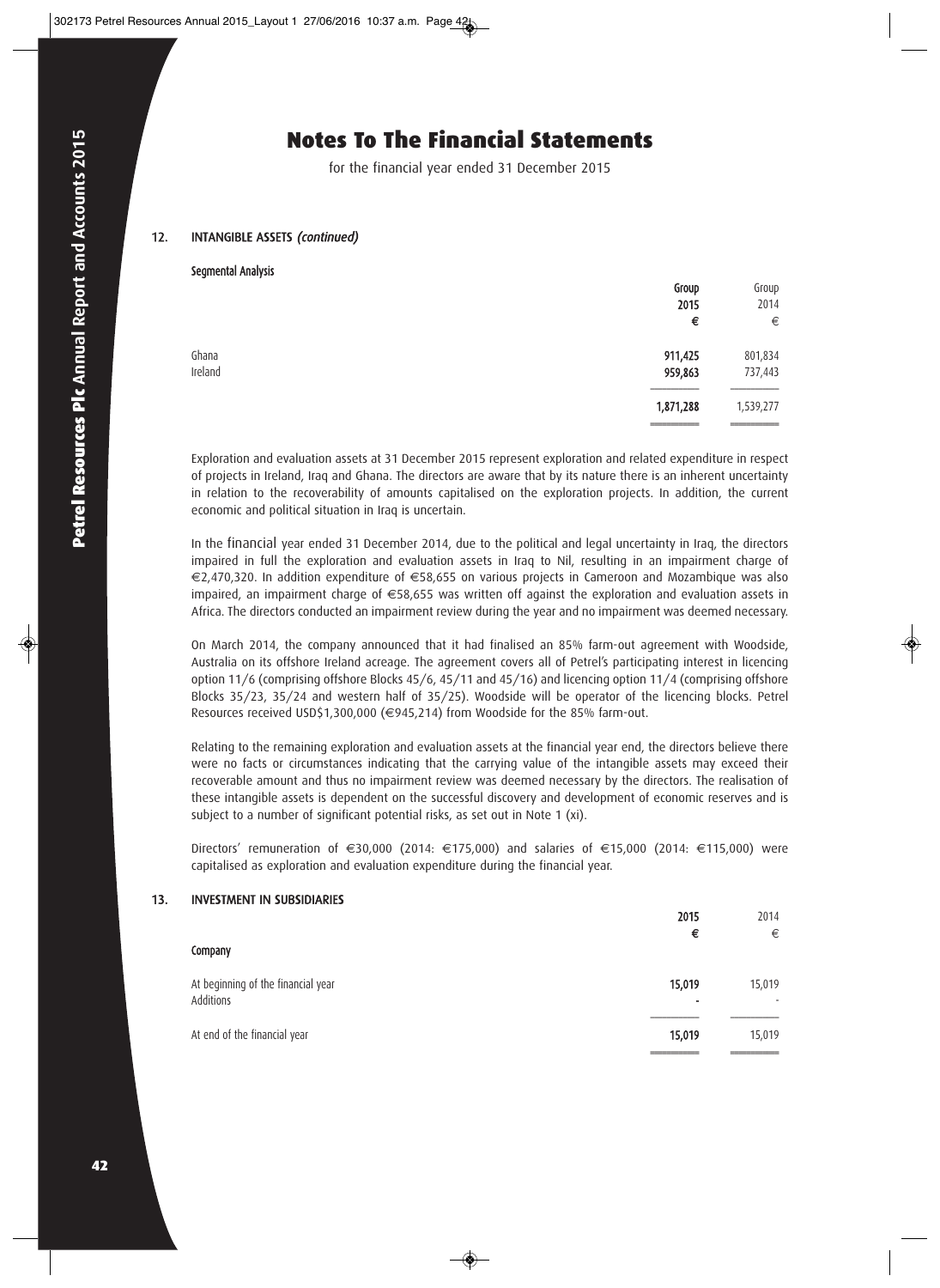for the financial year ended 31 December 2015

#### 13. INVESTMENT IN SUBSIDIARIES (continued)

On 6 August 2013 the company acquired 5,000 shares of US\$1 each in Petrel Resources (TCI) Limited, being 100% of that company's issued share capital. Petrel Resources (TCI) Limited was formed to acquire the 20% shareholding in Amira Hydrocarbons Wasit B.V. Details of the acquisition are provided in Note 11 above.

The directors are satisfied that the carrying value of the investment, is not impaired.

The realisation of the investment in subsidiaries is dependent on the discovery and successful development of economic resources and is subject to a number of significant potential risks, set out in Note 1 (xi).

The Group consisted of the parent company and the following wholly owned subsidiaries as at 31 December 2015:

| Name                                                   | Nature of<br><b>Business</b> | Registered<br><b>Office</b>                       | <b>Share</b> |
|--------------------------------------------------------|------------------------------|---------------------------------------------------|--------------|
| Petrel Industries Limited                              | Dormant                      | 162 Clontarf Road,<br>Dublin 3, Ireland           | 100%         |
| Petrel Resources of the<br>Middle East Offshore S.A.L. | Dormant                      | Damascus Street<br>Beirut, Lebanon                | 100%         |
| Petrel Resources (TCI) Limited                         | Holding                      | Duke Street, Grand Turk,<br>Turks & Caicos Island | 100%         |

The company also holds a 30% interest in Pan Andean Resources Limited, an early stage exploration company incorporated in Ghana. Pan Andean Resources Limited has not traded since incorporation.

#### 14. TRADE AND OTHER RECEIVABLES

|                                    | Group  | Group  | Company   | Company   |
|------------------------------------|--------|--------|-----------|-----------|
|                                    | 2015   | 2014   | 2015      | 2014      |
|                                    | €      | €      | €         | €         |
| VAT refund due                     | 14,546 | 12,729 | 14,546    | 12,729    |
| Other receivables                  | 4,657  | 31,679 | 4,657     | 31,679    |
| Due by group undertakings (Note 6) |        |        | 4,207,341 | 4,207,341 |
|                                    | 19,203 | 44,408 | 4,226,544 | 4,251,749 |
|                                    |        |        |           |           |

The carrying value of trade and other receivables approximates to their fair value. The realisation of the investment in subsidiaries is dependent on the discovery and successful development of economic reserves and is subject to a number of significant potential risks, as set out in Note 1 (xi).

#### 15. CASH AND CASH EQUIVALENTS

|                           | Group     | Group     | Company   | Company   |
|---------------------------|-----------|-----------|-----------|-----------|
|                           | 2015      | 2014      | 2015      | 2014      |
|                           | €         | €         | €         | €         |
| Cash and cash equivalents | 1,111,257 | 1,330,766 | 1,111,257 | 1,330,766 |

Cash at bank earns interest at floating rates on daily bank rates. The fair value for cash and cash equivalents is €1,111,257 (2014: €1,330,766) for Group and €1,111,257 (2014: €1,330,766) for Company. The Group and Company only deposits cash surpluses with major banks.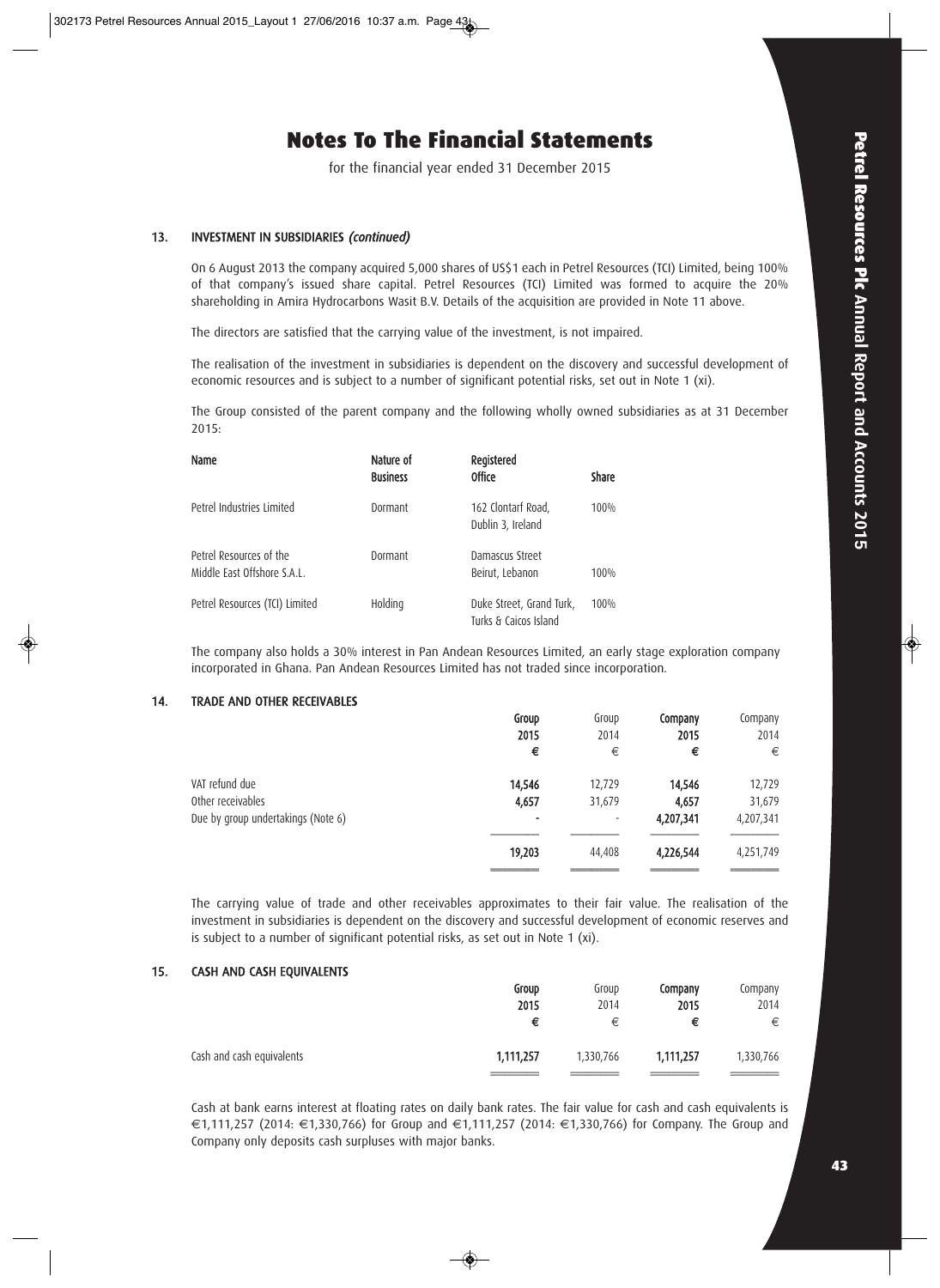for the financial year ended 31 December 2015

#### 16. TRADE AND OTHER PAYABLES

|                | Group   | Group   | Company | Company |
|----------------|---------|---------|---------|---------|
|                | 2015    | 2014    | 2015    | 2014    |
|                | €       | €       | €       | €       |
| Accruals       | 311,419 | 232,500 | 311,419 | 232,500 |
| Other payables | 4,191   | 74,331  | 4,191   | 74,331  |
|                | 315,610 | 306,831 | 315,610 | 306,831 |
|                |         |         |         |         |

It is the Group's normal practice to agree terms of transactions, including payment terms, with suppliers. It is the Group's policy that payments are made between 30 - 45 days and suppliers are required to perform in accordance with the agreed terms. The Group has financial risk management policies in place to ensure that all payables are paid within the credit timeframe. The carrying value of trade and other payables approximates to their fair value.

#### 17. FINANCIAL INSTRUMENTS

The Group and Company undertakes certain transactions denominated in foreign currencies. Hence, exposures to exchange rate fluctuations arise.

The Group and Company holds cash as a liquid resource to fund the obligations of the Group. The Group's cash balances are held in Euro, Sterling and in US dollar. The Group's strategy for managing cash is to maximise interest income whilst ensuring its availability to match the profile of the Group's expenditure. This is achieved by regular monitoring of interest rates and monthly review of expenditure.

The Group and Company has a policy of not hedging due to no significant dealings in currencies other than euro and dollar denominated transactions and therefore takes market rates in respect of foreign exchange risk; however, it does review its currency exposures on an ad hoc basis.

The Group and Company has relied upon equity funding to finance operations. The directors are confident that adequate cash resources exist to finance operations for future exploration but expenditure is carefully managed and controlled.

The carrying amounts of the Group and Company's foreign currency denominated monetary assets and monetary liabilities at the reporting dates are as follows:

#### GROUP AND COMPANY

|           | Group     | Group     | Company | Company |
|-----------|-----------|-----------|---------|---------|
|           | 2015      | 2014      | 2015    | 2014    |
|           | €         | €         | €       | €       |
| Sterling  | 10,026    | 4,292     | ۰       | 40,479  |
| US Dollar | 1,076,666 | 1,276,667 | ٠       | 14,554  |
|           |           |           |         |         |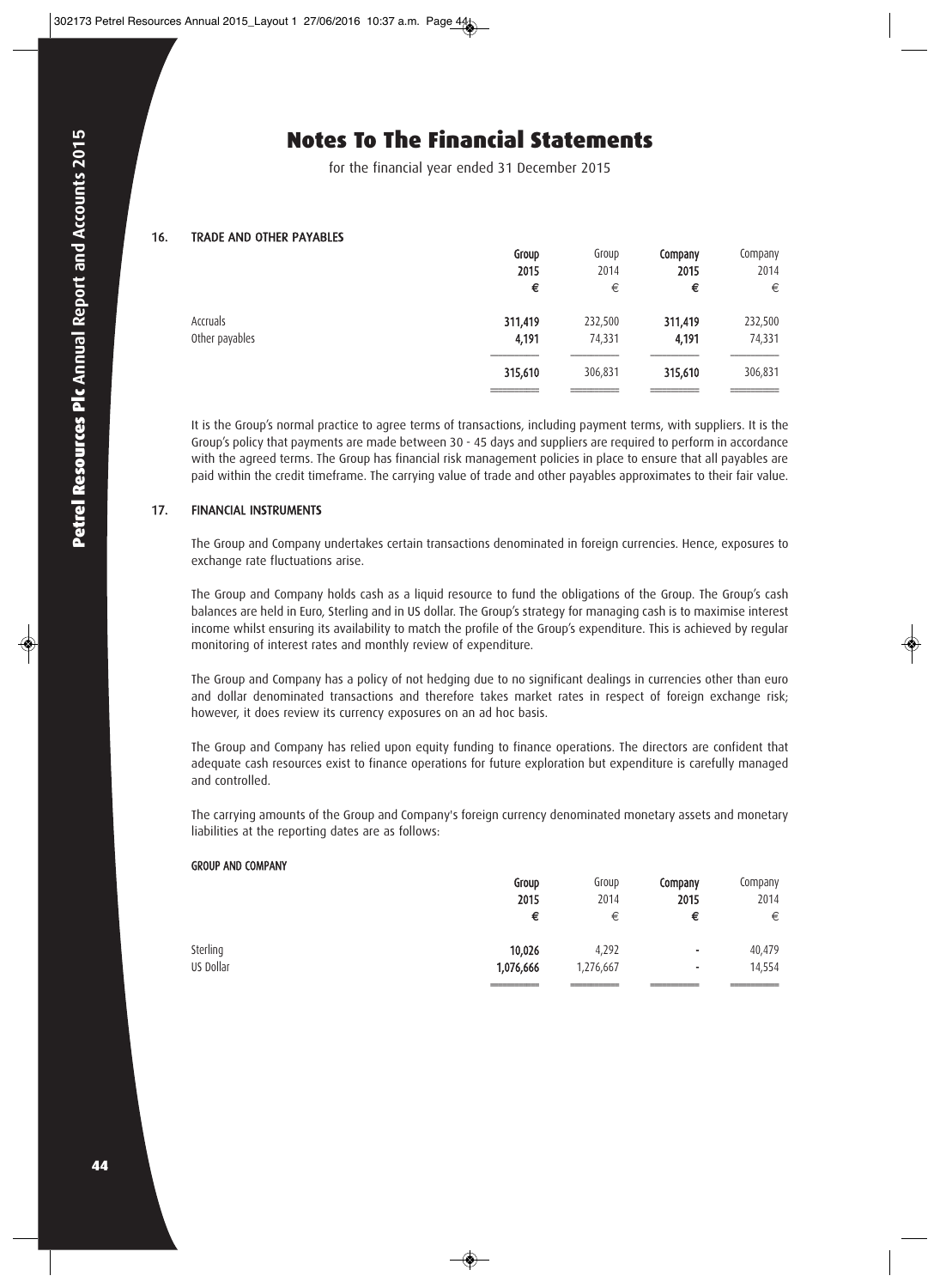for the financial year ended 31 December 2015

#### 18. FINANCIAL RISK MANAGEMENT

The Group's financial instruments comprise cash balances and various items such as trade receivables and trade payables which arise directly from exploration and evaluation activities. The main purpose of these financial instruments is to provide working capital to finance Group operations.

The Group and Company do not enter into any derivative transactions, and it is the Group's policy that no trading in financial instruments shall be undertaken. The main financial risk arising from the Group's financial instruments is currency risk. The board reviews and agrees policies for managing financial risks and they are summarised below.

#### Interest rate risk profile of financial assets and financial liabilities

The Group finances its operations through the issue of equity shares. The only interest rate exposure relates to risk of short term interest bearing deposits of cash and cash equivalents.

#### Liquidity Risk

As regards liquidity, the Group's policy is to ensure continuity of funding primarily through fresh issues of shares. Short-term funding is achieved through utilising and optimising the management of working capital. All financial liabilities are due within 1 year from the year end. The directors are confident that adequate cash resources exist to finance operations in the short term, including exploration and development expenditure.

#### Foreign Currency Risk

The Group has transactional currency exposures. Such exposures arise from expenses incurred by the Group in currencies other than the functional currency. The Group seeks to minimise its exposure to currency risk by closely monitoring exchange rates, and maintaining a level of cash in foreign denominated currencies sufficient to meet planned expenditure in that currency. Foreign currency denominated assets and liabilities are set out in Note 17.

#### Credit risk

The maximum credit exposure of the group and company at 31 December 2015 amounted to €5,337,801 and €1,130,460 respectively relating to cash and cash equivalents and receivables. The directors believe there is limited exposure to credit risk on the group and company's cash and cash equivalents as they are held with major financial institutions. The credit risk on receivables is significant and their recoverability is dependent on the discovery and successful development of economic reserves by those subsidiary undertakings. Given the nature of the group's business significant amounts are required to be invested in exploration and evaluation activities at various locations. The directors manage this risk by reviewing expenditure plans in relation to projects before any monies are advanced.

#### Capital Management

The Group manages its capital structure and makes adjustments to it, in light of changes in economic conditions. The Group does not hold any external debt and is not subject to any externally imposed capital requirements. No changes were made in the objectives, policies or processes during the financial years ended 31 December 2014 and 31 December 2015.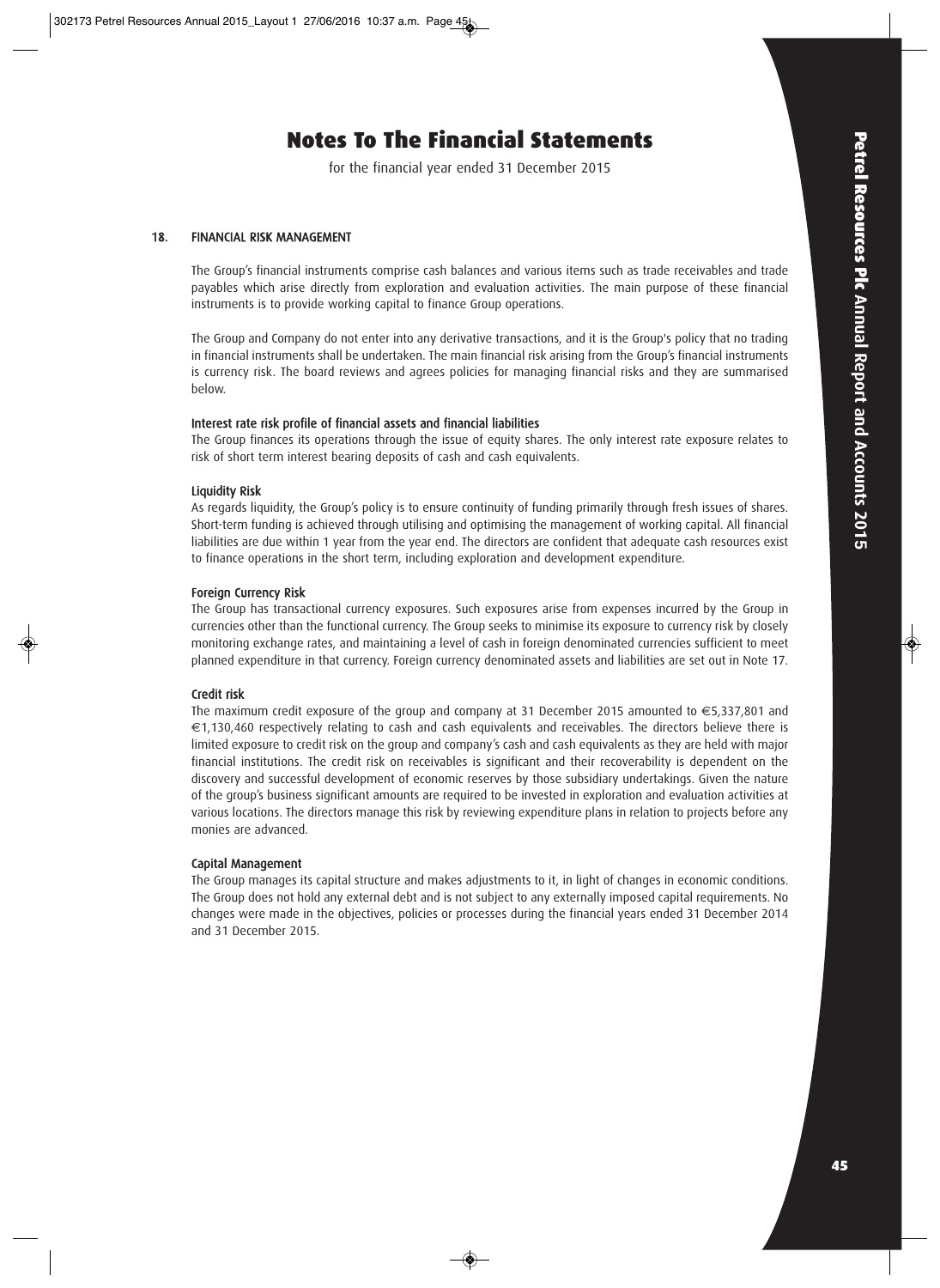for the financial year ended 31 December 2015

#### 19. SHARE CAPITAL

|                                             |               | Group and Company |              |
|---------------------------------------------|---------------|-------------------|--------------|
|                                             |               | 2015              | 2014         |
|                                             |               | €                 | €            |
| Authorised:                                 |               |                   |              |
| 200,000,000 ordinary shares of $\in$ 0.0125 |               | 2,500,000         | 2,500,000    |
| Allotted, Called-Up and Fully Paid:         |               |                   |              |
|                                             | <b>Number</b> | <b>Share</b>      | Share        |
|                                             |               | Capital<br>€      | Premium<br>€ |
| At 1 January 2014                           | 99,681,992    | 1,246,025         | 21,416,085   |
|                                             |               |                   |              |
| At 31 December 2014                         | 99,681,992    | 1,246,025         | 21,416,085   |
| At 31 December 2015                         | 99,681,992    | 1,246,025         | 21,416,085   |
|                                             |               |                   |              |

#### Movements in share capital

There was no movement in share capital in the current financial year

#### 20. SHARE BASED PAYMENTS

The Group issues equity-settled share-based payments to certain directors and individuals who have performed services for the Group. Equity-settled share-based payments are measured at fair value at the date of grant. Fair value is measured by the use of a Black-Scholes model.

#### **Options**

The Group plan provides for a grant price equal to the average quoted market price of the ordinary shares on the date of grant. The options vest immediately.

|                                                                                 | Financial<br>year ended<br>31/12/2015<br><b>Options</b> | Financial<br>year ended<br>31/12/2015<br>Weighted<br>average<br>exercise<br>price in cent | Financial<br>year ended<br>31/12/2014<br>Options | Financial<br>year ended<br>31/12/2014<br>Weighted<br>average<br>exercise<br>price in cent |
|---------------------------------------------------------------------------------|---------------------------------------------------------|-------------------------------------------------------------------------------------------|--------------------------------------------------|-------------------------------------------------------------------------------------------|
| Outstanding at beginning of financial year<br>Granted during the financial year | 500,000                                                 | 10.50                                                                                     | 500,000                                          | 10.50                                                                                     |
| Outstanding and exercisable at the end of financial year                        | 500,000                                                 | 10.50                                                                                     | 500,000                                          | 10.50                                                                                     |

The options outstanding at 31 December 2015 had a weighted average exercise price of 10.50p, and a weighted average remaining contractual life of 4.97 years.

◈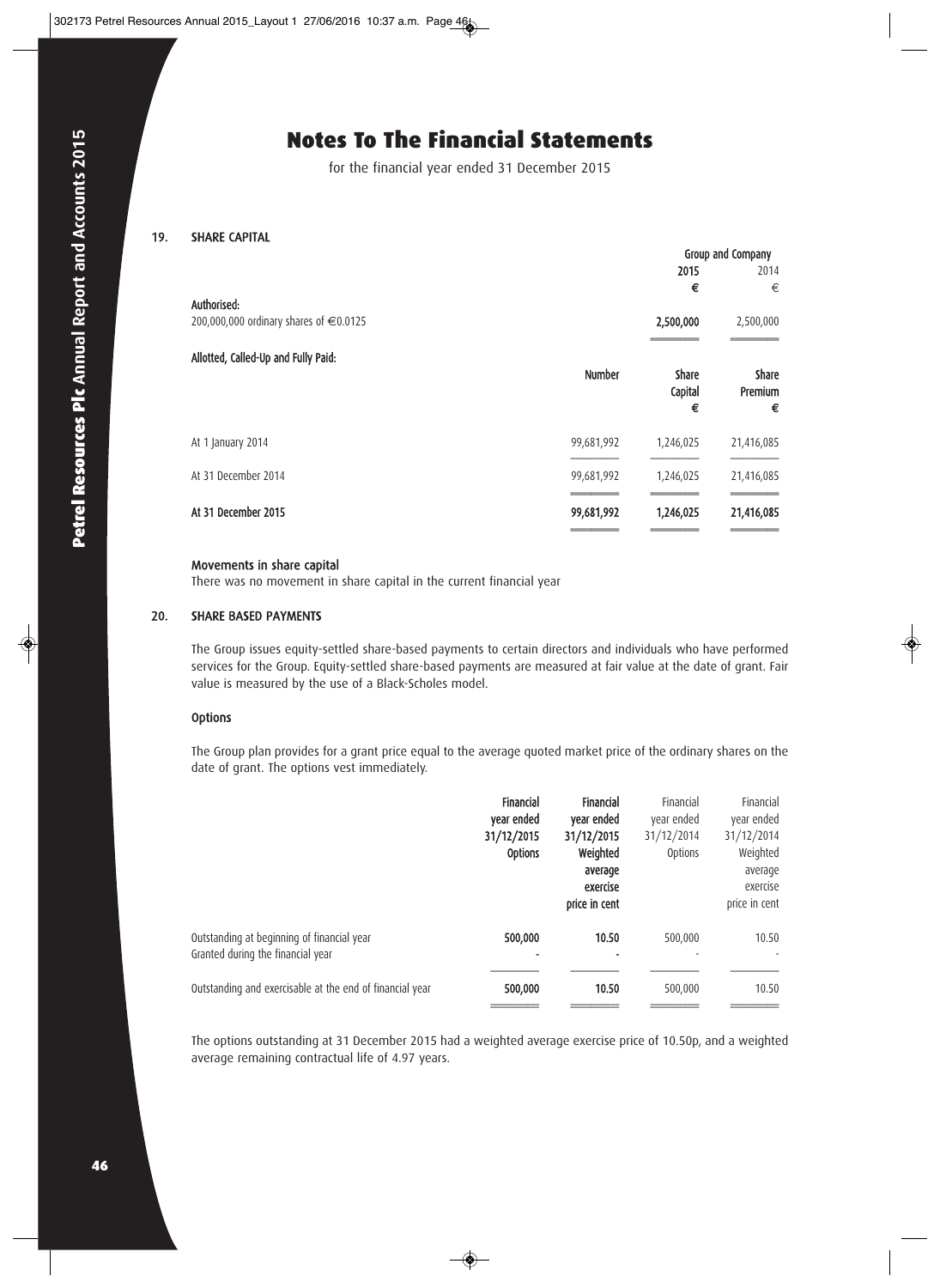for the financial year ended 31 December 2015

#### 21. PROFIT ATTRIBUTABLE TO PETREL RESOURCES PLC

In accordance with Section 304 of the Companies Act 2014, the company is availing of the exemption from presenting its individual profit and loss account in the annual report and from filing it with the Registrar of Companies. The total comprehensive loss for the financial year in the parent company was €227,234 (2014: loss €2,959,492).

#### 22. CAPITAL COMMITMENTS

There were no capital commitments at the balance sheet date.

#### 23. POST BALANCE SHEET EVENTS

On 3 June 2016, Petrel Resources plc announced that the Company was awarded two new Licencing Options in the Porcupine Basin, offshore Ireland, as part of phase 2 of the 2015 Atlantic Ireland round. Further information is detailed in the Review of Operations.

◈

#### 24. CONTINGENT LIABILITIES

There are no contingent liabilities (2014: €Nil) other than those disclosed in Note 11.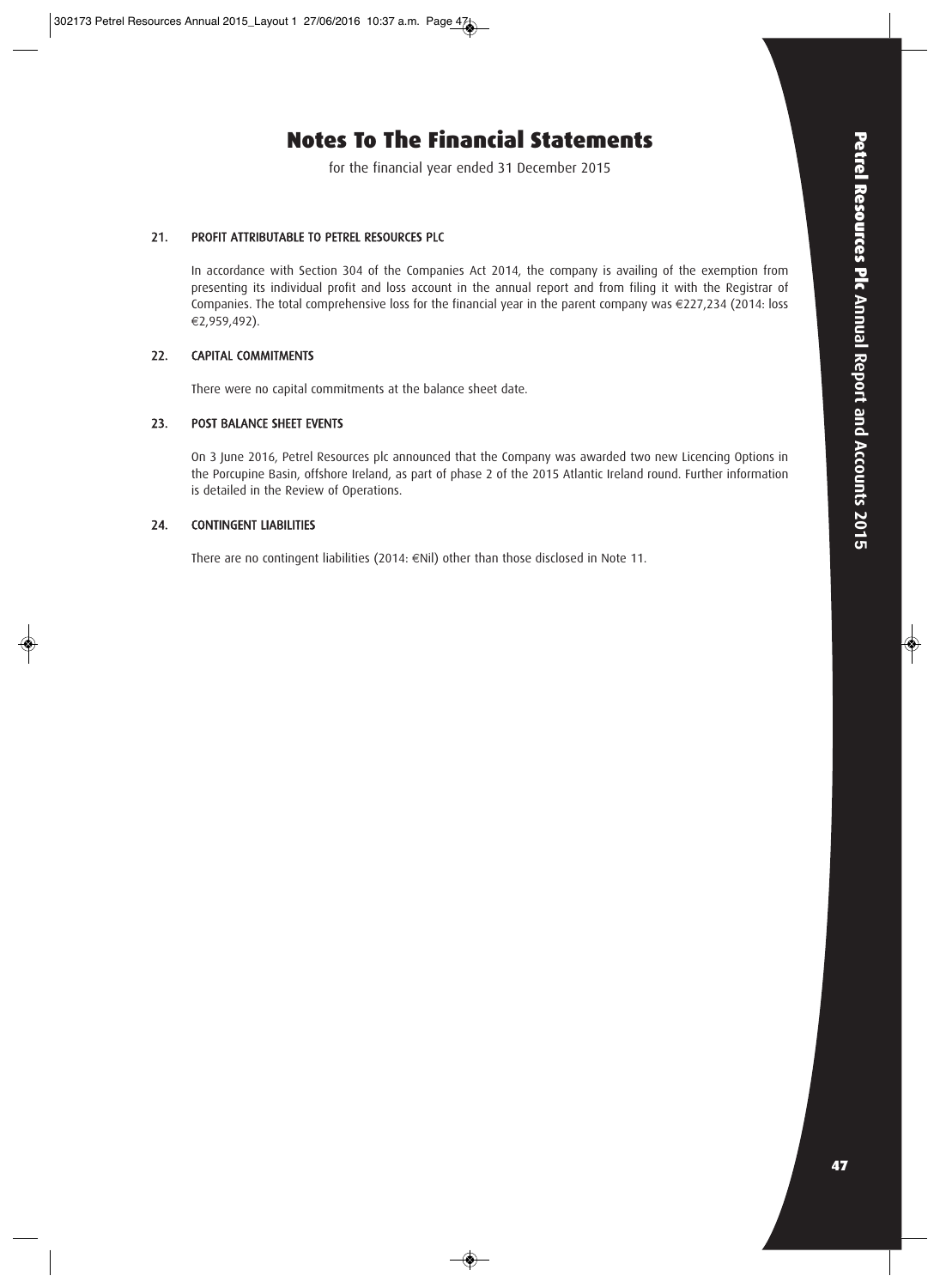# Notice of Annual General Meeting Petrel Resources Plc

Notice is hereby given that an Annual General Meeting of Petrel Resources plc will be held on 28 July 2016 at the Westbury Hotel, Grafton Street, Dublin 2 at 12.00 noon for the following purposes:

#### ORDINARY BUSINESS

- 1. To receive and consider the Director's Report, Audited Accounts and Auditor's Report for the year ended 31st December, 2015.
- 2. To re-elect Director: David Horgan retires in accordance with Article 95 and seeks re-election.
- 3. To re-appoint Deloitte as auditors and to authorise the Directors to fix their remuneration.
- 4. To transact any other ordinary business of an annual general meeting.

#### SPECIAL BUSINESS

Special Resolutions

- 5. That the memorandum of association of the Company be amended as follows:
	- (a) the words "registered for the purpose of Part 17 of the Companies Act 2014" be inserted at the end of Clause 2.
- 6. That the Articles of Association produced to the meeting (a copy of which regulations marked "X" for identification), be adopted in substitution for, and to the exclusion of, the existing Articles of Association of the Company.

By order of the Board:

James Finn Secretary

Registered Office: 162 Clontarf Road, Dublin 3.

23 June 2016

Notes:

- a. Any shareholder of the Company entitled to attend and vote may appoint another person (whether a member or not) as his/her proxy to attend, speak and on his/her behalf. For this purpose a form of proxy is enclosed with this Notice. A proxy need not be a shareholder of the Company. Lodgement of the form of proxy will not prevent the shareholder from attending and voting at the meeting.
- b. Only shareholders, proxies and authorised representatives of corporations, which are shareholders, are entitled to attend the meeting.
- c. To be valid, the form of proxy and, if relevant, the power of attorney under which it is signed, or a certified copy of that power of attorney, must be received by the Company's share registrar, Computershare Investor Services (Ireland), Heron House, Corrig Road, Sandyford Industrial Estate, Dublin 18 at not less than 48 hours prior to the time appointed for the meeting.
- d. In the case of joint holders, the vote of the senior holder who tenders a vote whether in person or by proxy, will be accepted to the exclusion of the votes of the other joint holder(s) and for this purpose seniority will be determined by the order in which the names stand in the register of member of the Company in respect of the joint holding.
- e. The Company, pursuant to Section 1095 of the Companies Act 2014 and regulation 14 of the Companies Act 1990 (Uncertificated Securities) Regulation 1996 (as amended) specifies that only those shareholders registered in the Register of Member of the Company (the "Register") at the close of business on the day which is two days before the date of the Meeting, (or in the case of an adjournment at the close of business on the day which is two days prior to the adjourned Meeting), shall be entitled to attend and vote at the Meeting or any adjournment thereof in respect only of the number of shares registered in their name at that time. Changes to entries in the Register after that time will be disregarded in determining the rights of any person to attend and/or vote at the Meeting.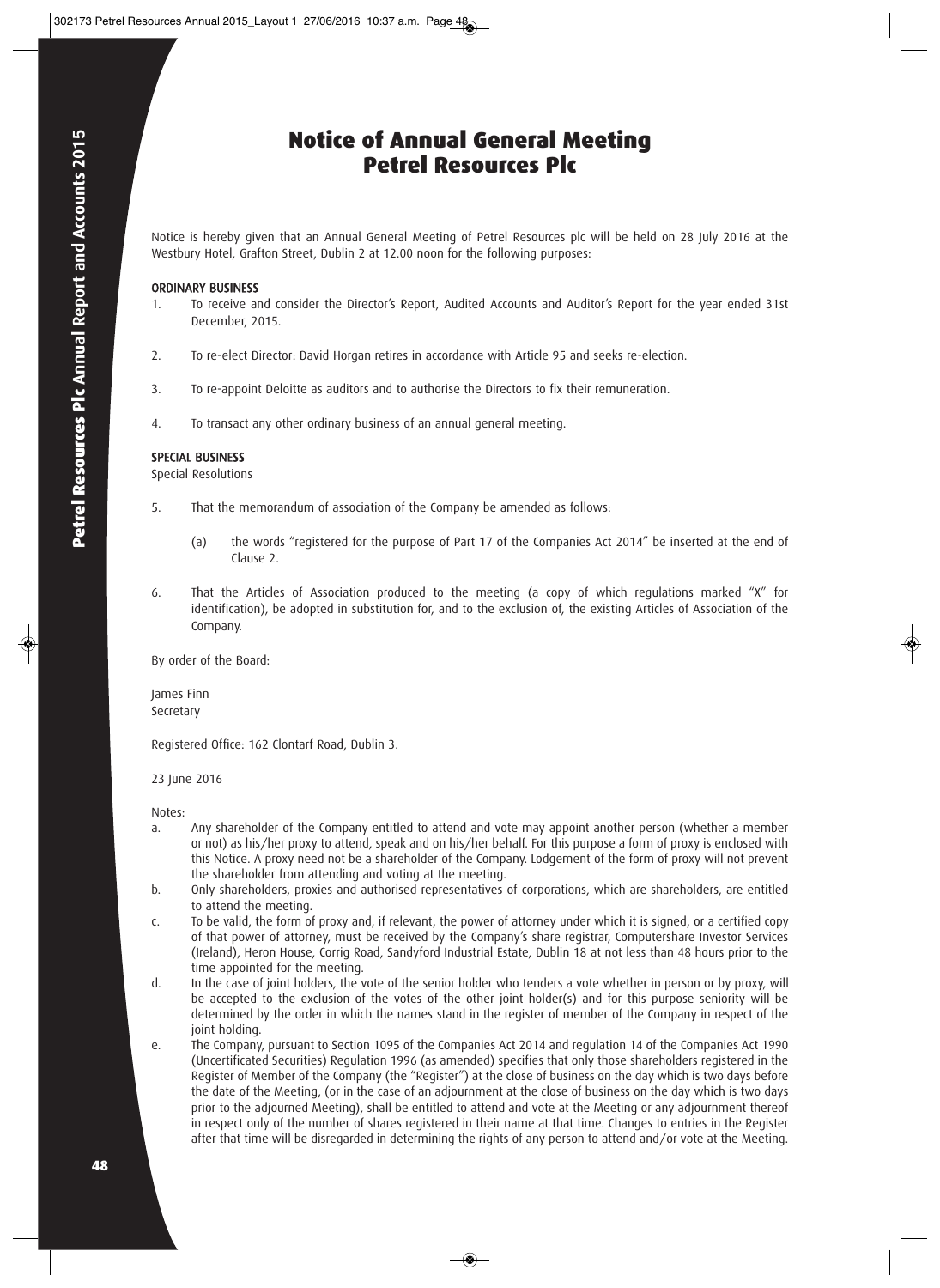# Appendix

#### Explanation of proposed amendments to the Memorandum and Articles of Association

#### 1. Introduction

The Companies Act 2014 of Ireland ("2014 Act") became effective on 1 June 2015. Instead of providing, as the previous Irish Companies Acts had, for a model set of articles of association that apply unless otherwise provided for, the 2014 Act includes optional statutory provisions that apply to regulate a company unless its articles of association provide otherwise.

The purpose of Special Resolutions 5 and 6 is to make amendments to the Memorandum of Association of the Company and to adopt revised Articles of Association for the Company to reflect the new statutory context and to ensure that the changes to Irish company law will not have an unintended effect on the Company's Memorandum and Articles of Association by altering how the provisions in the Memorandum and Articles of Association are to be applied.

As all of the changes described below are intended, so far as practicable, to preserve the status quo, it is therefore not considered necessary to vote separately on each amendment to the Memorandum and Articles of Association.

#### 2. Special Resolution 5

This special resolution is being proposed in order make amendments to Clause 2 of the Memorandum of Association so as to update the statutory references in that Clause in order to be consistent with the 2014 Act.

#### 3. Special Resolution 6

Under this special resolution, it is proposed to make the following amendments to the Articles of Association:

- (a) Articles 2, 7(b), 7(c), 9, 11, 13, 47(b), 51, 52(a), 84, 85, 94, 102, 118, 121, 133, 134, 135 and 141 contain references to Sections in the previous Irish Companies Acts. This resolution will amend these statutory references in order to ensure that they refer to the corresponding provisions in the 2014 Act.
- (b) The 2014 Act adopts a new approach with respect to the articles of association of all companies. Instead of making provision for an optional, model set of articles of association as was provided under Table A of the First Schedule to the Companies Act 1963 ("Table A"), the 2014 Act now contains specific statutory provisions that apply to all companies unless the company's articles of association specifically exclude them. As those provisions deal with matters that are already specified in the Company's existing Articles of Association (which also disapply the model set of articles of association provided in Table A), it is proposed that a new provision will be included in the introduction to the revised Articles of Association to disapply those optional sections of the 2014 Act. As Table A is no longer relevant, its disapplication in the introduction to the Articles of Association is no longer necessary. A summary of the main provisions of the 2014 Act which are being specifically excluded by the new introduction to the Articles of Association is set out below:
	- (i) Section 43(2) deals with use of a company's seal. This section is being disapplied as provision for use of the Company's seal is made in Article 118;
	- (ii) Sections 77 to 81 deal with the making of calls in respect of unpaid amounts due on shares issued by a company. These sections are being disapplied as the matter is already provided for in Articles 18 to 24;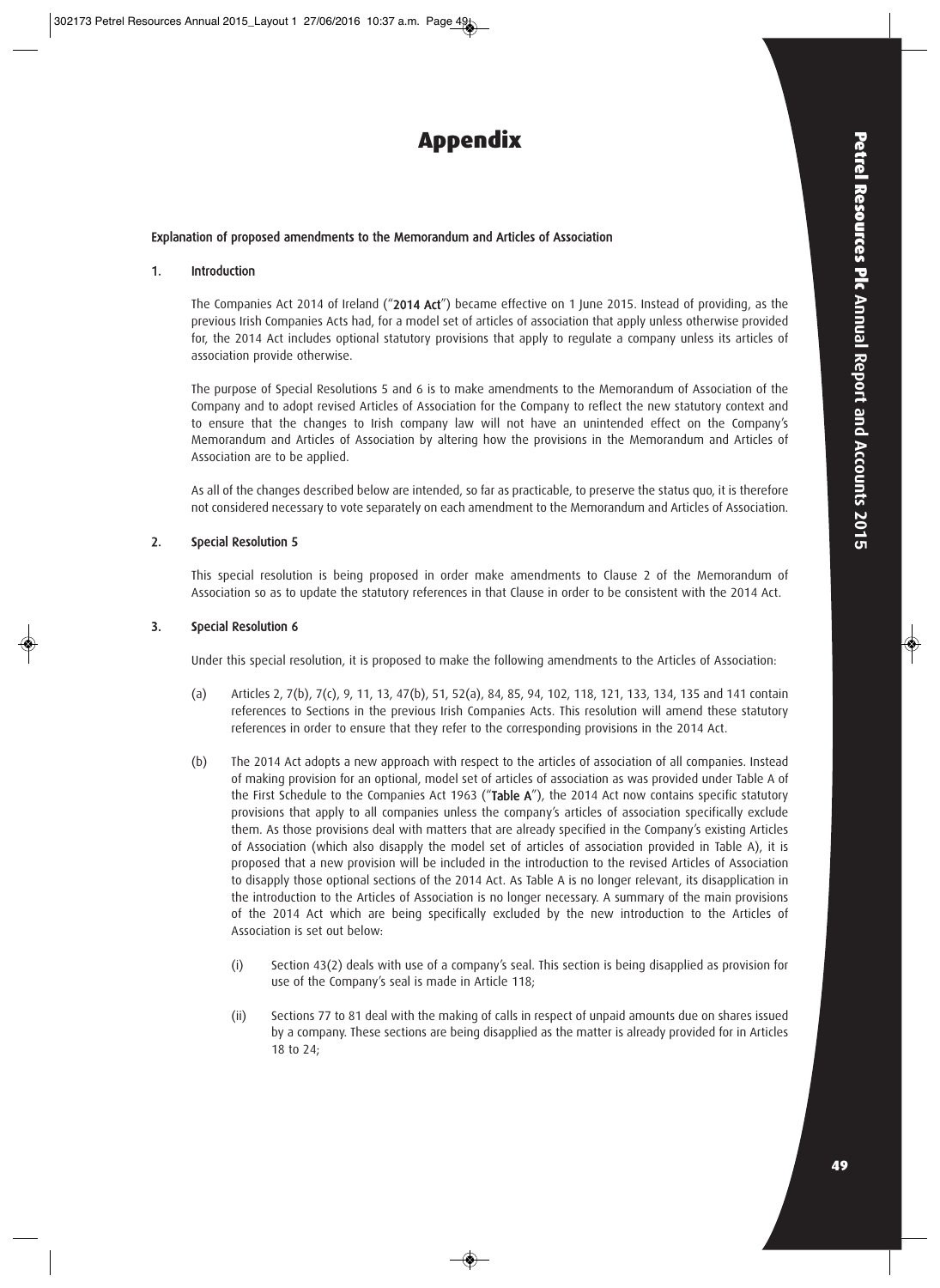## Appendix (continued)

- (iii) Section 95(1)(a) is being disapplied as the Directors discretion to decline a transfer of shares is dealt with in Articles 27 and 28;
- (iv) Sections 96(2) to (11) deal with the transmission of shares in a company. These sections are being disapplied as the matter is already provided for in Articles 31 to 34;
- (v) Sections 124 and 125 deal with the declaration and payment of dividends by a company. These sections are being disapplied as the relevant subject matter is already provided for in Articles 119 to 127;
- (vi) Sections 144(3) and 144(4) deal with the appointment of directors of a company. These sections are being disapplied as the matter is already provided for in Articles 100 to 101;
- (vii) Section 148(2) deals with how the office of a director of a company may be vacated early. This section is being disapplied as the matter is already provided for in Articles 94 and 102;
- (viii) Section 158(3) deals with the borrowing powers of the directors of a company. This section is being disapplied as the matter is already provided for in Article 81;
- (ix) Section 158(4) deals with the delegation power by directors to committees. This section is being disapplied as the matter is already provided for in Article 108
- (x) Sections 159 to 165 deal with the appointment of a managing director, the establishment of board committees, matters relating to board procedure and the appointment of alternate directors. These sections are being disapplied as these matters are already provided for in Articles 104 to 117 and 93;
- (xi) Sections 181(1) deals with the notice period required to convene a general meeting of a company. This section is being disapplied as the matter is already provided for in Article 52;
- (xii) Sections 182(2) and (5) deal with the quorum required for a general meeting of a company. These sections are being disapplied as the matter is already provided for in Article 55;
- (xiii) Section 187 deals with the conduct of general meetings of a company. This section is being disapplied as the matter is already provided for in Articles 49 to 75;
- (xiv) Section 188 deals with voting at general meetings of a company. This section is being disapplied as the matter is already provided for in Articles 49 to 75;
- (xv) Sections 218(3), (4) and (5) deal with the service of notice on members of a company. These sections are being disapplied as detailed provision in this regard is made in respect of the Company by Articles 136to 139;
- (xvi) Sections 229, 230 and 1113 deal with the interests of directors of a company. These sections are being disapplied as the matter is already provided for in Article 86;
- (xvii) Sections 338(5) and 338(6) deal with the delivery of the financial statements of the company. These sections are being disapplied as delivery methods are already dealt with in Articles 128 to 132;
- (xviii) Section 618(1)(b) deals with the distribution of property on a winding up of a company. This section is being disapplied as the matter is already provided for in Article 140;

 $\bigcirc$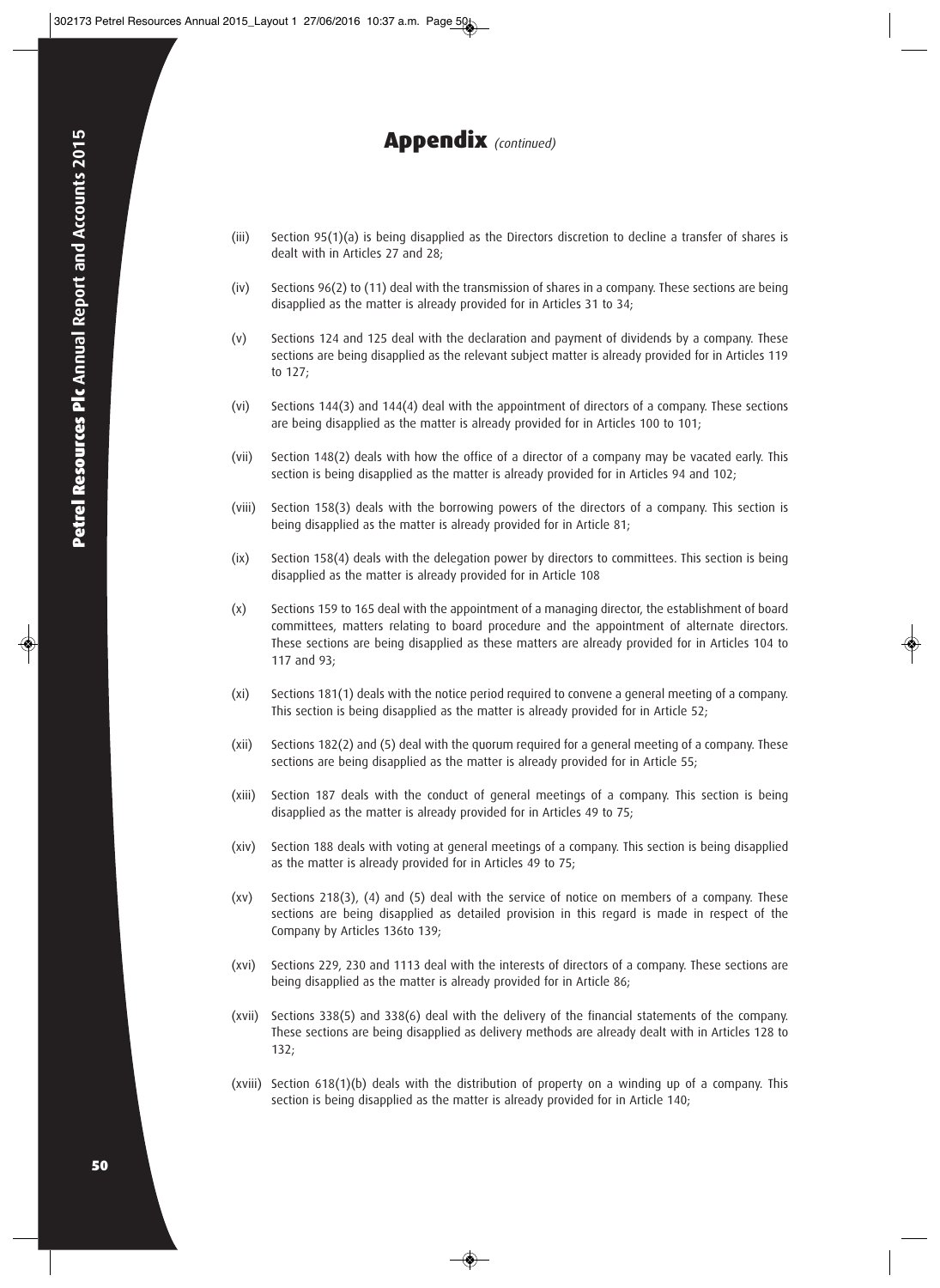- (xix) Section 1090 deals with the rotation of directors of a company. This section is being disapplied as the matter is already provided for in Articles 95 to 103; and
- (xx) Section 1092 deals with the remuneration of the Directors of a Company. This section is being disapplied as the matter is already provided for in Articles 77 to 80 and 87.
- (c) In various places in the Articles of Association, references to "stock exchange nominee" are being deleted as this term is no longer in use following the repeal of the Companies (Amendment) Act 1977.
- (d) In various places in the Articles of Association, the expression "undenominated capital" is being inserted as this expression is now used in the 2014 Act to refer to that part of a company's issued share capital that is not represented by the nominal value paid up on issued shares.
- (e) In various places in the Articles of Association, the expression "statutory financial statements" is being inserted as this expression is now used in the 2014 Act and replaces the term "accounts" – the new expression includes a balance sheet, a profit and loss account and other statements and notes.
- (f) Articles 128 to 132 are being amended in order to reflect the new requirements regarding the maintenance of accounting records set out in Chapter 2 of Part 6 of the 2014 Act. In particular, Articles 128 to 132 have been amended to permit the Directors to use the power provided for in the 2014 Act to send shareholders summary financial statements in lieu of the full statutory financial statements of the Company. Articles 128 to 132 have been further amended to provide that, where the Directors elect to do so, any shareholder may request a full copy of the financial statements of the Company to be sent to him or her.
- (g) Section 228(1)(d) of the 2014 Act is an entirely new restriction regarding the use of company property by directors. Article 77 is being amended in order to ensure that Directors can continue to use Company property, subject to such conditions as may be approved or delegated by the Board.
- (h) Sections 228(1)(e) and 228(2) of the 2014 Act are entirely new. It is proposed therefore to include a new Article 86(6) in order to make it clear that Section 228(1)(e) will not restrict anything that may be done by any Director in accordance with the authorisation of the Board or a Board committee.
- (i) The expression "accounting records" is being inserted in Articles 128 to 132 as this expression is now used in the 2014 Act.

#### Documents available for inspection

A copy of the amended Memorandum of Association together with the Articles of Association, showing the changes proposed by Special Resolutions 5 and 6 is available on the Company's website www.petrelresources.com and will also be available for inspection at the registered office of the Company during business hours on any business day up to any including the date of the Annual General Meeting as well as being available at the Annual General Meeting on 28 July 2016. Members can also request a hard copy of the amended Memorandum of Association together with the Articles of Association by sending a written request for same marked for the attention of James Finn, 162 Clontarf Road, Dublin 3 or jim@petrelresources.com